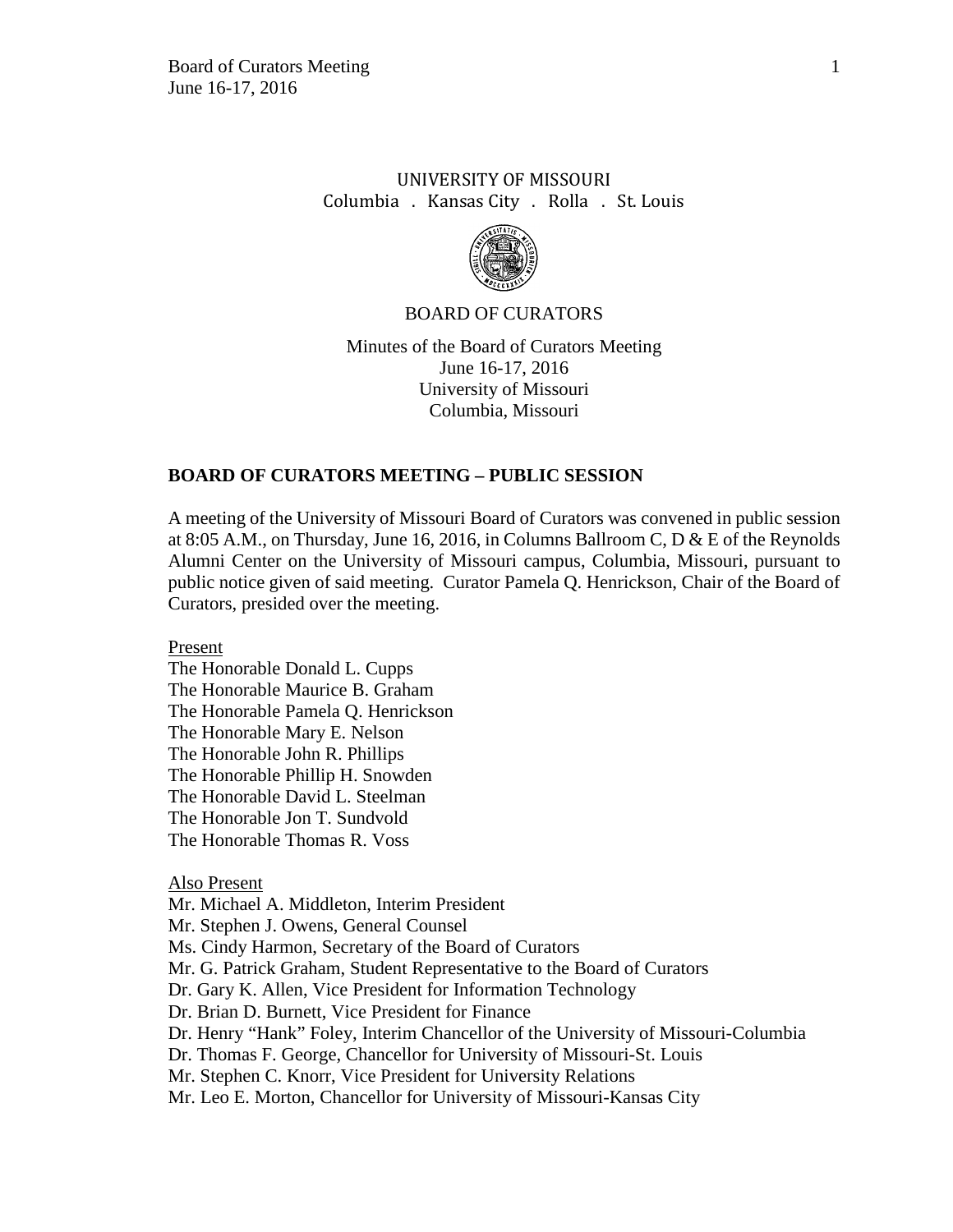Mr. Ryan D. Rapp, Chief Audit Executive Dr. Cheryl B. Schrader, Chancellor for Missouri University of Science and Technology Dr. Robert W. Schwartz, Interim Vice President for Academic Affairs, Research and Economic Development Ms. Kelley D. Stuck, Interim Vice President for Human Resources Ms. Zora Z. Mulligan, Chief of Staff, UM System Ms. Sharon Lindenbaum, Vice Chancellor for Administration, UMKC Mr. John Fougere, Chief Communications Officer, UM System Media representatives

#### **General Business**

The oath of office was administered by the Board Secretary for Curators Mary E. Nelson, Jon T. Sundvold, Thomas R. Voss and Student Representative to the Board of Curators G. Patrick Graham

## **Presidential Search Committee**

The Presidential Search Committee meeting convened at 8:10 am and adjourned at noon on Thursday, June 16, 2016.

#### Information

1. Approach to Reviewing Prospects/Nominees

#### Action

- 1. Approval, Minutes of Presidential Search Committee Meetings, April 14 and May 4, 2016
- 2. Resolution for Executive Session of the Presidential Search Committee meeting

## **12:00 – 1:00 PM Luncheon by invitation for the Board of Curators, Interim President, University of Missouri-Columbia Interim Chancellor and University of Missouri-Columbia Student Leaders** Columns A&B, Reynolds Alumni Center

### **1:32 PM Public Session**

### **General Business**

Review of Consent Agenda – No discussion.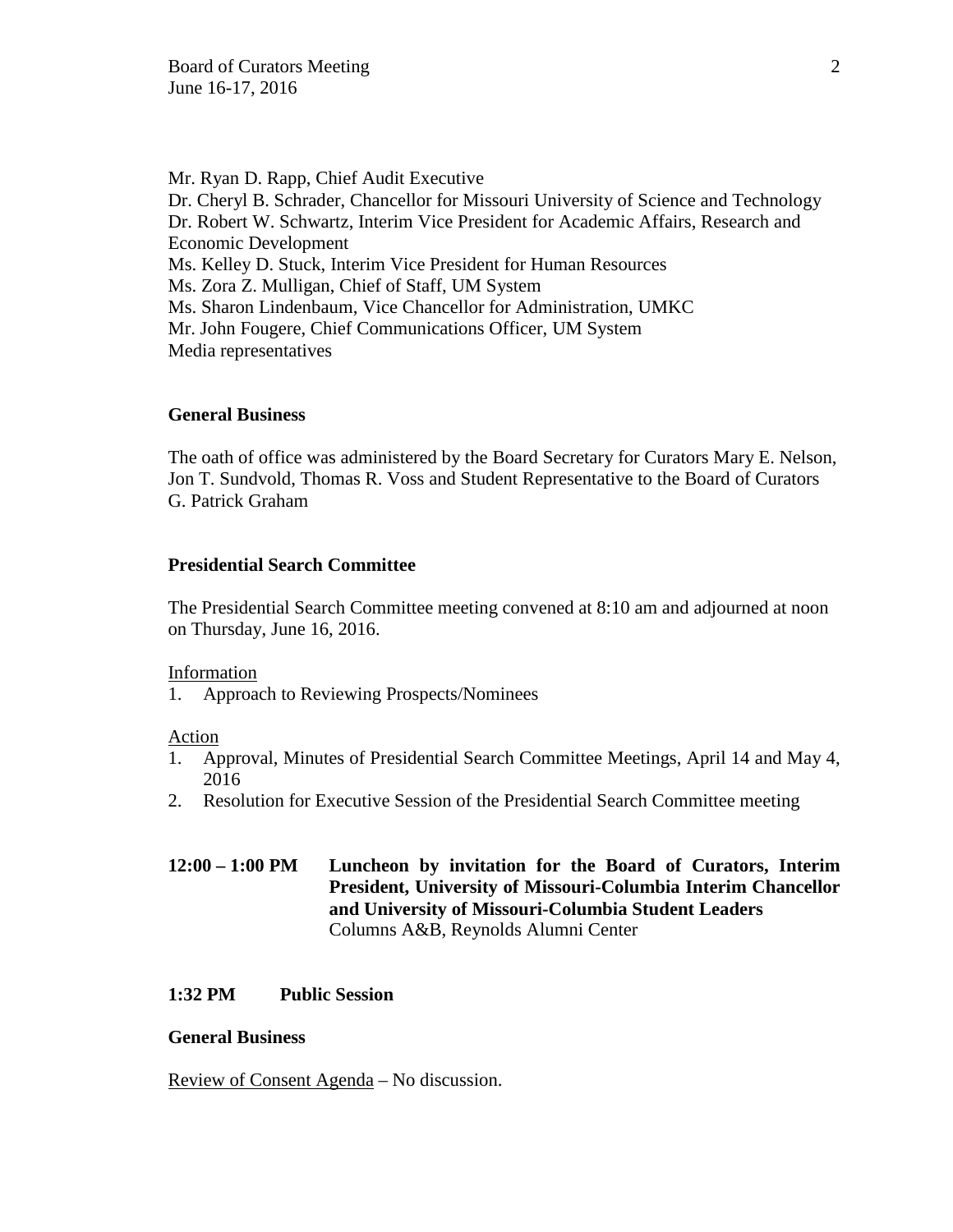### Resolution for Executive Session of the Board of Curators Meeting

It was moved by Curator Graham and seconded by Curator Snowden, that there shall be an executive session with a closed record and closed vote of the Board of Curators meeting June 16-17, 2016 for consideration of:

- **Section 610.021(1), RSMo**, relating to matters identified in that provision, which include legal actions, causes of action or litigation, and confidential or privileged communications with counsel; and
- **Section 610.021(2), RSMo,** relating to matters identified in that provision, which include leasing, purchase, or sale of real estate; and
- **Section 610.021(3), RSMo**, relating to matters identified in that provision, which include hiring, firing, disciplining, or promoting of particular employees; and
- **Section 610.021(12), RSMo,** relating to matters identified in that provision, which include sealed bids and related documents and sealed proposals and related documents or documents related to a negotiated contract; and
- **Section 610.021 (13), RSMo**, relating to matters identified in that provision, which include individually identifiable personnel records, performance ratings, or records pertaining to employees or applicants for employment.

Roll call vote of the Board:

Curator Cupps voted yes. Curator Graham voted yes. Curator Henrickson voted yes. Curator Nelson voted yes. Curator Phillips voted yes. Curator Snowden voted yes. Curator Steelman voted yes. Curator Sundvold voted yes. Curator Voss voted yes.

The motion carried.

Information Technology Annual Report – presented by Vice President Allen (slides on file)

Board of Curators standing committee meetings were convened at 2:18 P.M. and concluded at 4:45 P.M. on Thursday, June 25, 2015. Committee actions were presented to the full Board for action following each Committee vote.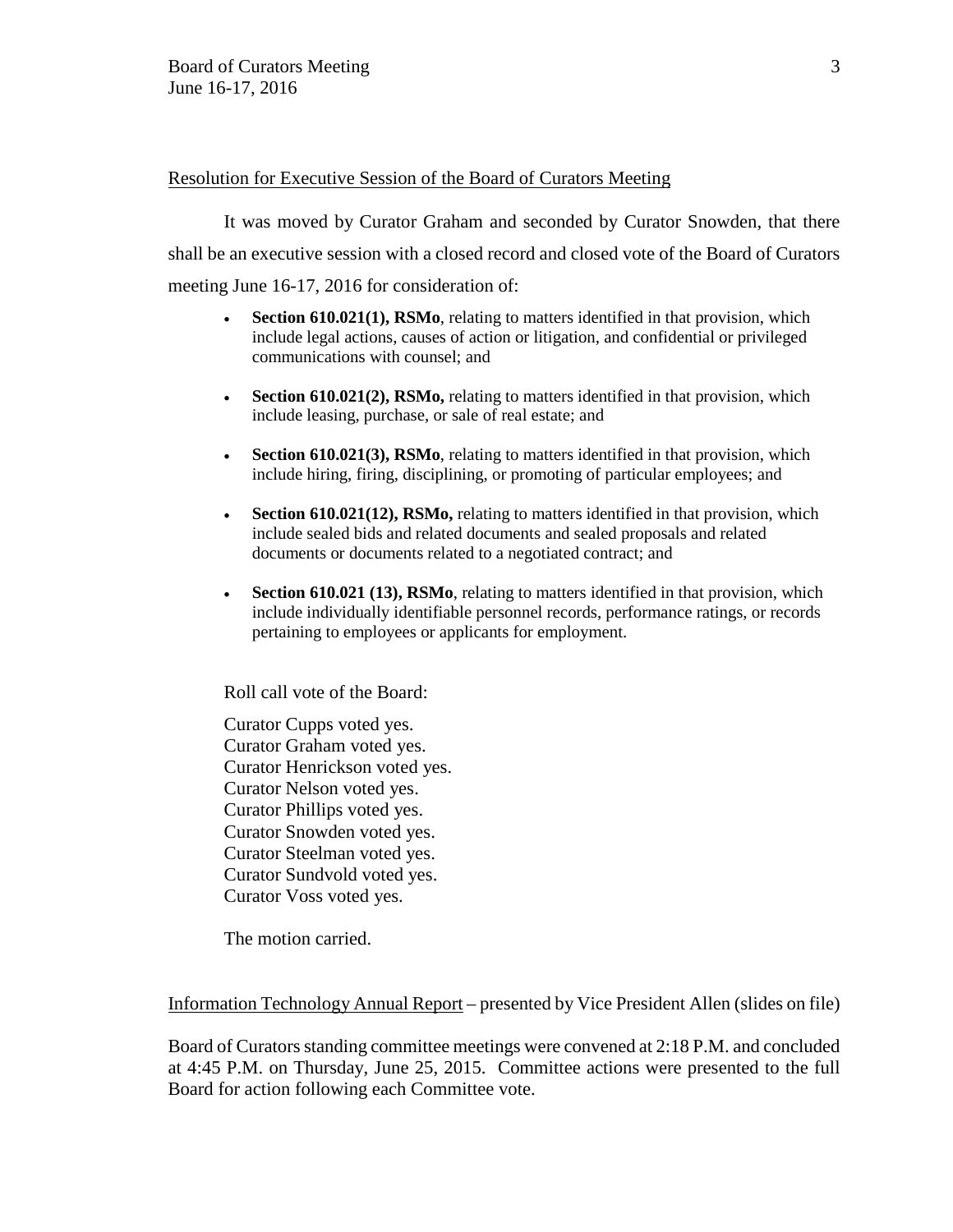The Board of Curators standing committees met from 2:00 P.M. until 6:05 P.M. on Thursday, June 16, 2016.

### **Compensation and Human Resources Committee**

Curator Phillips provided time for discussion of committee business.

### Information

1. Fair Labor Standards Act Changes – presented by Interim Vice President Stuck (slides on file)

## **Health Affairs Committee**

A recommendation to conduct an executive session of the Health Affairs Committee meeting was passed.

### **Finance Committee**

Chairman Steelman provided time for discussion of committee business.

### Information

- 1. Fiscal Year 2018 State Appropriations Request for Operations, UM presented by Vice President Burnett (information and slides on file)
- 2. Fiscal Year 2018 State Capital Appropriations Request and Capital Plans, UM presented by Vice President Burnett (information and slides on file)
- 3. Project Update Applied Learning Center Trulaske College of Business, MU presented by Vice President Burnett (information on file)

### Action

1. Fiscal Year 2017 Operating Budget, UM

Fiscal Year 2017 Operating Budget, UM – presented by Vice President Burnett, Interim Chancellor Foley, Chancellor George, Chancellor Schrader and Vice Chancellor Lindenbaum (information and slides on file)

It was recommended by the respective Chancellors, endorsed by Interim President

Middleton, recommended by the Finance Committee, moved by Curator Steelman and

seconded by Curator Phillips, that the following recommendations be approved: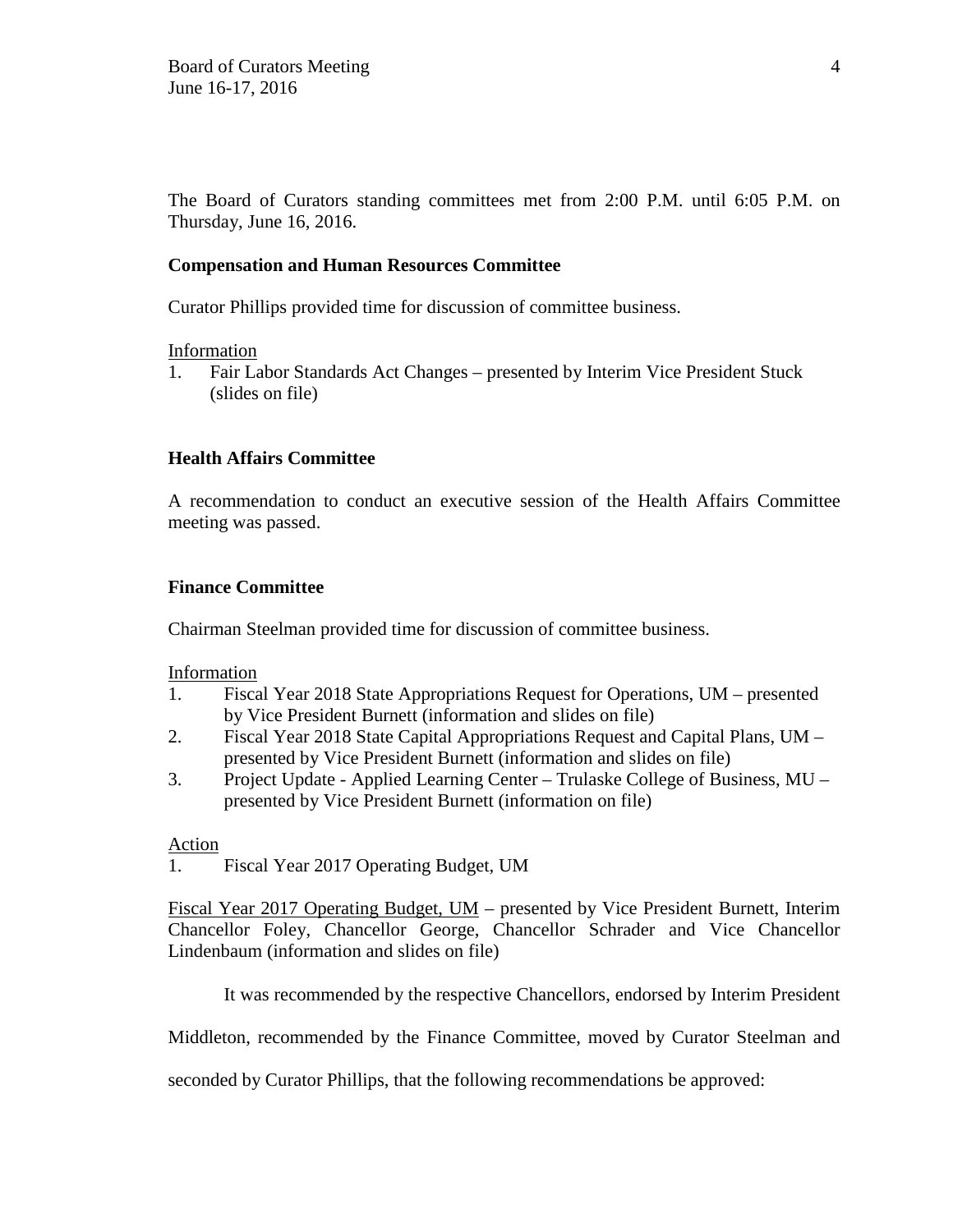- that the President of the University System be authorized to develop the FY2017 budgets in accordance with the attached planning assumptions and financial summaries (and as on file with the minutes of this meeting), which include the allocation of FY2017 state appropriations less 3.0% statutory withholdings.
- that the President of the University System be authorized to: (a) make required changes to working capital and reserve funds and (b) make supplemental allocations within the funds available to the several campuses and programs, such allocations to be made on the basis of priority and need. The President will report periodically to the Board of Curators any material changes in sources and uses of current funds;
- that the operating budget for FY2017 and allocation as stated herein can be modified as necessary by the President to bring the same into harmony with the state appropriations as finally approved by the governor and any withholdings in excess of those shown above.

Roll call vote full Board:

Curator Cupps voted yes. Curator Graham voted yes. Curator Henrickson voted yes. Curator Nelson voted yes. Curator Phillips voted yes. Curator Snowden voted yes. Curator Steelman voted yes. Curator Sundvold voted yes. Curator Voss voted yes.

The motion carried.

The Finance Committee recessed at 5:12 P.M. and will reconvene on Friday, June 17, 2016.

## **Academic, Student and External Affairs Committee**

Curator Snowden provided time for discussion of committee business.

### **Information**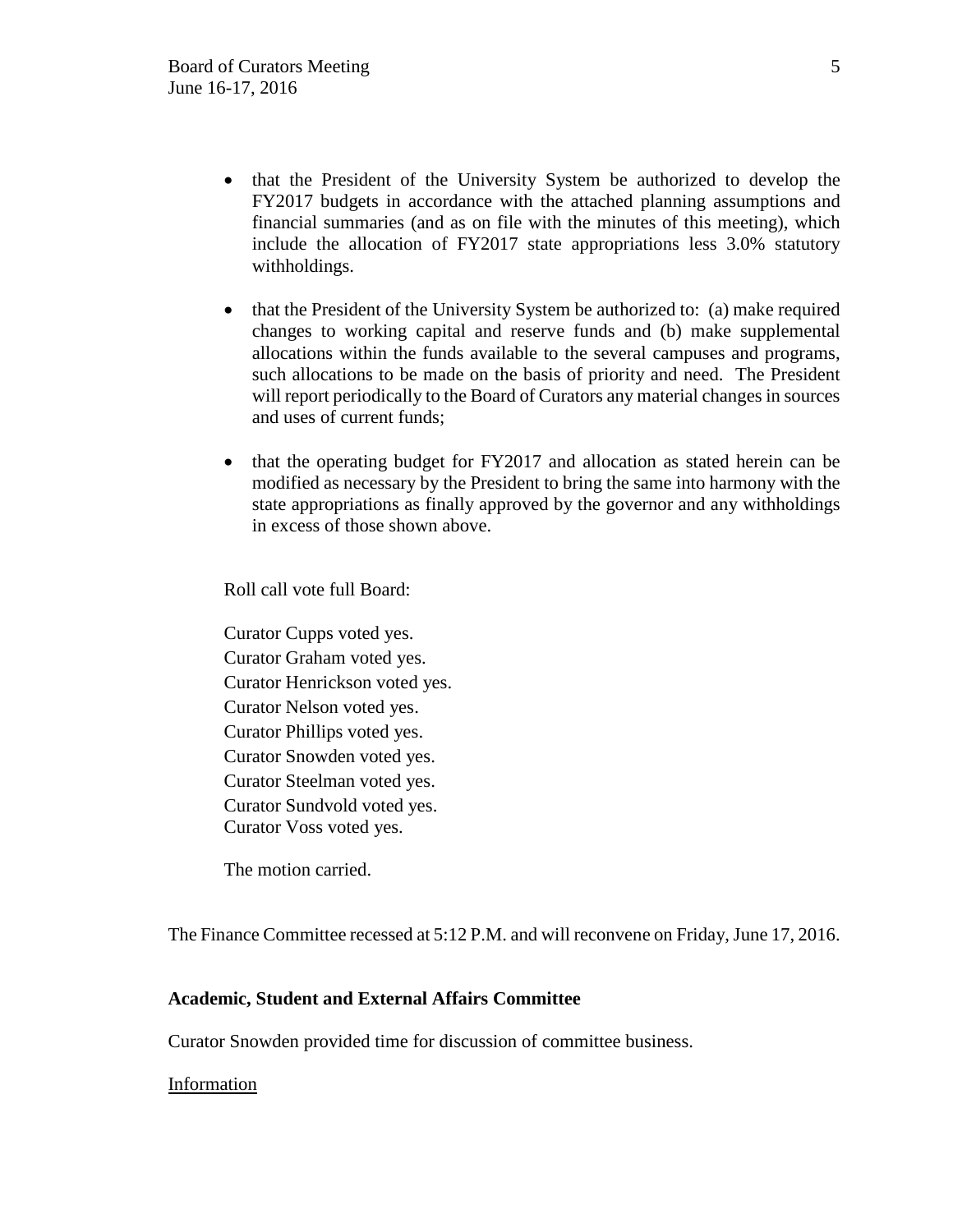1. University Relations Report (slides on file) – A panel discussion regarding the use of social media with students was presented by the UM System Chief Communications Officer John Fougere and the four campus communication leaders; Jennifer Hollingshead, Ron Goessen, Anne Spenner and Andy Careaga.

### **Audit Committee**

Chairman Graham provided time for discussion of committee business.

Information

1. Fiscal Year 2016 External Audit Scope, UM – presented by Rachel Dwiggins and Danielle Solomon with BKD, LLP (slides and information on file)

The Audit Committee recessed at 6:05 P.M. on Thursday, June 16, 2016 and will reconvene on Friday, June 17, 2016.

The public session of the Board of Curators meeting recessed at 6:05 P.M. on Thursday, June 16, 2016.

## **Board of Curators Meeting – Executive Session**

A meeting of the University of Missouri Board of Curators was convened in executive session at 6:10 P.M., on Thursday, June 16, 2016, in the Donrey Media Room 211 of the Reynolds Alumni Center on the University of Missouri campus, Columbia, Missouri, pursuant to public notice given of said meeting. Curator Pamela Q. Henrickson, Chair of the Board of Curators, presided over the meeting.

Present The Honorable Donald L. Cupps The Honorable Maurice B. Graham The Honorable Pamela Q. Henrickson The Honorable Mary E. Nelson The Honorable John R. Phillips The Honorable Phillip H. Snowden The Honorable David L. Steelman The Honorable Jon T. Sundvold The Honorable Thomas R. Voss

Also Present Mr. Michael A. Middleton, Interim President Mr. Stephen J. Owens, General Counsel Ms. Cindy S. Harmon, Secretary of the Board of Curators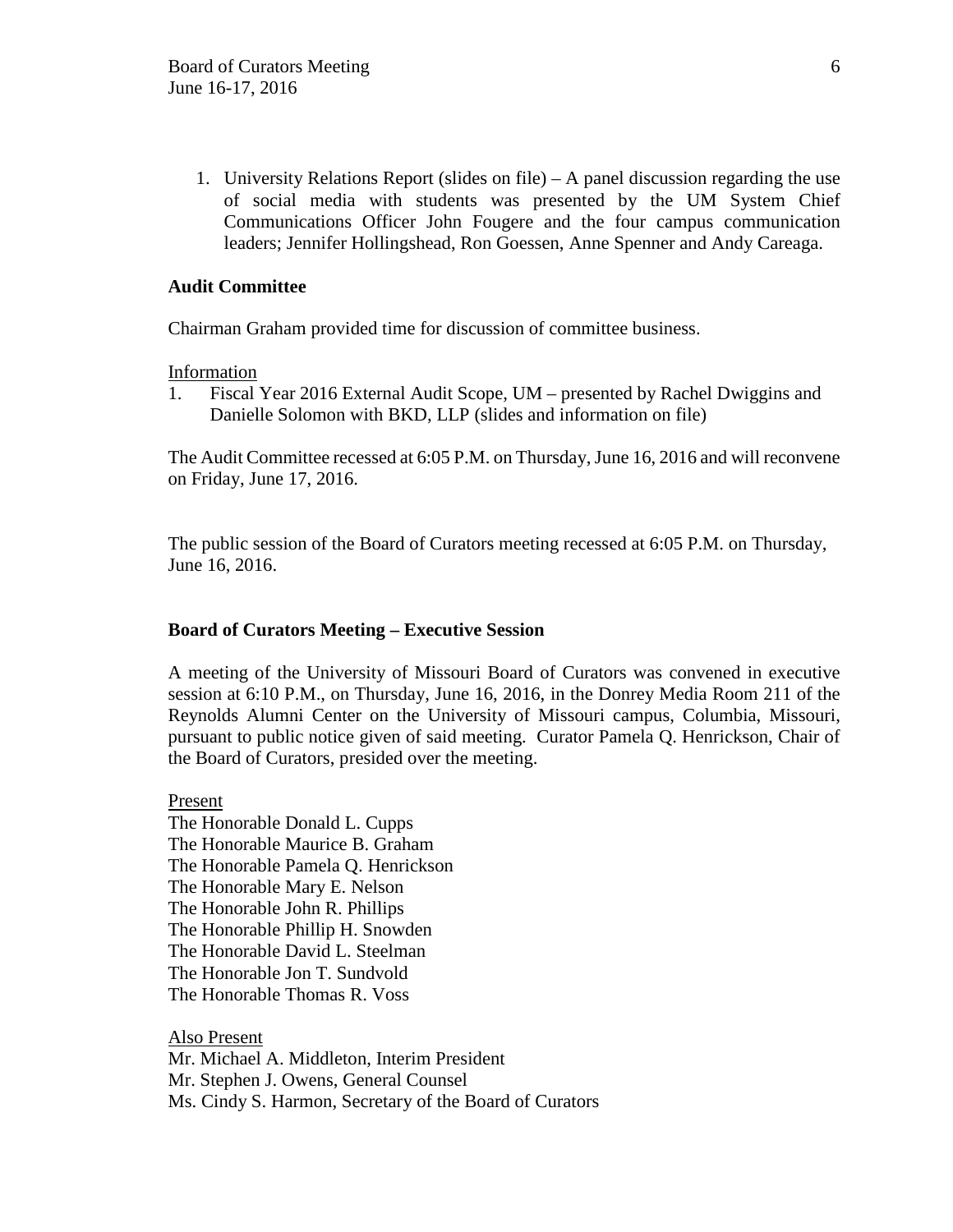Mr. G. Patrick Graham, Student Representative to the Board of Curators

### **Health Affairs Committee Meeting – Executive Session**

As members of the Committee, Ms. Teresa Maledy and Mr. Ron Ashworth joined the meeting. Mr. Mitch Wasden, Dr. Choma, Dean Delafontaine, Interim Chancellor Foley, Vice President Brian Burnett, Mr. Robert Hess and Mr. Blake Schofield also joined the meeting.

<sup>277</sup>Contract negotiation and legal advice,  $MU$  – presented by Mr. Wasden, General Counsel Owens and Attorney Robert Hess. This item is excluded from the minutes and may be given public notice upon completion.

Contract negotiation and legal advice – presented by Mr. Wasden and General Counsel **Owens** 

Curator Phillips recused himself from the discussion because of his membership on the Board of another organization that may have an interest in the transaction. The potential conflict was disclosed to the rest of the Board members.

This was an information item. No action taken by the Board.

The executive session of the Board of Curators meeting recessed at 6:36 PM on Thursday, June 16, 2016.

**University of Missouri System Awards Reception, Dinner and Program** 6:00 – 8:30 P.M. Thursday, June 16, 2016 Hosted by the University of Missouri System Board of Curators and Interim President Michael A. Middleton Location: Stotler Lounge, Memorial Student Union, University of Missouri campus, Columbia, Missouri

System Honorees (program on file)

Thomas Jefferson Award – Richard Rosenfeld, University of Missouri-St. Louis

Student Entrepreneur of the Year – Connor Hall, University of Missouri-Columbia

C. Brice Ratchford Memorial Fellowship Award – Douglas Scott Brown, University of Missouri – Columbia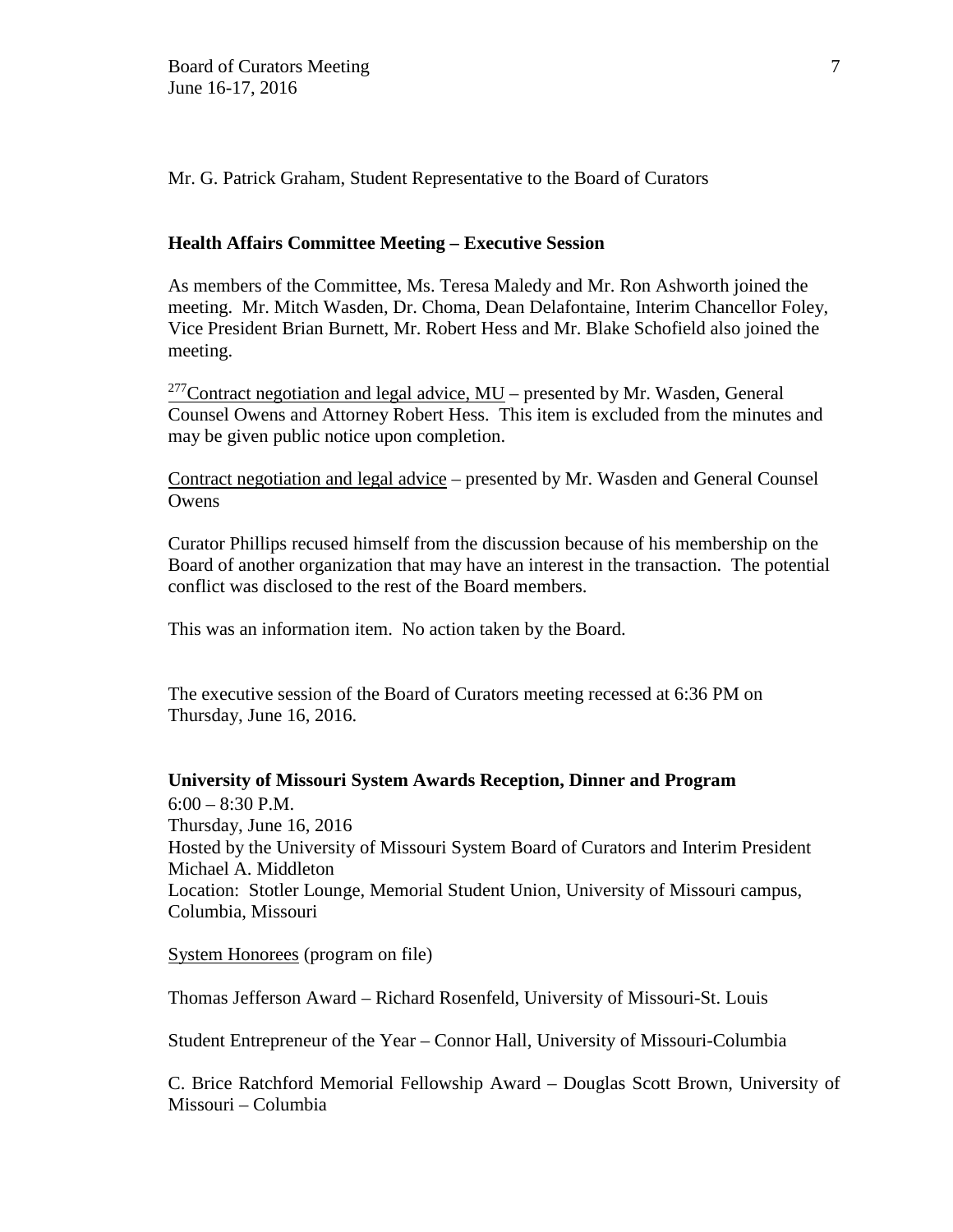President's Award for Community Engagement – Candace Galen, University of Missouri – Columbia

President's Award for Cross-Cultural Engagement – Randall Smith, University of Missouri-Columbia

President's Award for Leadership – Chi-Ren Shyu, University of Missouri-Columbia

President's Award for Service – Sally Barr Ebest, University of Missouri – St. Louis

President's Award for Early Career Excellence – Michela Becchi, University of Missouri-Columbia

President's Award for Sustained Career Excellence – Ashim Mitra, University of Missouri – Kansas City

President's Award for Innovative Teaching – Daniel McIntosh, University of Missouri – Kansas City

### **BOARD OF CURATORS MEETING**

### **Public Session**

A meeting of the University of Missouri Board of Curators reconvened in public session at 8:03 A.M., on Friday, June 17, 2016, in Columns Ballroom C, D & E of the Reynolds Alumni Center on the University of Missouri campus, Columbia, Missouri, pursuant to public notice given of said meeting. Curator Pamela Q. Henrickson, Chair of the Board of Curators, presided over the meeting.

Present

The Honorable Donald L. Cupps The Honorable Maurice B. Graham The Honorable Pamela Q. Henrickson The Honorable Mary E. Nelson The Honorable John R. Phillips The Honorable Phillip H. Snowden The Honorable David L. Steelman The Honorable Jon T. Sundvold The Honorable Thomas R. Voss

Also Present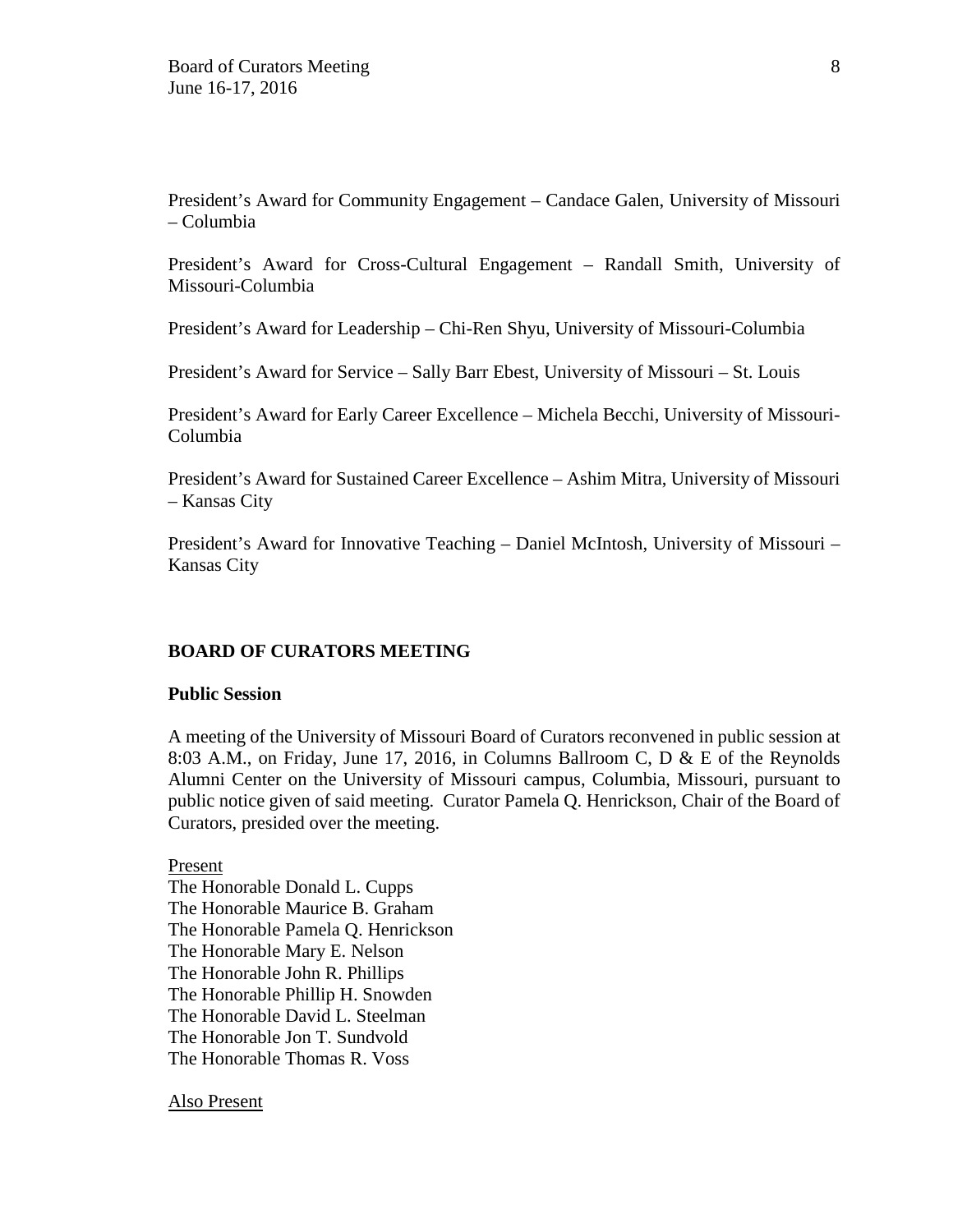Mr. Michael A. Middleton, Interim President Mr. Stephen J. Owens, General Counsel Ms. Cindy Harmon, Secretary of the Board of Curators Mr. G. Patrick Graham, Student Representative to the Board of Curators Dr. Gary K. Allen, Vice President for Information Technology Dr. Brian D. Burnett, Vice President for Finance Dr. Henry "Hank" Foley, Interim Chancellor of the University of Missouri-Columbia Dr. Thomas F. George, Chancellor for University of Missouri-St. Louis Mr. Stephen C. Knorr, Vice President for University Relations Mr. Leo E. Morton, Chancellor for University of Missouri-Kansas City Mr. Ryan D. Rapp, Chief Audit Executive Dr. Cheryl B. Schrader, Chancellor for Missouri University of Science and Technology Dr. Robert W. Schwartz, Interim Vice President for Academic Affairs, Research and Economic Development Ms. Kelley D. Stuck, Interim Vice President for Human Resources Ms. Zora Z. Mulligan, Chief of Staff, UM System Mr. John Fougere, Chief Communications Officer, UM System Media representatives

#### **Finance Committee**

The Finance committee reconvened at 8:05 am on Friday, June 17, 2016.

Chairman Steelman provided time for discussion of Committee business.

Fiscal Year 2018 State Capital Appropriations Request for Capital Improvements (including HECF projects), UM – presented by Vice President Burnett (information on file)

It was moved by Curator Steelman and seconded by Curator Graham, that the Fiscal Year 2018 State Capital Appropriations Request and the Higher Education Capital Fund Projects, as shown on schedule presented to the Board (and as on file with the minutes of this meeting) be amended to move the East Campus Plant Growth Facilities (Phase I) project from the list of Campus Capital projects (listed on page Open – FIN – Info 2-12 of the Board materials) to the Appropriations Request for Capital Items (listed on page Open  $-$  FIN  $-$  Info 2-2).

Roll call vote of the Board:

Curator Cupps voted yes. Curator Graham voted yes.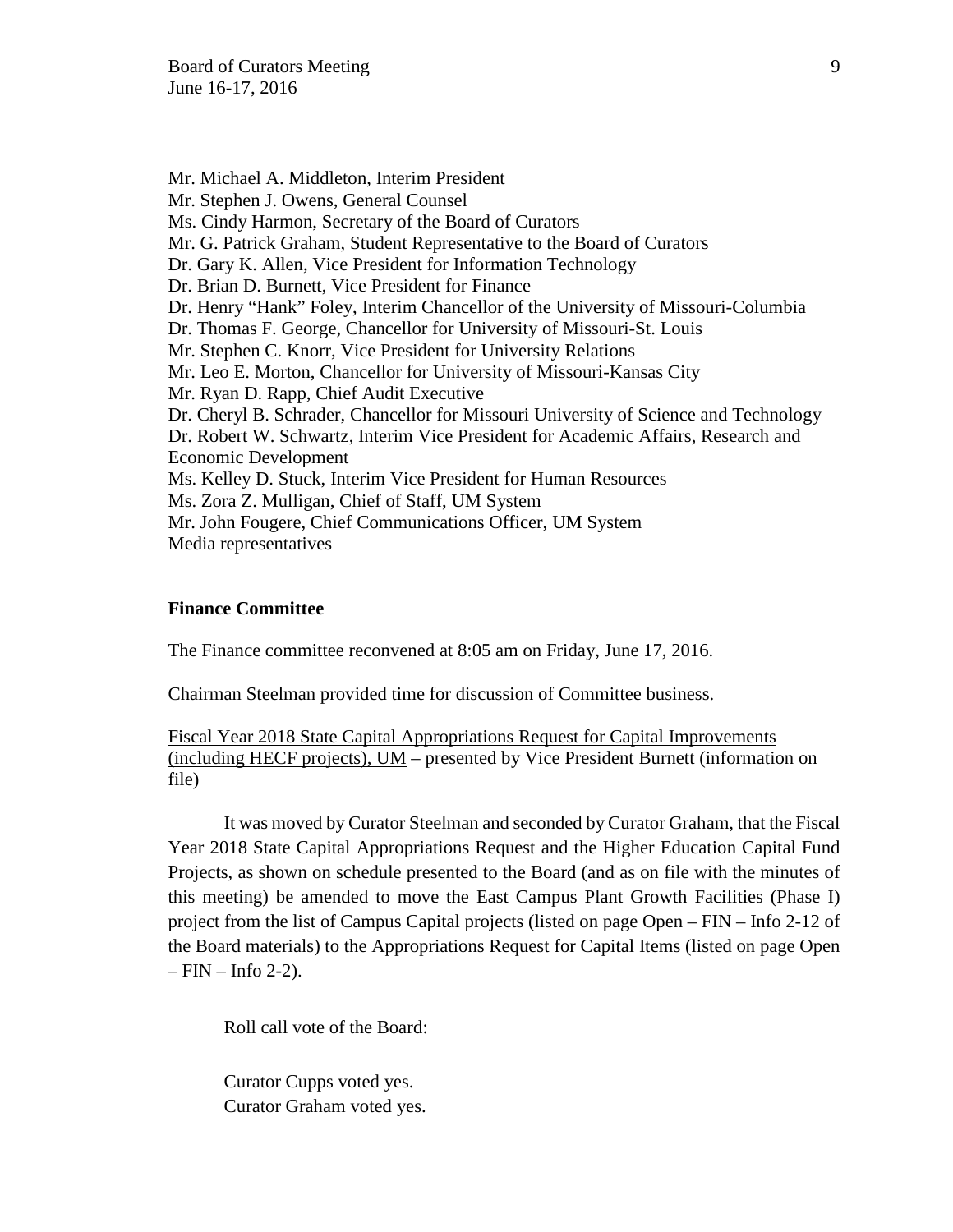Curator Henrickson voted no. Curator Nelson voted yes. Curator Phillips voted yes. Curator Snowden voted yes. Curator Steelman voted yes. Curator Sundvold voted yes. Curator Voss voted no.

The motion carried with seven in favor and two opposed.

It was moved by Curator Cupps and seconded by Curator Graham, that on or before July 22, 2016, the Vice President for Finance shall report to the Board of Curators on the feasibility of the University self-funding the East Campus Plant Growth Facilities (Phase I) project, with the report to include but not be limited to information on the effect of such self-funding on the University's general finances, credit ratings, AAU status and other capital projects.

Roll call vote of the Board:

Curator Cupps voted yes. Curator Graham voted yes. Curator Henrickson voted yes. Curator Nelson voted yes. Curator Phillips voted yes. Curator Snowden voted yes. Curator Steelman voted yes. Curator Sundvold voted yes. Curator Voss voted yes.

The motion carried.

It was recommended by Interim Chancellor Foley, Chancellors Morton, Schrader and George, endorsed by Interim President Middleton, recommended by the Finance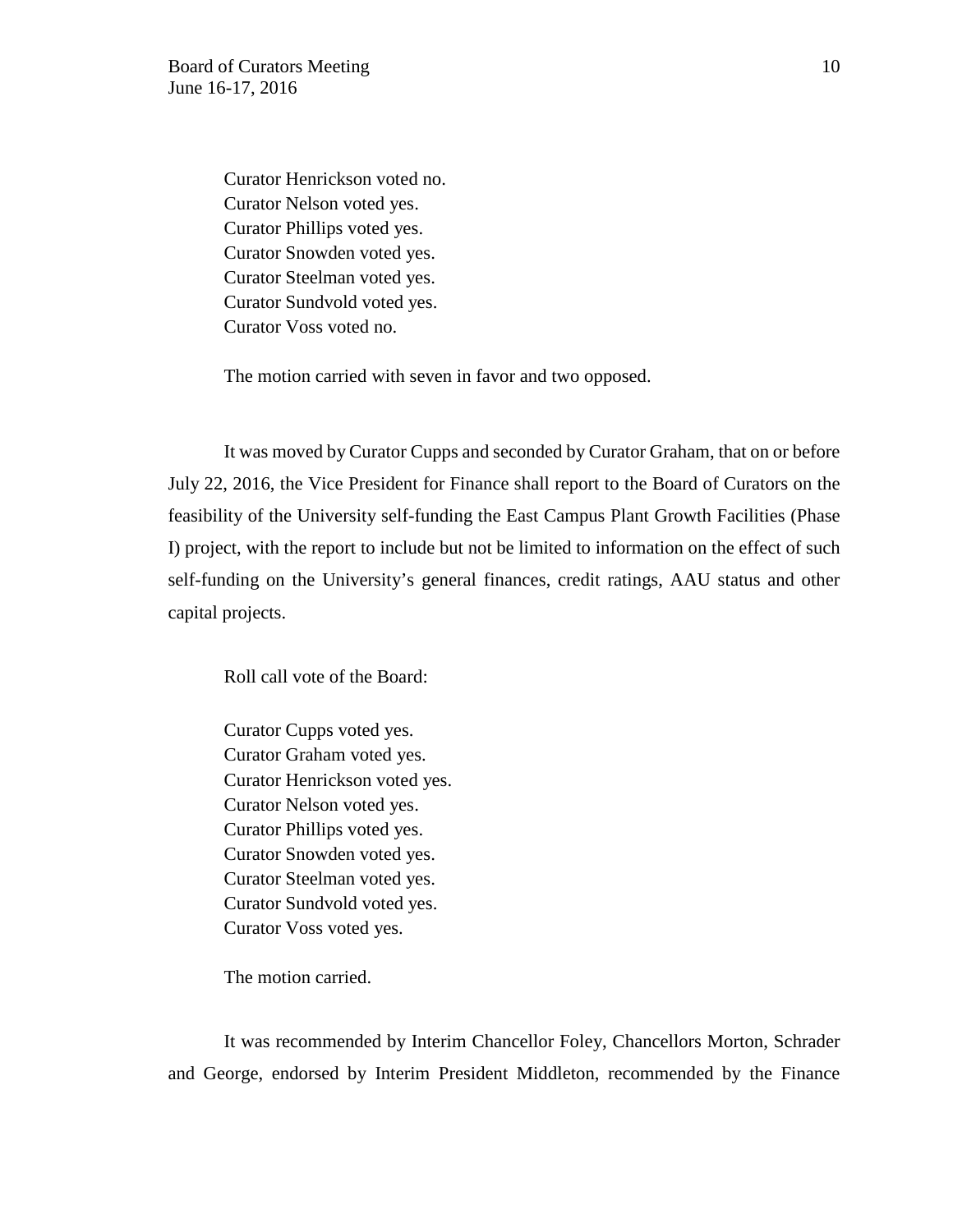Committee, moved by Curator Steelman and seconded by Curator Graham, that the following action be approved as amended:

> That Interim President Middleton be authorized to submit to the appropriate state offices the University's Fiscal Year 2018 State Capital Appropriations Request and the Higher Education Capital Fund Projects, as shown on the schedule presented to the Board of Curators as information on June 16, 2016 and amended.

Roll call vote of the Board:

Curator Cupps voted yes. Curator Graham voted yes. Curator Henrickson voted yes. Curator Nelson voted yes. Curator Phillips voted yes. Curator Snowden voted yes. Curator Steelman voted yes. Curator Sundvold voted yes. Curator Voss voted yes.

The motion carried.

## **Audit Committee**

Chairman Graham provided time for discussion of committee business.

## Information

- 1. Internal Audit Annual Report, UM presented by Chief Audit Executive Rapp (information and slides on file)
- 2. Internal Audit Risk Assessment and Fiscal Year 2017 Internal Audit Plan, UM presented by Chief Audit Executive Rapp (information and slides on file)

## Action

1. Fiscal Year 2017 Internal Audit Plan, UM

Fiscal Year 2017 Internal Audit Plan, UM – presented by Chief Audit Executive Rapp (information on file)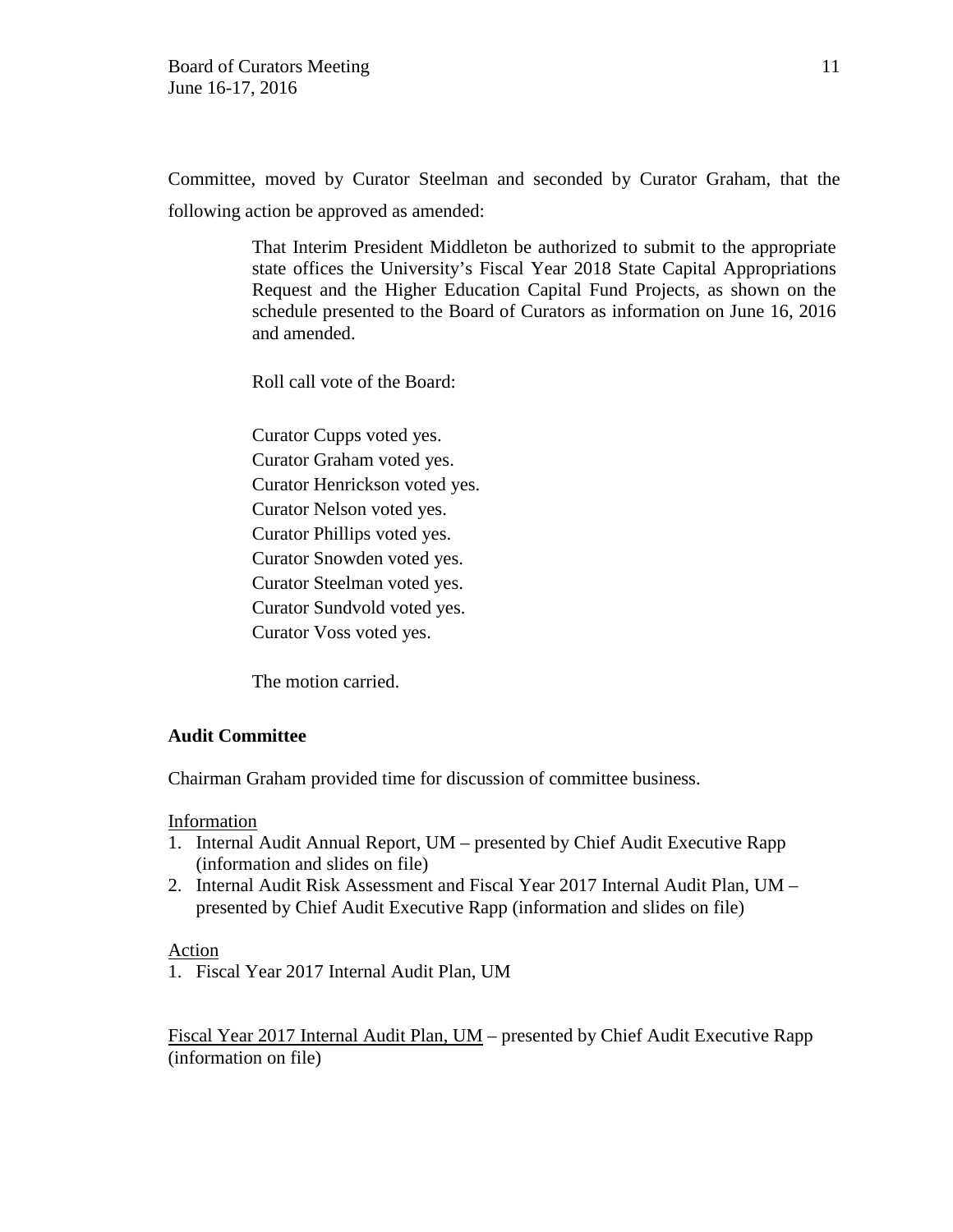It was recommended by Vice President Burnett, endorsed by Interim President Middleton, recommended by the Audit Committee, moved by Curator Graham, seconded by Curator Cupps, that the attached Fiscal Year 2017 Internal Audit Plan (and as on file with the minutes of this meeting) be approved.

Roll call vote of the Board: Curator Cupps voted yes. Curator Graham voted yes. Curator Henrickson voted yes. Curator Nelson voted yes. Curator Phillips voted yes. Curator Snowden voted yes. Curator Steelman voted yes. Curator Sundvold voted yes. Curator Voss voted yes.

The motion carried.

The Finance and Audit Committees of the Board of Curators adjourned at 9:02 AM on Friday, June 17, 2016.

### **General Business**

Board Chair's Report – Kevin McDonald, UM System Chief Diversity Officer presented a vision and plan for moving diversity, equity and inclusion forward through a strategic framework (slides on file).

Interim President's State of the University Address – presented by Interim President Middleton

A report of strategic initiatives from the past year was presented including the Board's diversity, equity and inclusion initiatives. Information was also presented for each UM System department and campus regarding accomplishments over the past year.

#### **Consent Agenda**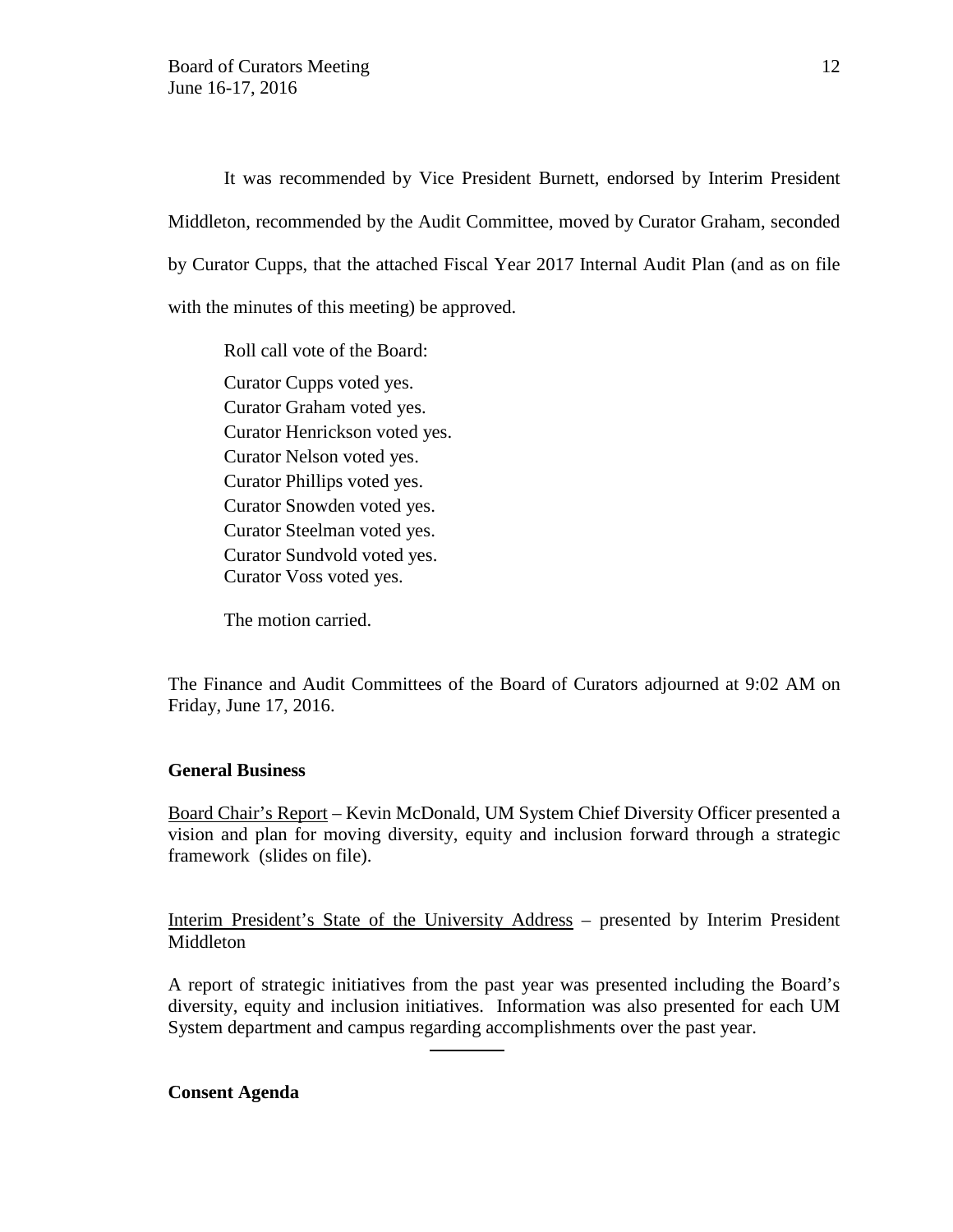It was endorsed by Interim President Middleton, moved by Curator Cupps and seconded by Curator Phillips, that the following items be approved by consent agenda:

### **CONSENT AGENDA**

- 1. Minutes, April 14-15, 2016 Board of Curators Meeting
- 2. Minutes, April 14-15, 2016 Board of Curators Committee Meetings
- 3. Minutes, May 4, 2016 Special Board of Curators Meeting
- 4. Minutes, May 11, 2016 Special Board of Curators Meeting
- 5. Minutes, May 18, 2016 Special Board of Curators Meeting
- 6. Degrees, Summer Semester 2016 for all campuses
- 7. June 2016 Security Resolution
- 8. Amendment, Collected Rules and Regulation 300.020, Faculty Bylaws of the University of Missouri-Kansas City, UMKC
- 9. Amendment, Collected Rules and Regulation 30.010, Overview of Development, UM
- 10. Amendment, Collected Rules and Regulations 320.070, Academic Appointments
- 11. Sole Source, RxStation Automated Dispensing Cabinets, MU
- 12. Sole Source, Mobile Intra-operative Computed Tomography (CT), MU
- 13. Approval of Spinal Cord Injuries and Congenital or Acquired Disease Processes Research Program Proposals
- 14. Approval of Investment Custodian UM
- 15. Appointment of Successor Trustee for The Curators of the University of Missouri Medical Professional Liability Plan Trust Fund, UM
- 16. Revised Project Approval, Robert W. Plaster Free Enterprise Center, UMKC
- 17. Amendment, Collected Rules and Regulations 330.015, Conflict of Interest

Roll call vote of the full Board:

Curator Cupps voted yes.

Curator Graham voted yes.

Curator Henrickson voted yes.

Curator Nelson voted yes.

Curator Phillips voted yes.

Curator Snowden voted yes.

Curator Steelman voted yes.

Curator Sundvold voted yes.

Curator Voss voted yes.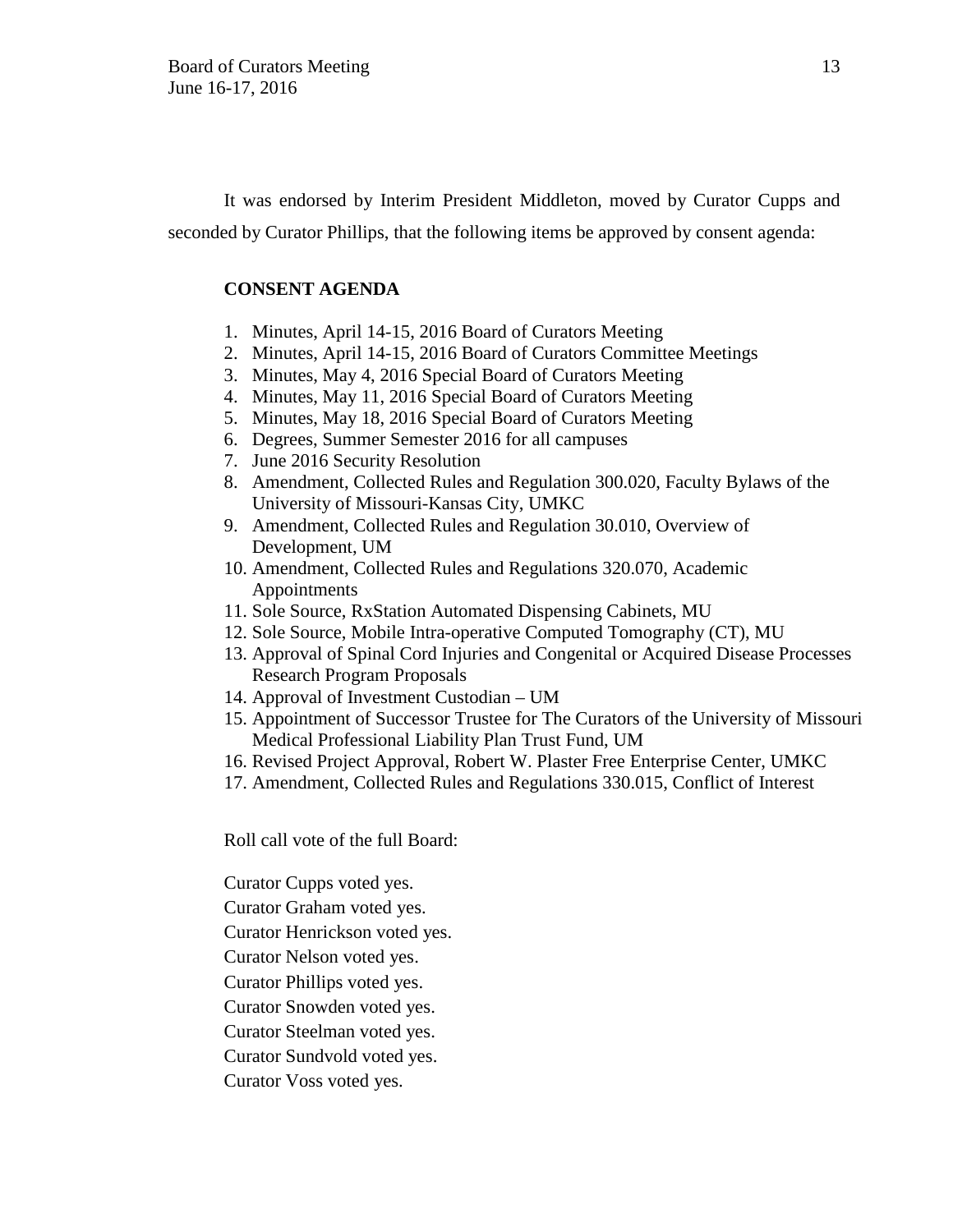The motion carried.

- 1. Minutes, April 14-15, 2016 Board of Curators Meeting as provided to the curators for review and approval.
- 2. Minutes, April 14-15, 2016 Board of Curators Committee Meetings Minutes as provided to the curators for review and approval.
- 3. Minutes, May 4, 2016 Special Board of Curators Meeting as provided to the curators for review and approval.
- 4. Minutes, May 11, 2016 Special Board of Curators Meeting as provided to the curators for review and approval.
- 5. Minutes, May 18, 2016 Special Board of Curators Meeting as provided to the curators for review and approval.
- 6. Degrees, Summer Semester 2016 for all campuses –

That the action of the President of the University of Missouri System in awarding degrees and certificates to candidates recommended by the various faculties and committees of the four University of Missouri System campuses who fulfill the requirements for such degrees and certificates at the end of the Summer Semester 2016, shall be approved, and that the lists of said students who have been awarded degrees and certificates be included in the records of the meeting.

7. June 2016 Security Resolution –

## Resolution

The Curators of the University of Missouri agree that the following individuals occupying the designated offices shall constitute a Security Executive Committee with full authority and responsibility for the negotiation, execution and administration of Department of Defense, or User Agency classified contracts as described in DoD 5520.22-M, "National Industrial Security Program":

Interim Chancellor, University of Missouri-Columbia, Henry C. Foley, Ph.D. Provost, University of Missouri-Columbia, Garnett S. Stokes, Ph.D.

The members of this Security Executive Committee have been processed for a personnel security clearance for access to classified information up to the level of the facility security clearance granted to this institution, as provided for under the aforementioned security program.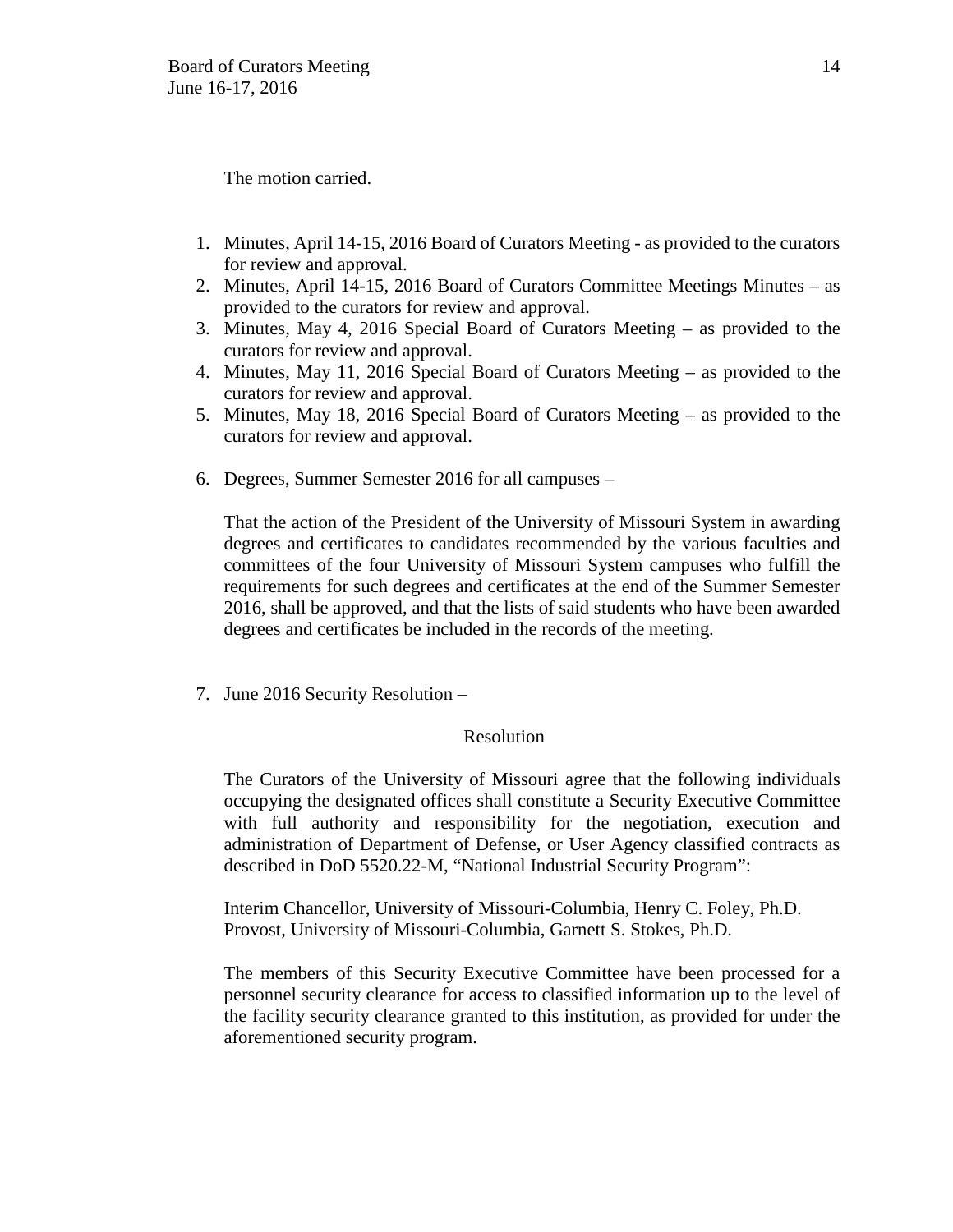Once the following personnel complete all the requirements for a Department of Defense Top Secret personnel security clearance, they too will become full voting members of the Security Executive Committee.

- Interim President, University of Missouri System, Michael A. Middleton, Ph.D.
- Chair, Board of Curators, University of Missouri System, Pamela Quigg Henrickson

The Security Executive Committee is hereby delegated all of the Board's duties and responsibilities pertaining to the protection of classified information under classified contracts of the Department of Defense or User Agencies awarded to the Curators of the University of Missouri.

The following officers and members of the University of Missouri Board of Curators shall not be required, shall not have, and can be effectively excluded from access to all classified information in the possession of the Curators of the University of Missouri, and do not occupy positions that would enable them to affect adversely the policies and practices of the Curators of the University of Missouri in the performance of classified contracts for the Department of Defense or User Agencies awarded to the Curators of the University of Missouri, and need not be processed for a personnel security clearance:

All members of the Board of Curators, except the Chair:

- Donald L. Cupps
- [Maurice](http://www.umsystem.edu/curators/members/goodew) B. Graham
- John R. Phillips
- Phillip H. Snowden
- David L. Steelman

Officers:

- General Counsel, Stephen J. Owens, J.D.
- Interim Vice President for Academic Affairs, Research and Economic Development, Robert Schwartz, Ph.D.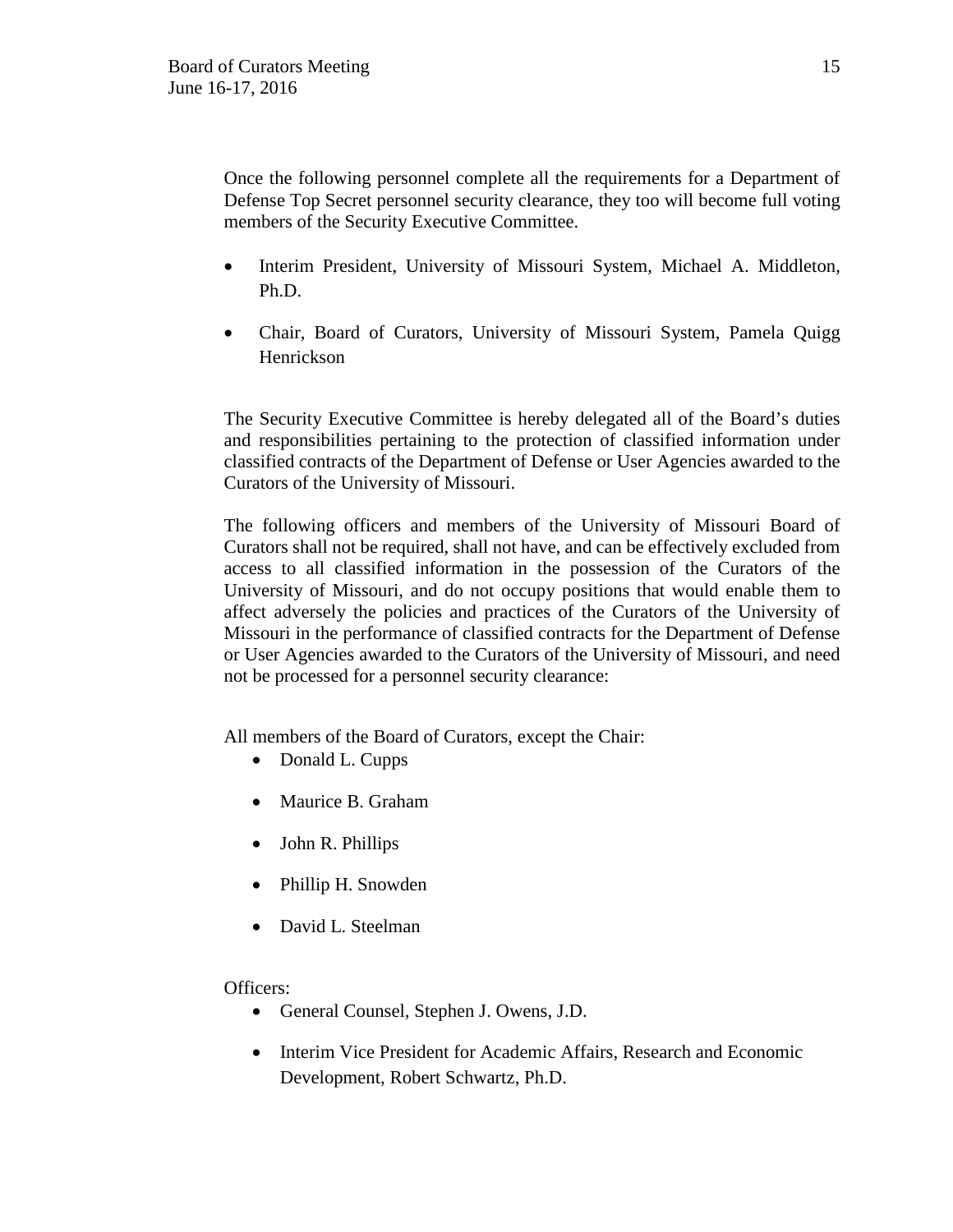- Vice President for Finance and CFO, Brian D. Burnett, Ph.D.
- Interim Vice President for Human Resources, Kelly Stuck
- Vice President for Information Technology, Gary K. Allen, DVM, Ph.D.
- Vice President for University Relations, Stephen C. Knorr
- Chancellor, University of Missouri-Kansas City, Leo E. Morton
- Chancellor, Missouri University of Science and Technology, Cheryl B. Schrader, Ph.D.
- Chancellor, University of Missouri-St. Louis, Thomas F. George, Ph.D.
- Chief of Staff, Zora Mulligan, J.D.
- 8. Amendment, Collected Rules and Regulations 300.020, Faculty Bylaws of the University of Missouri-Kansas City, UMKC

## **Collected Rules and Regulations Chapter 300: Faculty Bylaws 300.020 Faculty Bylaws of the University of Missouri-Kansas City**

Bd. Min. 10-12-73; Amended Bd. Min. 11-18-77, 6-27-80, 11-19-82, 12-7-84, 6- 6-08, 10-21-11, 6-14-13; Amended 4-10-15; Amended 6-17-16.

- 1. **Purpose of the Governing Practices** -- The purpose of these Bylaws is to establish a body which represents the voice of the Faculty and to establish an effective vehicle for the needs and concerns of the Faculty to be presented for discussion and debate. These Bylaws assume that Faculty may participate in academic decision processes. The right of faculties to organize and to carry out the responsibilities and functions delegated to them by the Board is recognized in Section 10.030.D.2.
- 2. **Membership** -- The University of Missouri-Kansas City Faculty shall consist of the President of the University, the Chancellor, and all persons on benefitseligible academic appointments.
	- 1. **Voting Faculty** -- For purposes of campus- and University-wide elections, those individuals eligible to vote shall consist of all persons who hold regular academic appointments, either tenure track or tenured; non-tenure track (NTT) faculty, as defined in Section 340.070E of the Collected Rules and Regulations; including Librarians I, II, III and IV; provided that any of the foregoing must be .75 FTE or greater and must hold an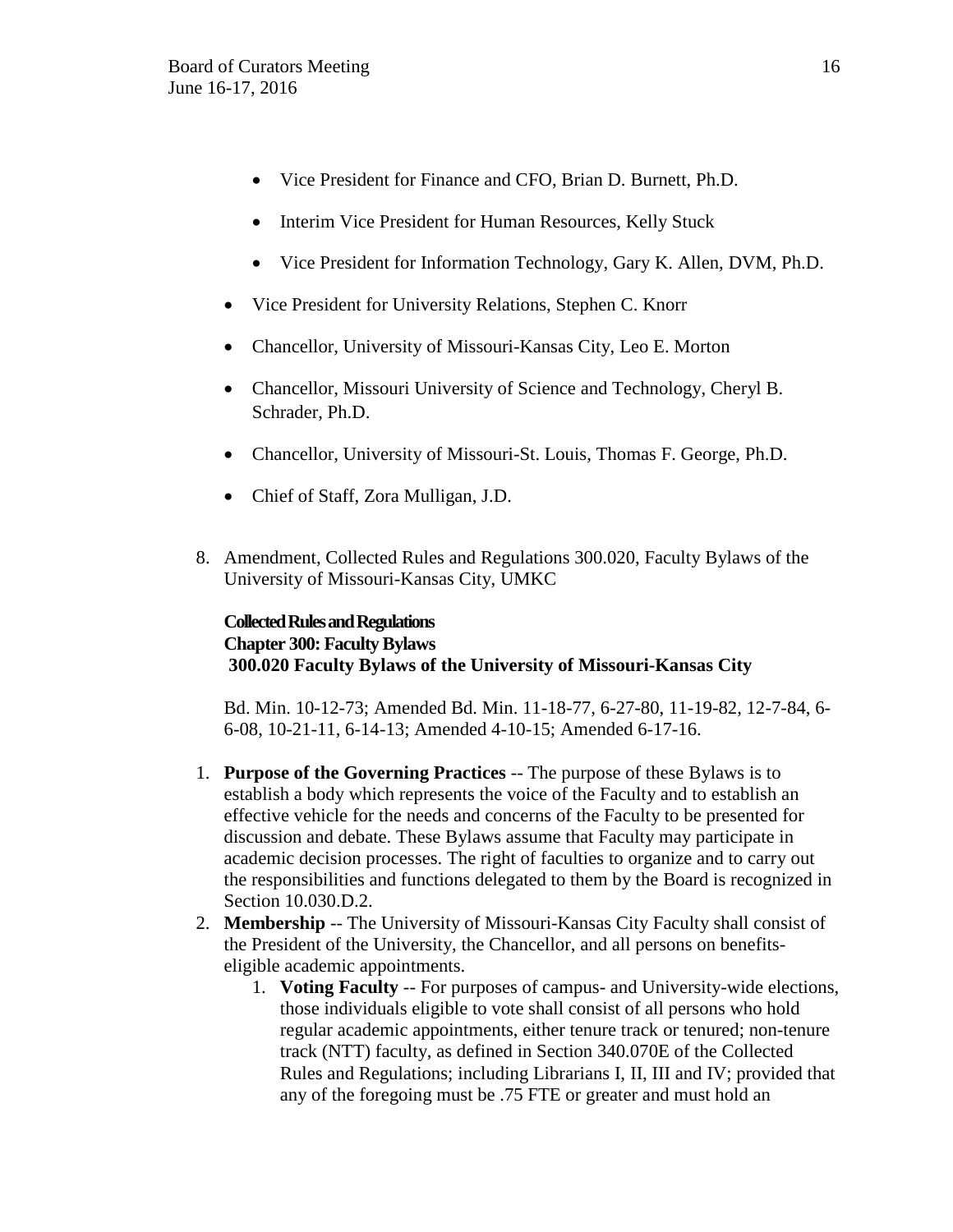appointment of at least nine (9) months duration. In addition, faculty in any academic unit whose percentage of effort in routinely overseeing and participating in the instructional mission of the University is comparable to the foregoing, but who are not paid directly by UMKC, shall be eligible to vote in campus- and University-wide elections. Criteria utilized by such units in determining its faculty whose percentage of effort in routinely overseeing and participating in the instructional mission of the University is comparable to the foregoing must be approved in advance by the Faculty Senate. The foregoing voting eligibility rules are not intended to define the eligibility of faculty to vote in school or college elections and the eligibility to vote in such school or college elections shall be defined by the rules of such school or college.

- 2. **Power** -- The powers of the voting Faculty of UMKC include authority in all matters pertaining to education, research and service as granted to the Faculty by the Board of Curators. It shall have such other authority as is delegated to it by the President and/or the Chancellor. These powers are vested in the UMKC Senate unless limited by the University's Collected Rules and Regulations.
- 3. **Meetings** -- There shall be at least one general meeting of the voting Faculty per year. The Chair of the Faculty Senate shall give notice of and shall preside at such meetings. The Faculty Senate shall report to the voting Faculty at such meetings and shall invite input and advice from the Faculty on issues of concern.
	- 1. Additional meetings of the voting Faculty may be called by the Chancellor or the Chair of the Senate, or upon the request of 20 percent of the Senate or upon the written request of 10 percent of the voting Faculty.
	- 2. Within ten days of the notice of placing of an item on the Senate agenda, upon the request of a majority of the Senate or upon the written request of 10 percent of the voting Faculty, the Chair of the Senate shall transfer the item from the Senate agenda to the agenda of a meeting of the voting Faculty for discussion and action by that group.

## 3. **Colleges, Schools, Conservatories, Libraries and other units**

- 1. **Definitions** -- A college, school or conservatory (hereinafter colleges, schools, or conservatories will be referred to as schools) is a unit which offers or supervises programs of study leading to baccalaureate or advanced degrees. A unit or combination of units, offering courses which do not lead to a degree, is not a school.
- 2. **Schools** -- Presently existent schools are: College of Arts and Sciences, School of Business and Public Administration, School of Biological Sciences, School of Computing and Engineering, School of Dentistry, School of Education, School of Law, School of Pharmacy, Conservatory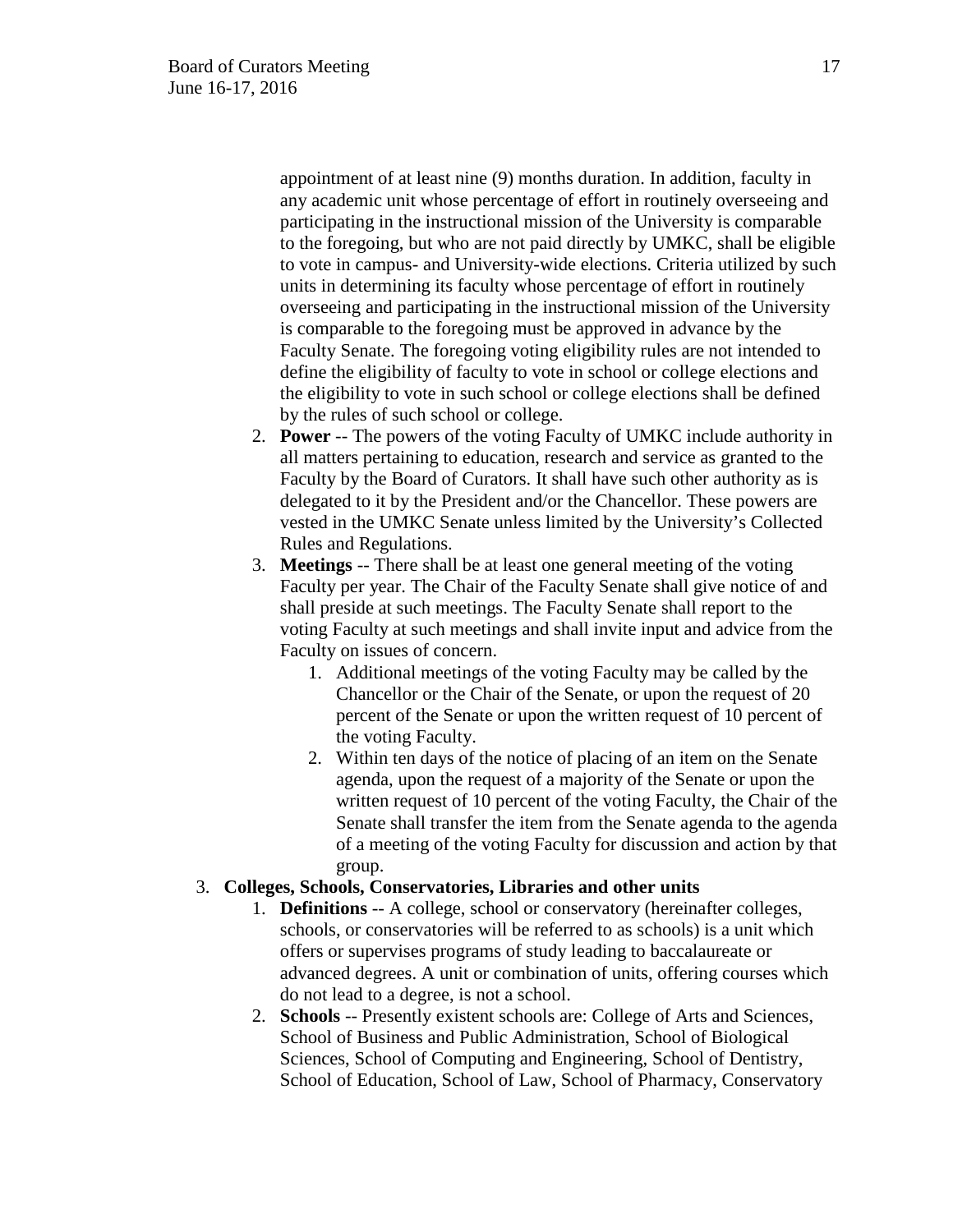of Music and Dance, School of Graduate Studies, School of Medicine, School of Nursing and Health Studies.

3. **Libraries** -- Libraries include: Miller Nichols Library, Leon E. Bloch Law Library, Health Sciences Library, Dental Library.

# 4. **Faculties of the Schools**

## 1. **Membership**

- 1. The Faculty shall consist of the President of the University, the Chancellor, the Dean of the School, and all persons with academic appointments who are assigned to the school. The Faculty shall be primarily responsible for the quality of the school's undertakings. Other non-regular, administrative or extension personnel who hold appointments within the school may be added to the voting Faculty of the school as defined by the school's bylaws.
- 2. Faculty whose work is divided between programs of two or more schools (other than the School of Graduate Studies) may participate in deliberations of these schools, but shall be a voting member of only the school in which they hold their primary appointment.
- 3. The Faculty of the School of Graduate Studies consists of UMKC Faculty (Section 300.020.B) who hold graduate or doctoral appointments. Faculty of the School of Graduate Studies may vote and be elected to offices or committees in this school as well as to offices and committees of the school in which they hold their primary appointment.
- 2. **Meetings** -- At least four regular meetings of the Faculty of a School shall be called annually according to the procedures adopted by the school. A special meeting may be called at any time by the Chancellor or by the Dean of the school and must be called if requested by one-fourth of the membership of the Faculty or as otherwise provided by the Bylaws of the school. Written notification of any meeting of a Faculty shall be mailed at least three days prior to the meeting to all members of the Faculty except in the case of an emergency meeting in which case any action taken becomes an item for reconsideration on the agenda at the next regularly scheduled meeting of that Faculty. Each Faculty shall determine its own definition of a quorum of its membership and decide upon a procedure which enables the membership of that particular Faculty to carry out its business in a responsible as well as efficacious manner. Copies of the minutes of each meeting shall be supplied to each Faculty member of the school and to the Chancellor.
- 3. **Powers** -- The Faculty of a school shall establish procedures and policies governing the work of the school.
	- 1. **Bylaws** -- Each school shall have a written set of Bylaws prepared in such a manner as is determined by the Faculty of that school. These Bylaws shall implement the provisions of this section of the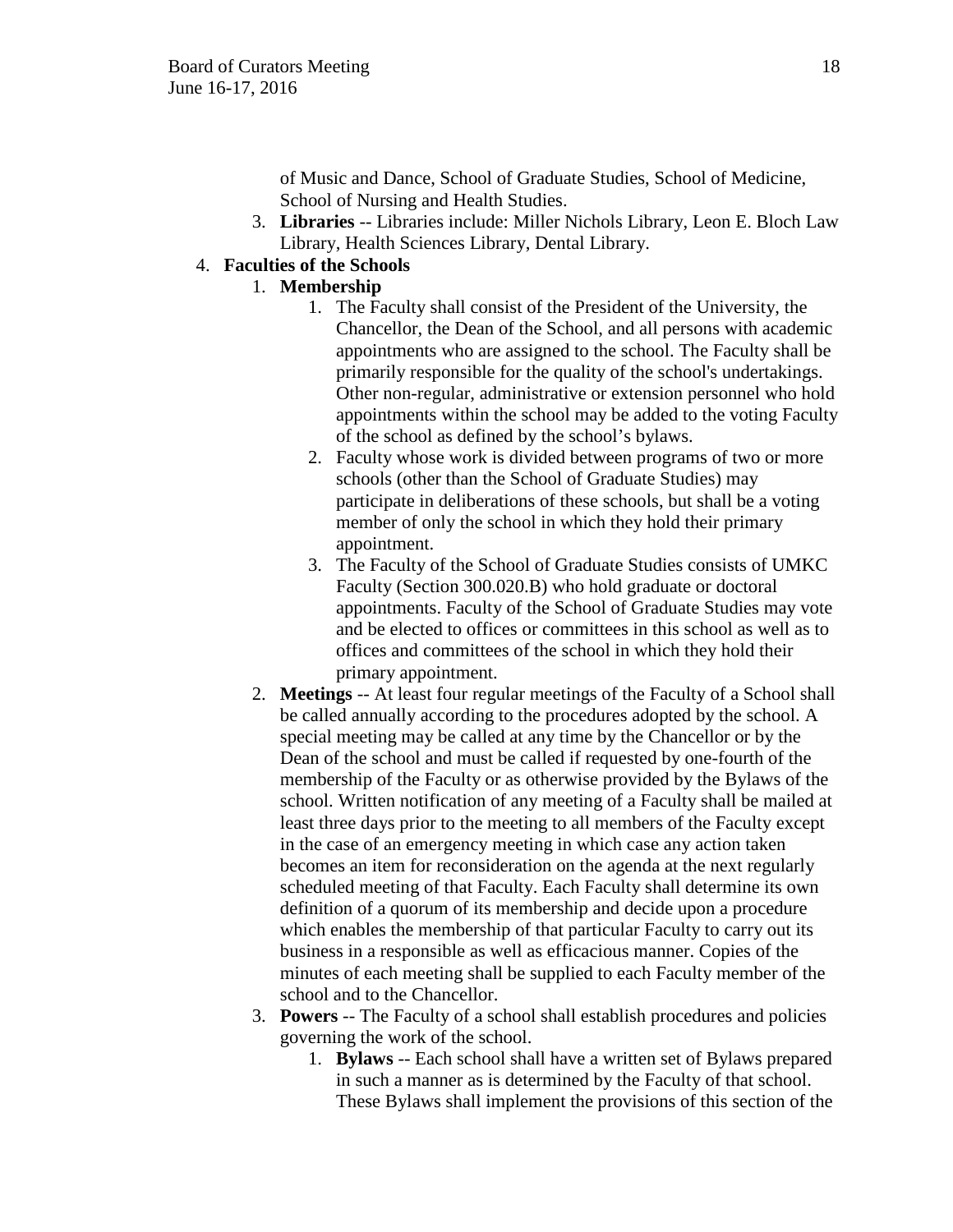UMKC Bylaws. A copy of these Bylaws and any subsequent amendment thereto shall be filed with the Chancellor and the Chair-elect of the Senate. The Bylaws shall not contain any provisions inconsistent with the UMKC Bylaws.

- 2. **Curriculum and Degrees** -- The Faculty of a school and/or department, together with the appropriate administrative officers, shall be responsible for recommending all academic courses and programs and for recommending candidates for degrees. (1) The Faculty of each school, through its dean, shall file with the registrar a copy of its admission and retention standards, its degree requirements, and individual course additions and deletions. The registrar shall distribute copies of such standards, requirements and course additions and deletions to the Chancellor and the deans of the other schools.
- 3. **Selection and Retention of Academic Faculty** -- The Faculty of each school and/or department or other teaching unit shall establish criteria and specify procedures to be followed, as a general policy, in recommending the selection, retention and promotion of members of the Faculty.

(1) As a general policy all academic staff appointments to a School Faculty shall be made after the Dean of the school has received a written recommendation from an appropriate department committee or equivalent teaching unit. The Dean shall forward the recommendation of the committee with his/her own recommendation to the Chancellor.

(2) Recommendations for promotion and/or tenure, and to reappoint or not to reappoint, shall be made by the Dean of the school after receiving a written recommendation from an appropriate department committee or equivalent teaching unit. The Dean shall forward the recommendation of the committee with his/her own recommendation to the Chancellor.

- 4. **Selection of Deans** -- As a general policy, recommendations for the selection of deans in any school shall be made by the Chancellor after consultation with an appropriate committee which will include members of the Faculty of that school. This consultation procedure shall not abrogate the final responsibility and authority of the Chancellor to recommend a dean's appointment or replacement.
- 5. **Selection of Department Chairs, School Division Chairs and Directors** -- As a general policy, the Dean shall recommend appointment or replacement of a department Chairperson, school division Chairperson or Director only after consultation with the Faculty of the department, subdivision or sub-unit concerned. This consultation procedure shall not abrogate the final responsibility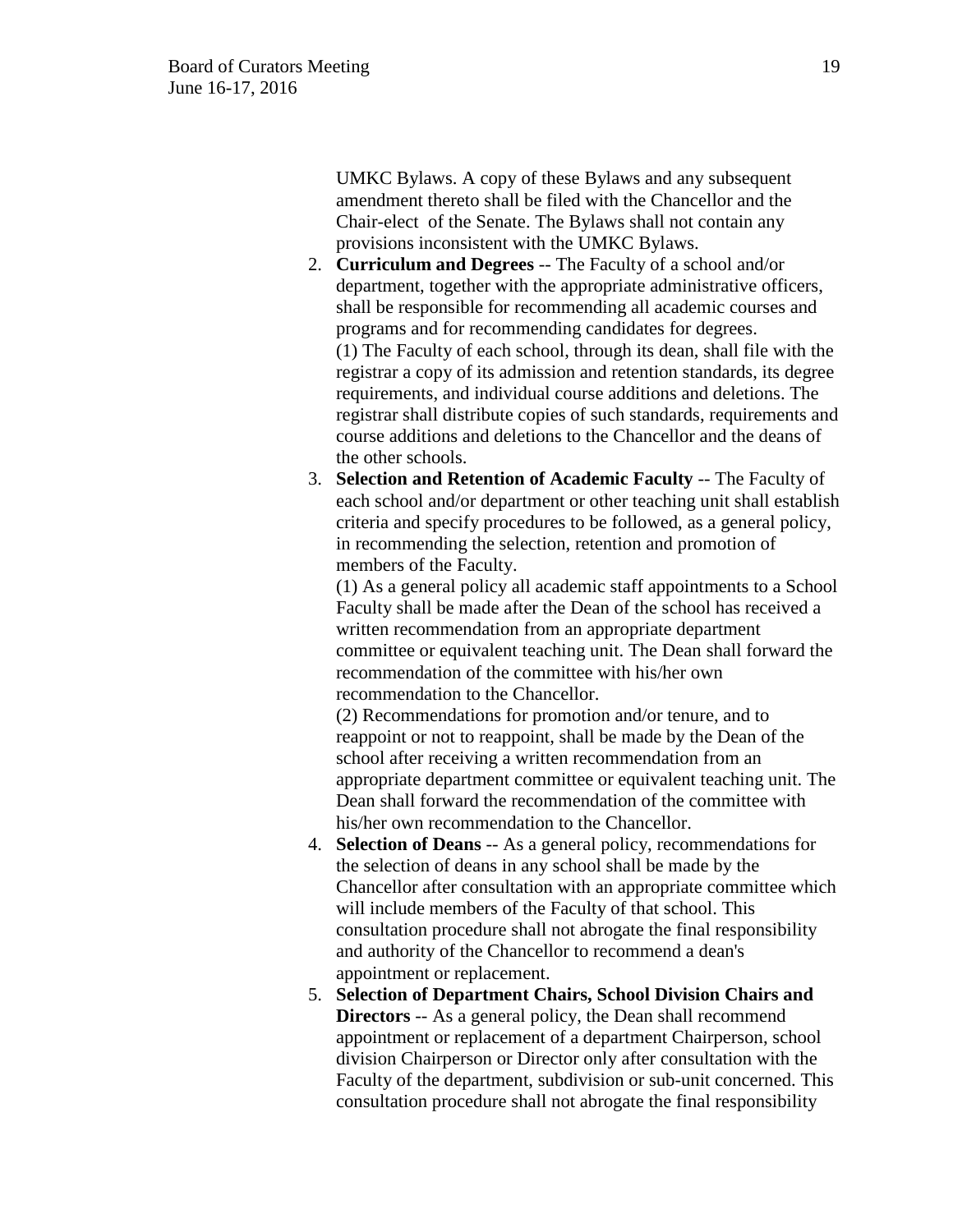and authority of the Dean to recommend the appointment or replacement of a department Chairperson, school division Chairperson, or Director.

- 6. **Evaluation of Academic and Professional Administrators** -- The voting Faculty of each school shall participate in the regular evaluation of their academic and professional administrators. (1) A School Faculty, by formal action at a regular meeting, or through its elected School Executive Committee or such other elected committee as is designated by the school in its Bylaws, may report on matters of common concern through the Executive Committee of the Senate, or directly to the Chancellor, and through him to the President of the University and the Board of Curators, and may make recommendations pertaining to any feature of the functioning of UMKC or the University.
- 7. **Budget Committee** -- Each school shall have an elected budget committee composed of representative Faculty. The Budget Committee shall receive from the Dean in timely fashion all information regarding the budget process; shall share that information with the Faculty of the school, and shall advise the Dean regarding objectives and funding priorities as well as necessary allocations to achieve those objectives.

### 5. **The UMKC Faculty Senate**

- 1. **Composition of the Senate** -- The Senate shall consist of two elected Faculty representatives from the School of Business and Public Administration, the School of Biological Sciences, the School of Computing and Engineering, the School of Dentistry, the School of Education, the School of Law, the Conservatory of Music and Dance, the School of Pharmacy, School of Nursing and Health Studies, School of Medicine and the Library. The College of Arts and Sciences shall have one representative from each of its three divisions plus one additional member selected by the college. The Chairperson of the Steering Committee of A & S shall be a member of the Senate by virtue of his/her office. The Senate may elect to accept as non-voting members representatives of major campus constituencies, such as the Staff Council and the Part-Time Faculty Association.
	- 1. In order that the Senate maintain close ties with the units, it is recommended that one representative from each unit be the Faculty Chairperson of the unit or member of its executive body.
	- 2. Those who are eligible to serve as representatives shall be UMKC voting Faculty. Members of the Executive Committee must be voting Faculty.
	- 3. Elected representatives to the Intercampus Faculty Council, known as IFC, shall be members of the UMKC Faculty Senate for the duration of their terms.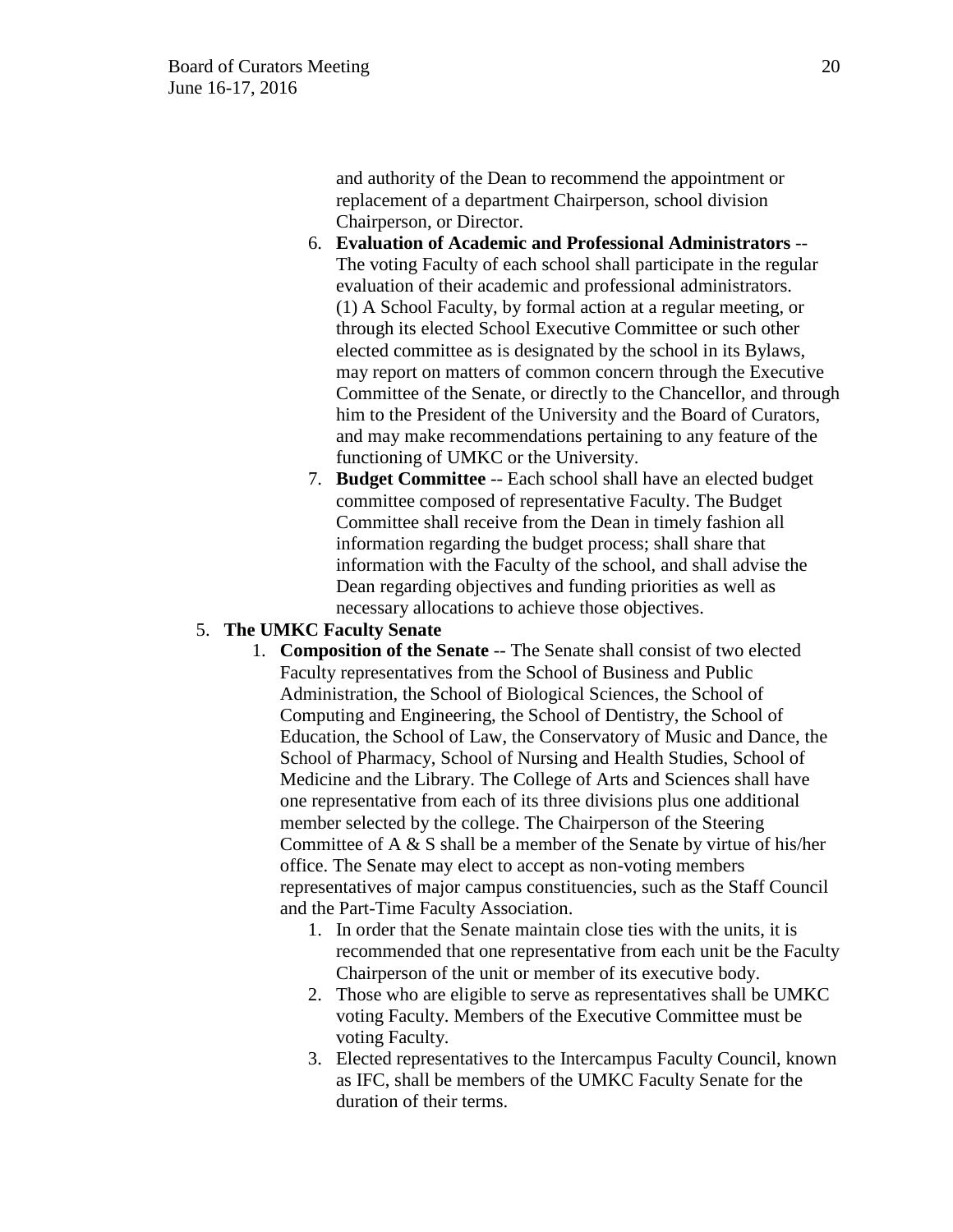4. Officers of the Senate shall be members of the Senate for the duration of their terms.

## 2. **Terms of Office and Elections**

- 1. Senate members shall be elected early in the winter semester, to take office at the first Senate meeting the following fall.
- 2. Senate officers shall serve staggered, three-year terms.
- 3. IFC members shall serve three-year terms and shall be Senate members for the duration of their terms on the IFC.
- 4. Elected Faculty representatives shall serve two- year terms, except for representatives who serve by virtue of their membership on a unit executive body; they shall serve one-year terms.
- 5. Members may succeed themselves without restriction. Officers are limited to two consecutive terms.
- 6. Should an elected representative be unable to complete his/her term, that vacancy shall be filled by an election as soon as possible.
- 7. Senate members shall be elected by the represented units.
- 8. Senate officers and IFC representatives shall be elected by the voting Faculty by secret ballot.
- 3. **Powers** -- The power of the voting Faculty of UMKC, as defined in CRR 300.020.B.2, shall be delegated to the Faculty Senate. The Senate may make recommendations pertaining to any feature of the functioning of the University to the Chancellor, and through the Chancellor to the President and/or the Board of Curators.
	- 1. The Senate, in cooperation with the administration, shall provide for Faculty participation in the regular evaluation of those campuswide officers of the administration included in the Academic Tenure Regulations.
	- 2. The Senate, by formal action at a meeting of the general Faculty, or at a Senate meeting, may report to the Chancellor on matters of common concern, and through the Chancellor or through the Intercampus Faculty Council to the President of the University and the Board of Curators, and may make recommendations pertaining to any feature of the functioning of UMKC or the University.
	- 3. The Senate shall serve as a liaison between the Faculty and the Chancellor and the campus' administrative officers. The Senate shall serve as a liaison between the Faculty and the Intercampus Faculty Council. The Senate shall serve as a liaison between the Faculty and the Student Government Association and the Intercampus Student Council.

## 4. **Meetings**

1. The meeting schedule for each semester shall be set by the Chair of the Senate; however, additional meetings may be called by the Chair, at the request of the Chancellor, or at the request of 20 percent of the Senate or 10 percent of the Voting Faculty.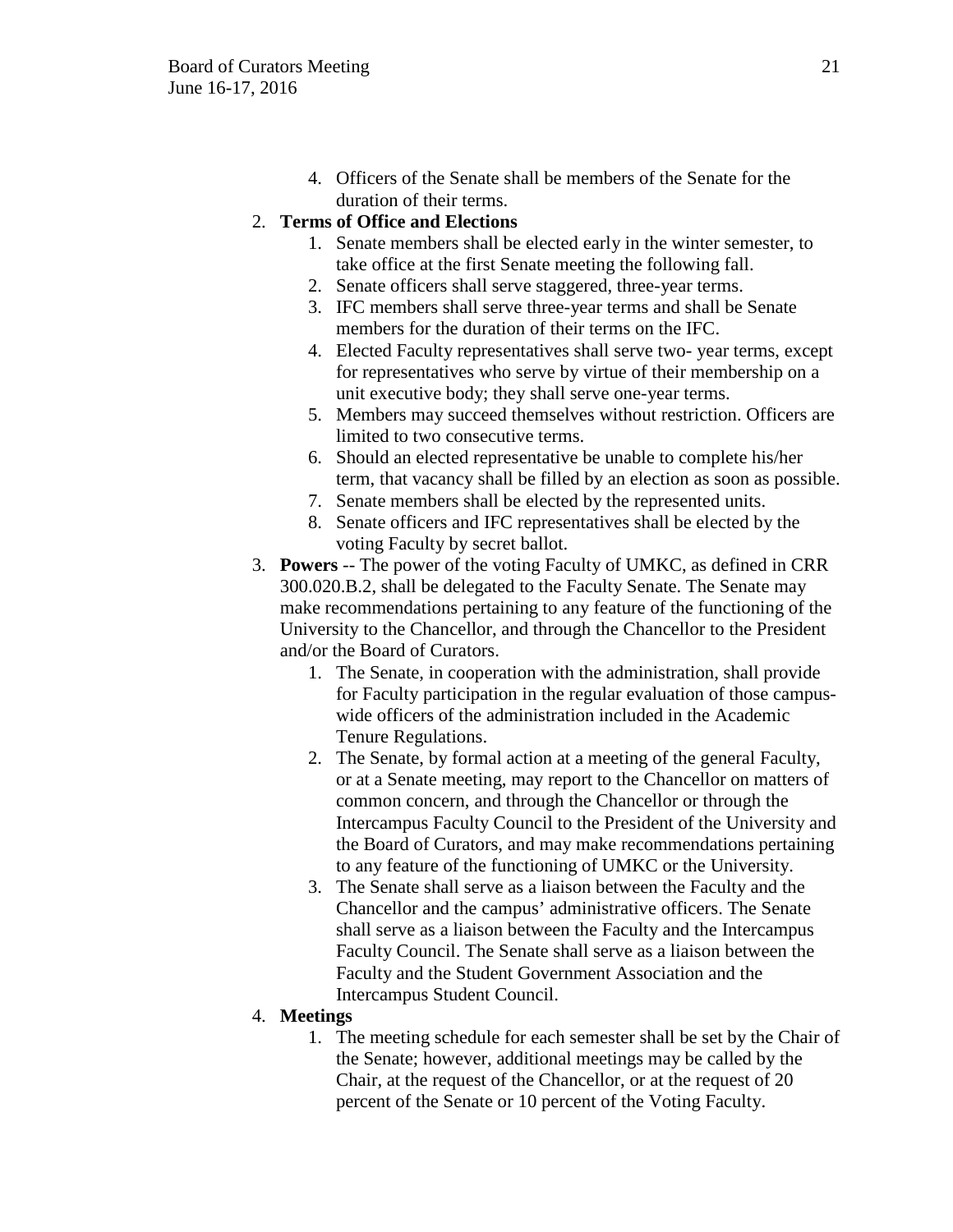- 2. Any Faculty member may appear before the Senate to express his/her concerns by sending a written request to the Senate Chairelect, who shall thereupon notify the Faculty member of the time and place of the next meeting and invite him/her to attend.
- 5. **Officers of the Faculty Senate** -- Elected officers shall be the Chair-elect, Chair, and Past-Chair. Each year, a Chair-elect will be elected for threeyear terms in a manner consistent with the Bylaws. Upon the election, each position will advance; the previous Chair-elect, becomes Chair, and the previous Chair becomes the Past-chair. Upon election, the Chair-elect, Chair, and Past-chair, and IFC-elect, if not already members of the Senate, shall be eligible to participate ex officio in the deliberations of the Senate. IFC and Senate Officer elections and terms comply with section 300.020.E.2 and 20.100 of the UM System CRRs.
	- 1. The Chair is the presiding officer of the Senate. It shall be the responsibility of the Chair to set the meeting schedule of the Senate and of the general Faculty meetings. The Chair shall be responsible for setting the agenda for both the Senate meetings and the general Faculty meetings, and for their distribution to all members of the voting Faculty. The agenda shall be set after consultation with the Senate Executive Committee. The Chair shall serve on the IFC during his/her term in office.
	- 2. The Past-Chair shall preside in the absence of the Chair, shall serve as the parliamentarian of the Senate, and shall be an ex office member and Chair of the Election Committee to validate Faculty votes.
	- 3. The Chair-elect shall serve as secretary, and record the minutes of the general Faculty meetings and the Senate meetings, and distribute them to all Faculty members, and make them available on-line through the Senate website. The Chair-elect shall excuse absences of Senate members and shall maintain attendance records.
	- 4. Should a Chair resign, that office will be assumed by the Chairelect for the remainder of the term. Should the Chair-elect resign, a new special election will be held to fill the vacancy for the remainder of the term. Should the Past-chair resign, the Senate will elect a Senator to fill the role and duties of the Past-chair for the remainder of the term. In the case of a Chair resignation, the Chairelect will serve out the remainder of the resigning Chair's term for that year, and then serve the next year as the Chair as if normal progression had occurred. .
	- 5. In the case of an IFC vacancy, the Senate shall determine at a regular meeting whether to fill the vacancy temporarily or for the duration of the unexpired term. For a temporary replacement, the Senate shall elect a current or prior Senate member to fill the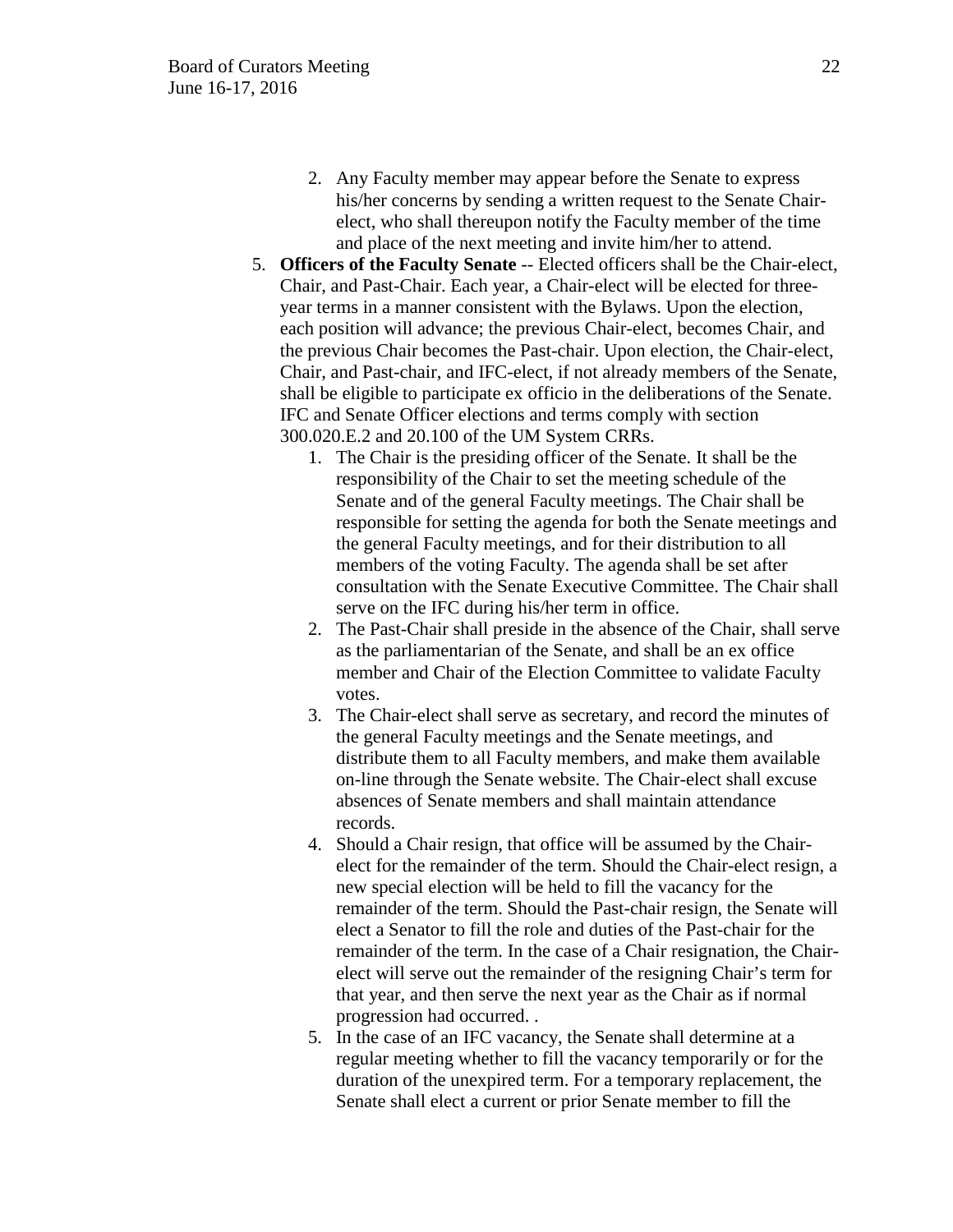vacancy. For replacements for the unexpired term, nominations will be requested among current or prior Senate members, and a ballot containing the names of nominees will be sent to all voting Faculty. The person getting the highest number of votes will assume the office for the duration of the unexpired term. Should that person be unable to serve, the person with the next highest number of votes in that election will assume the office. In urgent cases, so as to provide full representation at IFC, the Senate Executive Committee may appoint a current Senator to attend IFC meetings until the Senate can address the vacancy at its next regular or special meeting.

6. Faculty Senate Executive Committee members shall not serve more than two consecutive terms of office.

#### 6. **Committees**

- 1. The Senate Executive Committee shall consist of all campus-wide elected members of the Senate.
- 2. The Senate may establish standing committees as deemed necessary, in accordance with the Senate Standard Operating Procedures. They will report to the Senate, and through the Senate to the Faculty at regular general Faculty meetings.
- 3. The Senate may establish ad hoc committees as deemed necessary. They will report to the Senate, and through the Senate to the Faculty at a regular general Faculty meeting.
- 4. When committee nomination requests are received from the campus administration or from the Student Government Association, the Senate will designate nominees if it deems such action to be appropriate, following all applicable Collected Rules and Regulations. The Senate shall report at the next general Faculty meeting all requests and actions taken.
- 5. Each committee shall annually submit a written review of its actions which will be forwarded to the Faculty along with the minutes of the Senate's final meeting of the year.

### 7. **Bylaws and Amending Procedures**

- 1. These Bylaws are subordinate to all Bylaws, rules, regulations and policies established by the University or adopted by The Curators of the University of Missouri.
- 2. Ratification of amendments (1) Amendments must have two readings in the Senate and be passed by secret ballot after the second reading. (2) Amendments, passed by the Senate, must be circulated together

with a mail-in ballot to all voting Faculty two weeks before the general Faculty meeting at which they are to be presented officially.

(3) Amendments must be ratified by a majority vote of mail-in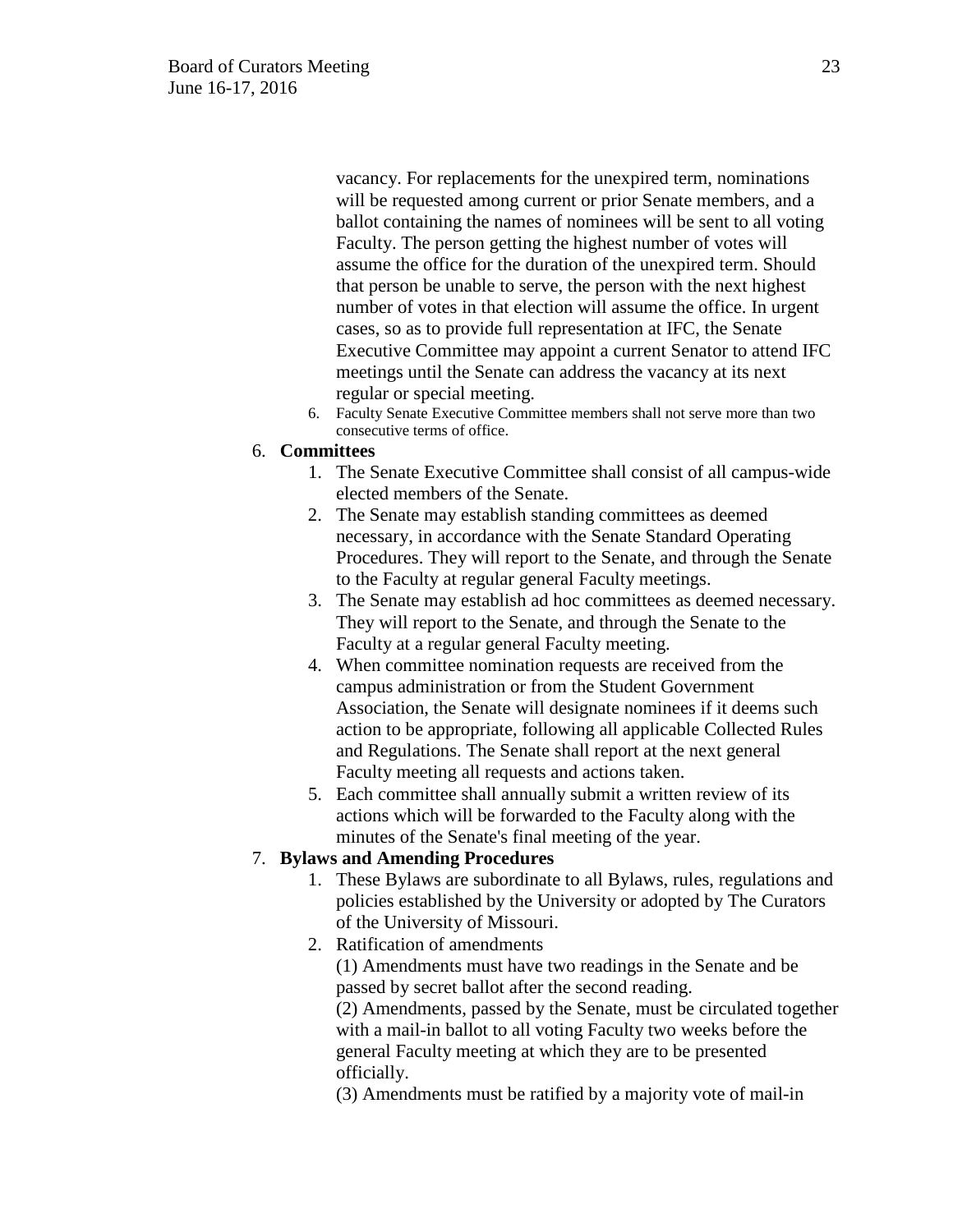ballots with a receipt deadline of 2 weeks after the general Faculty meeting.

- 3. These Bylaws and amendments thereto become effective upon ratification by the Board of Curators.
- 4. **Standard Operating Procedures** -- The voting Faculty shall maintain Standard Operating Procedures consistent with these Bylaws.
- 9. Amendment, Collected Rules and Regulations 30.010, Overview of Development, UM

## **Chapter 30: Development 30.010 Overview of Development**

 Bd. Min. 8-22-68; Bd. Min. 4-19-69, Amended Bd. Min. 12-15-94, Amended 8- 31-95; Amended 9-24-10; Amended 6-17-16.

- A. **Statement of Purpose** -- The purpose of all advancement programs sponsored or affiliated with the University of Missouri shall be:
	- 1. To involve citizens of the state, alumni, and friends nationally in University-related efforts.
	- 2. To serve citizens of the state, alumni, and friends nationally through organized personal and other communications.
	- 3. To assist the University in obtaining the public funds necessary to provide the highest quality academic, research and service opportunities for the citizens of the state and nation.
	- 4. To assist the University in obtaining private funds, to complement and augment public resources for those academic, research and service opportunities which cannot be provided by public funds.

# B. **General Information**

- 1. University Advancement encompasses all programs concerned with institutional support. It involves organized groups of the University's various publics in support of specific programs.
- 2. University Advancement describes those administrative service programs relating to the involvement of volunteers with the University of Missouri. It generally consists of (1) advancement communications, (2) friend raising (alumni relations and other individuals), and (3)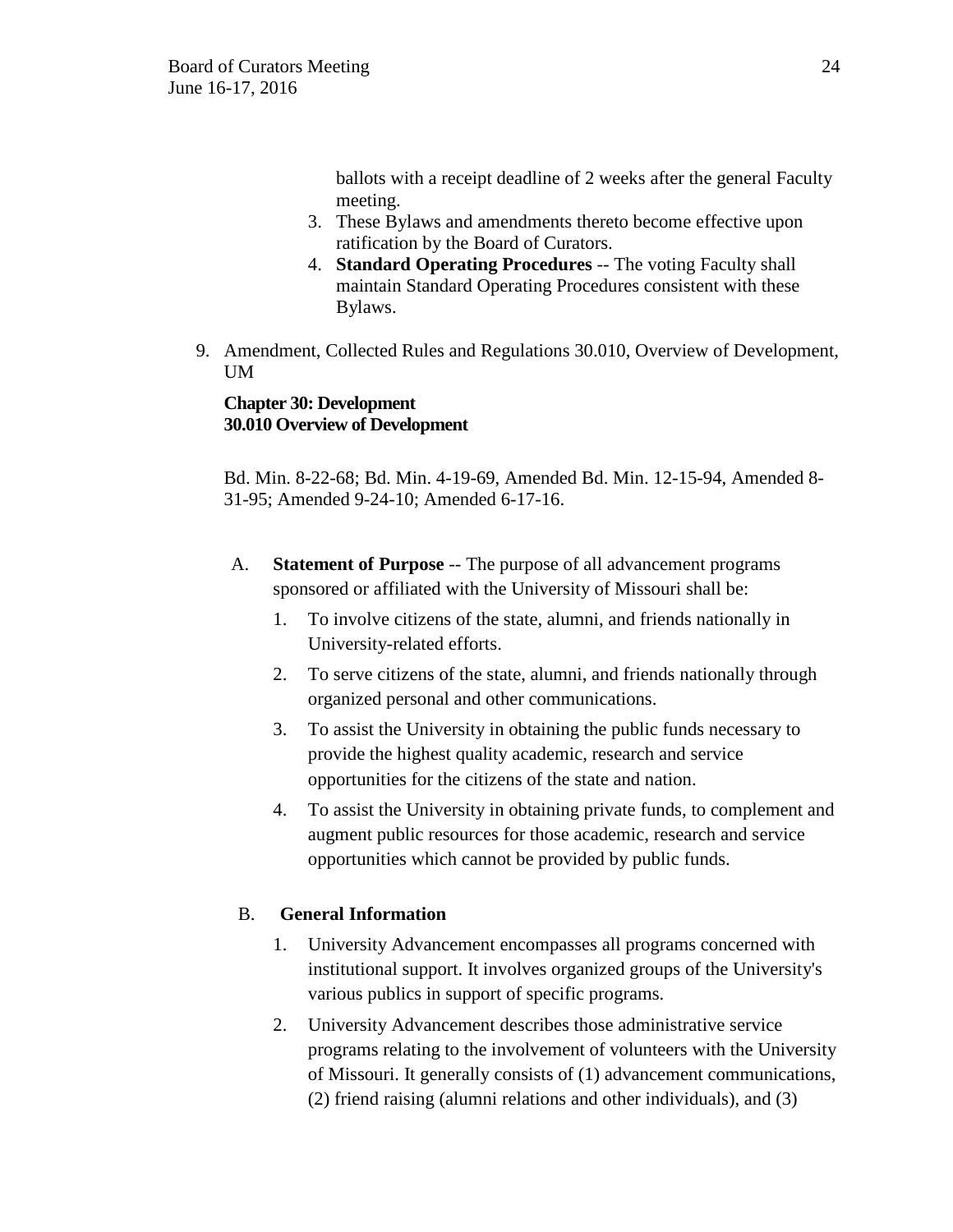development. University Advancement organizes and mobilizes persons who have a direct interest in the University.

- 3. Advancement programs emanate from the Office of the President so University policies and procedures can be fully implemented. Each campus program will be directed so that maximum understanding, acceptance, and fulfillment of total institutional needs, as well as campus objectives, are achieved.
- 4. UM Council for Institutional Relations -- There shall be an advancement council consisting of the chief advancement officer of each campus and University Outreach as well as other members appointed by the President.
- 5. Staff personnel assigned to any subdivision of the University for alumni or constituent relations work, special events, communications or fund raising activities shall be under the management and direction of the campus chief advancement officer, unless otherwise determined by the chancellor.
- C. **Scope of Operations** -- Programs under the purview of University Advancement primarily use motivated volunteers.
- D. **Advancement Communications** -- A variety of written, electronic and other media will be used to communicate with specific audiences to achieve coordinated, planned goals for advancing the University of Missouri.

## E. **Friend Raising**

- 1. Alumni Relations
	- a. Alumni Programs -- Alumni programs form the basis for many activities of institutional support. They should be driven by the unique qualities of each campus to take advantage of campus strengths in meeting University objectives.
	- b. Alumni Associations -- All divisions of each campus are encouraged to maintain alumni organizations specializing in their particular field or area. These divisional alumni organizations shall be chartered by and associated with the campus alumni association.
- 2. Intercampus Alumni and Extension Leadership Council -- A council of alumni and extension leaders, representing the four University of Missouri campus alumni associations and Extension State Council, shall have the following purposes: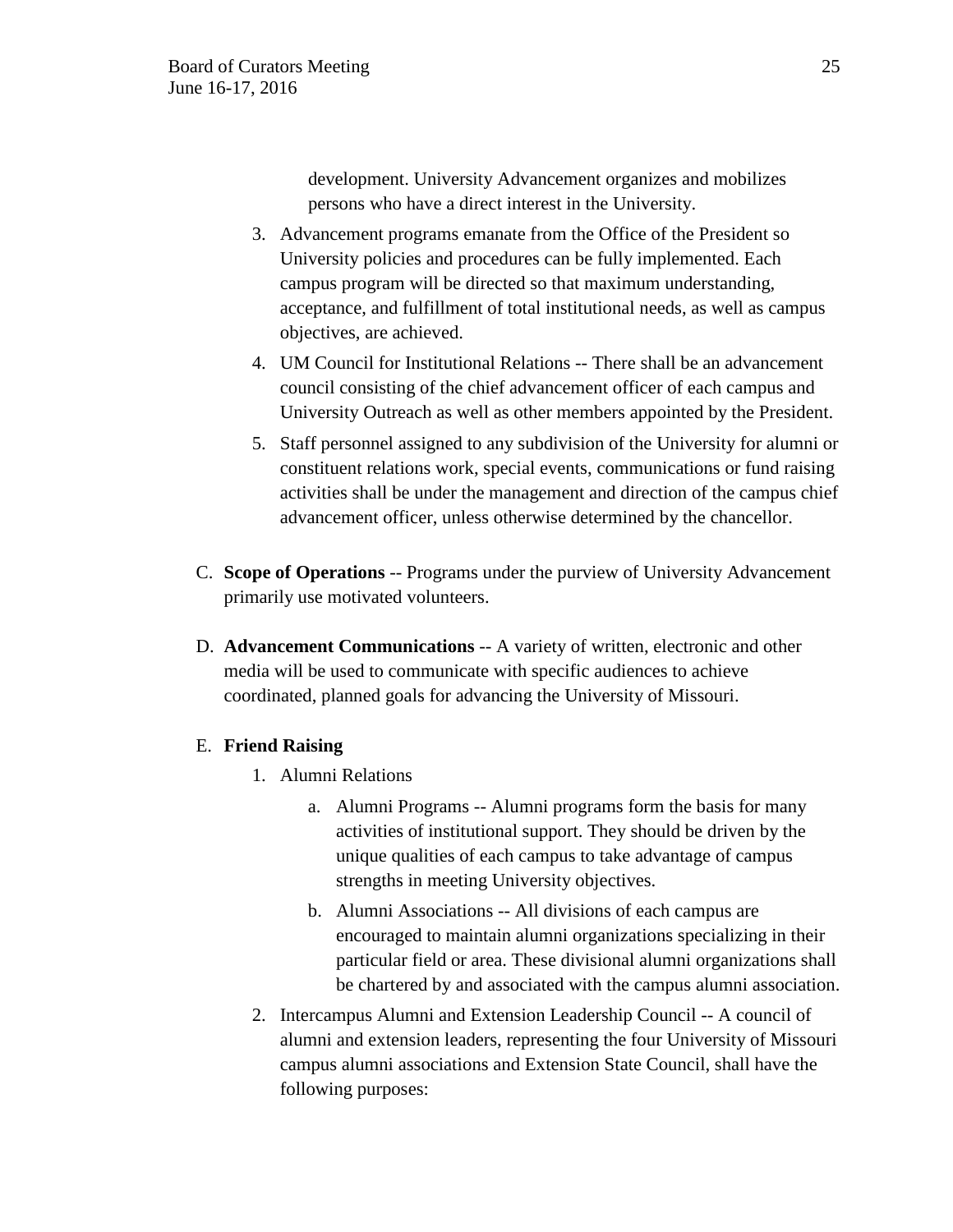- a. To serve as a liaison committee between the University of Missouri System President (and administration) and the four campus alumni associations and Extension;
- b. To promote systemwide engagement with alumni/extension through association-driven efforts; and
- c. To foster collaboration among the alumni associations and Extension.
- 3. Other Individuals -- The University conducts many educational and service programs involving other than full- and part-time students; it is an integral part of the economic, social and cultural life of all Missourians. For this reason, groups of persons who are not alumni should be involved in University advancement. These citizens are interested and can be mobilized and utilized to assist the total advancement program.

# F. **Development**

- 1. All gifts, both individual and corporate, are accepted and managed within the policies of the Board of Curators with complete assurance that requests and wishes of donors are fulfilled.
- 2. All development programs will be based on the right of an individual to allocate his or her gift for use to any department, division, or campus within the University. Strong, sustaining programs in annual, corporate, planned and special gifts shall be operated under this fundamental principle. Unrestricted gifts shall be managed in the best interests of the University by the President of the University, or his or her designee, under authority granted by the Board of Curators. The University reserves the right to reject any proposed gift.
- 10. Amendment, Collected Rules and Regulations 320.070, Academic Appointments **Chapter 320: Employment and Termination 320.070 Academic Appointments**

Bd. Min. 1-9-53, p. 6,185; Bd. Min. 6-7-58, p. 13,059; Bd. Min. 4-10-59, p. 14,760; Bd. Min. 3-29-68, p. 33,724; Amended Bd. Min. 3-26-82; Bd. Min. 1-27-89; Bd Min. 12-7-90; Amended Bd. Min. 10-20-94; Amended Bd. Min. 2-4-05; Amended 6-17-16.

## A. **General Rules**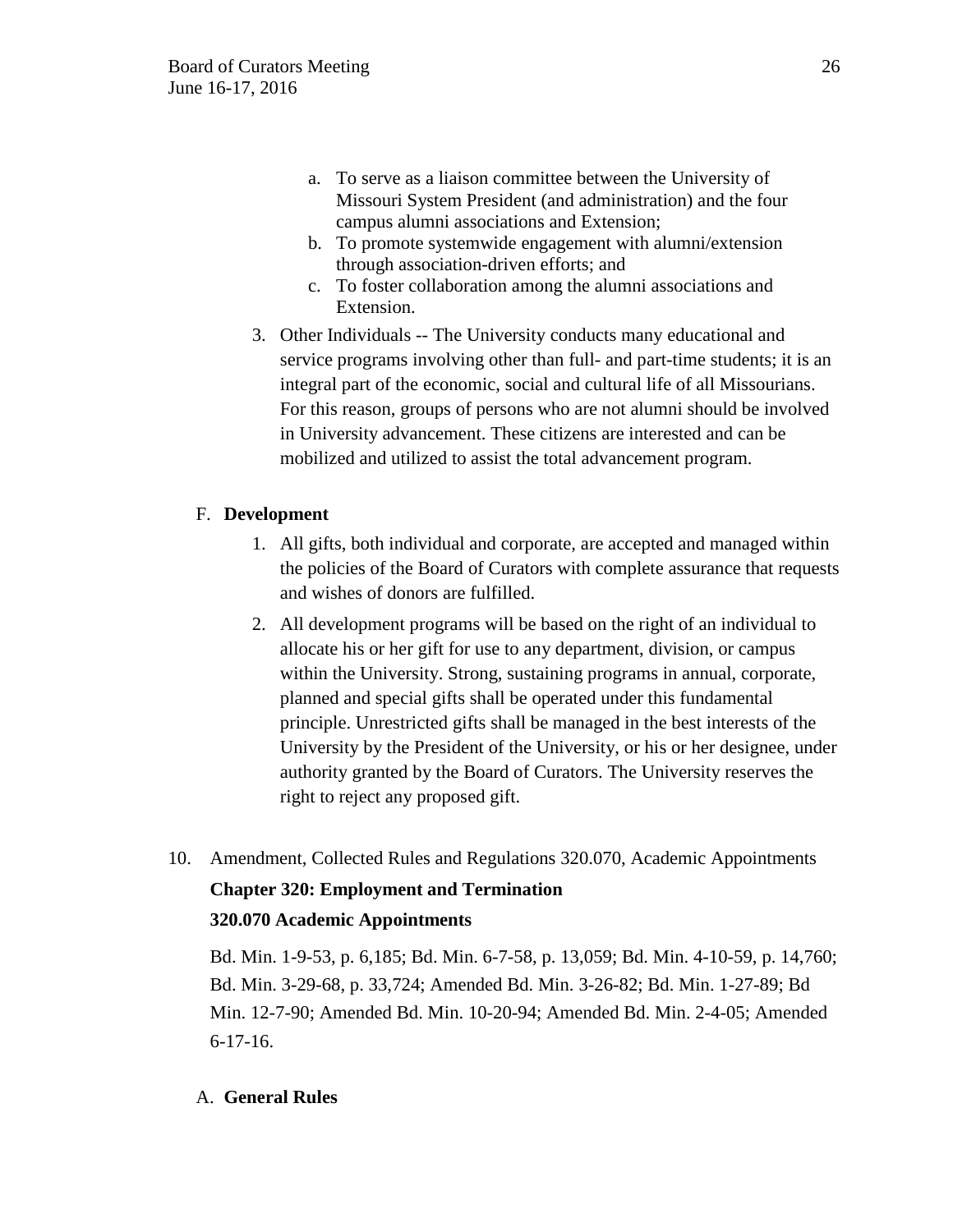- 1. **Information Blank** -- An approved information blank shall be filled out and submitted for all persons recommended for appointment by the Board of Curators. One copy of this form shall be retained by the Secretary of the Board and one copy by the President of the University.
- 2. **Appointment Forms** -- Appointment forms shall indicate whether the appointee is to be a member of the academic, non-academic, or clerical and maintenance staff -- in case of academic staff, whether regular or nonregular; in case of non-academic staff, whether administrative, professional, or technical; in case of clerical and maintenance, whether clerical or maintenance.
- 3. **Written Acceptance** -- Each appointee shall file his written acceptance of his appointment with the Secretary of the Board not later than thirty (30) days after the date on which his appointment is made by the Board. In the event that the appointee's written acceptance has not been received by the Secretary of the Board within the period just named his appointment shall be void.
	- a. The Secretary of the Board shall notify the official making the recommendation for appointment whether or not the appointment has been accepted before the end of the twenty day period.
	- b. No Board appointee shall be placed upon the payroll until he has notified the Secretary of the Board that he will accept the appointment, and the Dean or Department Chairman has notified the Secretary that the appointee has assumed his duties.

### 4. **Terms of Service**

a. In all divisions of the four campuses of the University the term of service of faculty members is that period of time constituting the regular, two-semester academic year, i.e. beginning with preregistration activities in August and ending with final examinations and commencement exercises in May. However, the term of service of faculty members may be extended with the approval of the Chancellor to 12 months annually with four weeks annual leave to be taken at times mutually agreeable to the faculty members and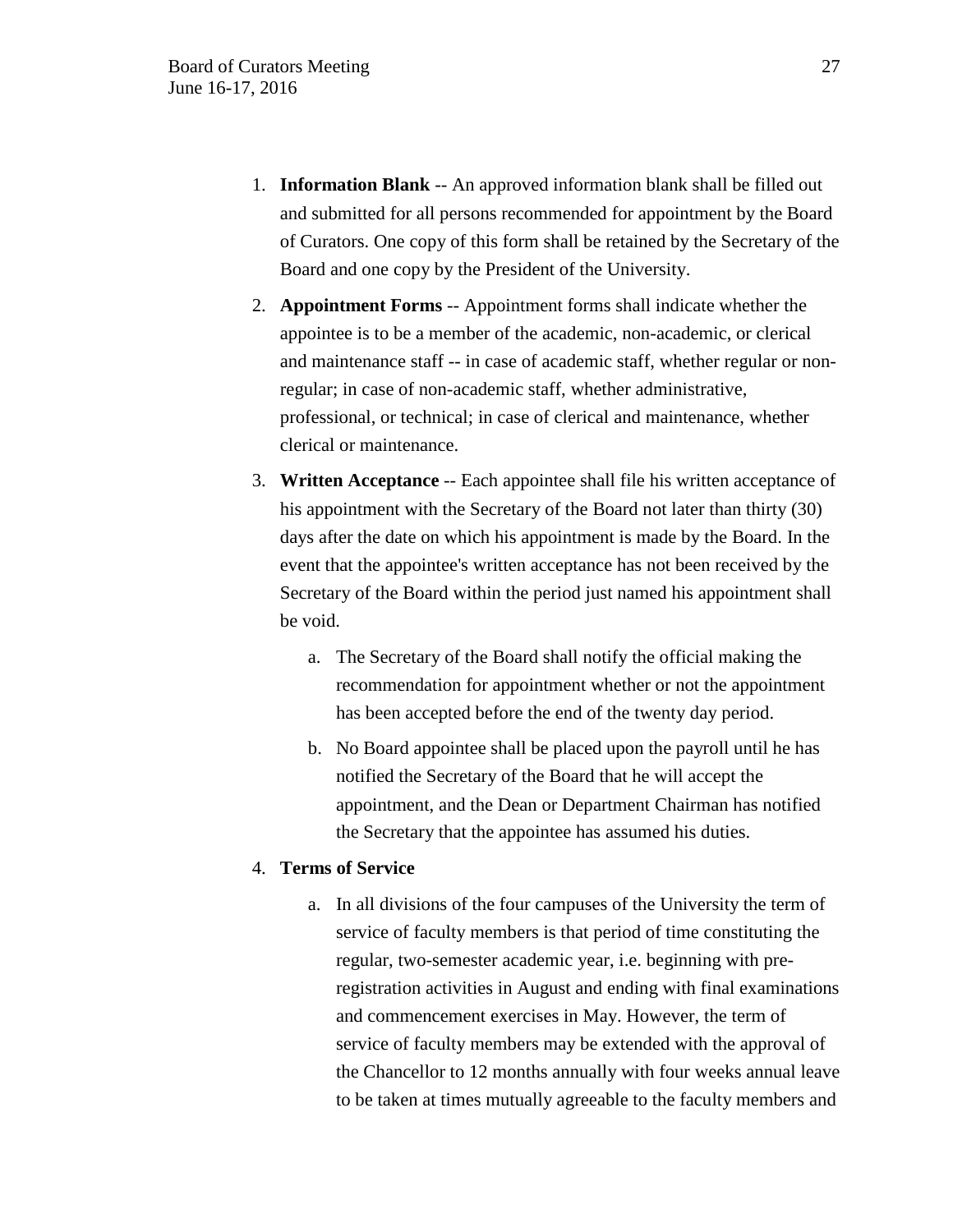appropriate administrators, either department chairpersons, directors, or deans.

- B. **Non-Salaried Medical Faculty** -- There is authorized the appointment of nonsalaried professional members of the faculty of the School of Medicine with the regular academic titles of "Instructor, Assistant Professor, Associate Professor, and Professor" the title to be preceded by the word "clinical," such appointments to be classified under the Academic Tenure Regulations.
- C. **Curators' Distinguished Professorships** -- That there be a category of academic appointment to be known as the Curators' Distinguished Professorships. Appointment to such positions will be covered by procedures and policies outlined below:
	- 1. **General** -- These are prestigious positions, and only outstanding scholars with established reputations will be considered for appointment. Therefore, it is expected that there will be few such appointments.
	- 2. **Selection** -- Nominations for appointment to the position of Curators' Distinguished Professor will be made by departments or disciplines which will furnish needed information, including opinions of prominent people in the field, to their respective campus administration.
		- a. The campus administration will make such additional investigations as are appropriate. If the nominee is found worthy and the Chancellor approves the nomination, the Chancellor will forward the nomination with his or her approval to the President.
		- b. The President may make such investigations as deemed necessary. If the President finds the candidate worthy, the President will recommend the appointment to the Board.
	- 3. **Funding** -- Before the appointment is made, the President shall determine with the Chancellor the initial funding of the appointment. This funding is to include a salary supplement and an appropriate amount of research support.
	- 4. **Conditions of Appointment:**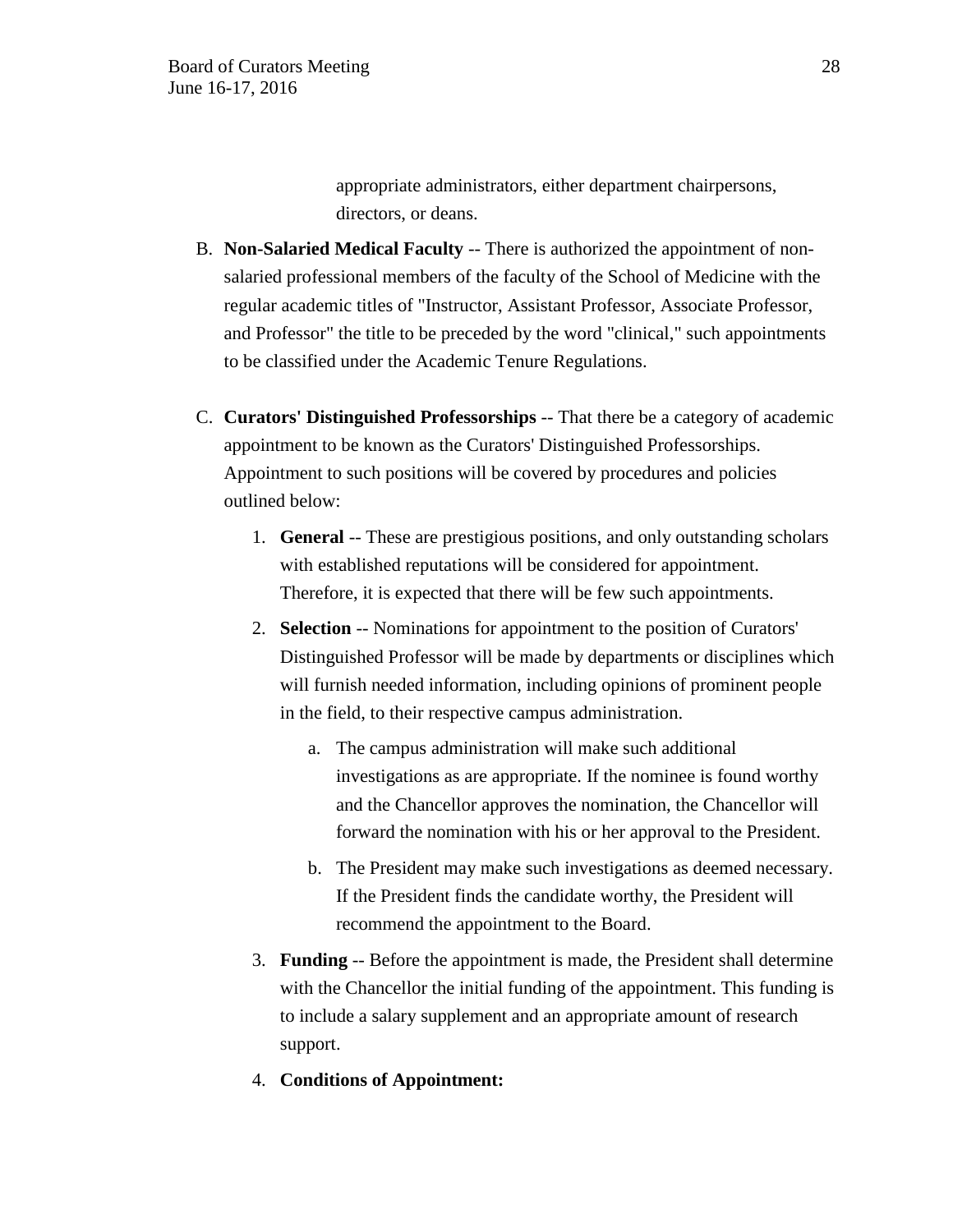- a. Curators' Distinguished Professors should be fully integrated in the department, with such departmental responsibilities as may be determined by the chairman and the appointee. However, each Curators' Distinguished Professor is a resource of the entire University and should be expected to contribute to the entire University through such activities as giving lectures on other campuses and engaging in teaching and research across divisional lines.
- b. All candidates selected for a Curators' Distinguished Professor appointment after January, 2005 will be appointed for a period of five years. Each five-year appointment may be renewed at the discretion of the Chancellor. There is no limit to the number of extensions a Curators' Distinguished Professor may be granted.
- c. The duration of the appointment for all Curators' Distinguished Professors appointed prior to January, 2005 is not term limited.
- d. No person shall hold the title Curators' Distinguished Professor while serving also in a full-time administrative position. A person on a Curators' Distinguished Professor appointment asked to assume such a position may, with approval of the Board prior to the administrative appointment, reassume the title of Curators' Distinguished Professor upon expiration of that appointment.
- e. A Curators' Distinguished Professor may, upon recommendation of the President and approval of the Board, be designated Curators' Distinguished Professor Emeritus upon retirement from the University.
- D. **Curators' Distinguished Teaching Professorships** -- That there be a category of academic appointment to be known as the Curators' Distinguished Teaching Professorship. Appointment to this prestigious position will be covered by procedures and policies outlined below.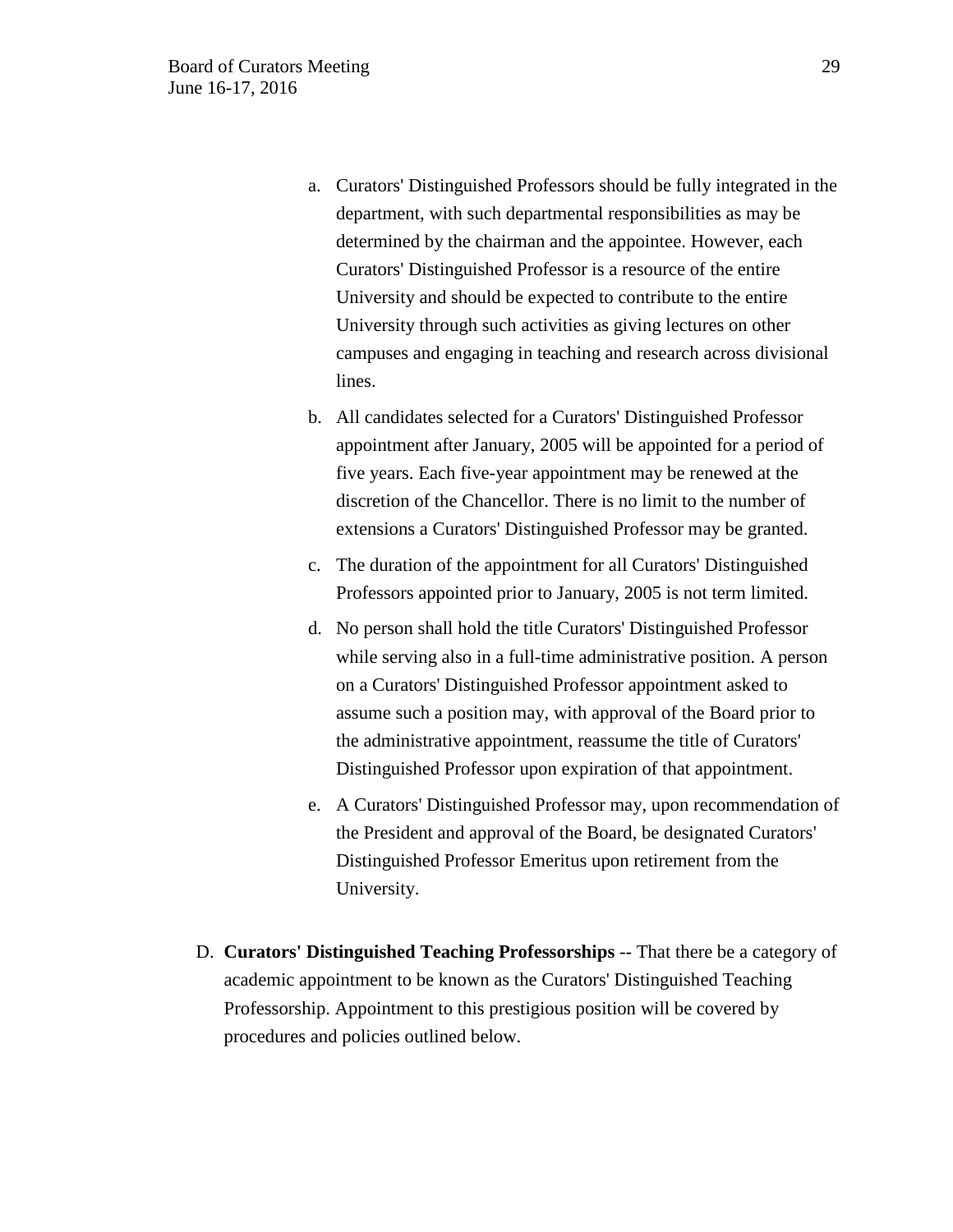- 1. **General** -- These are prestigious positions and only outstanding teachers with established reputations will be considered for appointment. Therefore, it is expected that there will be few such appointments.
- 2. **Selection** -- Nominations for appointment to the position of Curators' Distinguished Teaching Professor will be made by departments or disciplines which will furnish needed information to their respective campus administration, including opinions of prominent people in the discipline.
	- a. The campus administration will make additional investigations as are appropriate. If the nominee is found worthy and the Chancellor approves the nomination, the Chancellor will forward the nomination with his or her approval to the President.
	- b. The President may make such investigations as deemed necessary. If the President finds the candidate worthy, the President will recommend the appointment to the Board.
- 3. **Funding** -- Before the appointment is made, the President shall determine with the Chancellor the initial funding of the appointment. This funding is to include a salary supplement and an appropriate amount of support.

### 4. **Conditions of Appointment:**

- a. A Curators' Distinguished Teaching Professor should be fully integrated in the department, with such departmental responsibilities as may be determined by the chair and the appointee. However, each Curators' Distinguished Teaching Professor is a resource for the entire University through such activities as giving lectures on other campuses, assisting in improving the quality of teaching at the University, and engaging in teaching across divisional lines.
- b. All candidates selected for a Curators' Distinguished Teaching Professor appointment after January, 2005 will be appointed for a period of five years. Each five-year appointment may be renewed at the discretion of the Chancellor. There is no limit to the number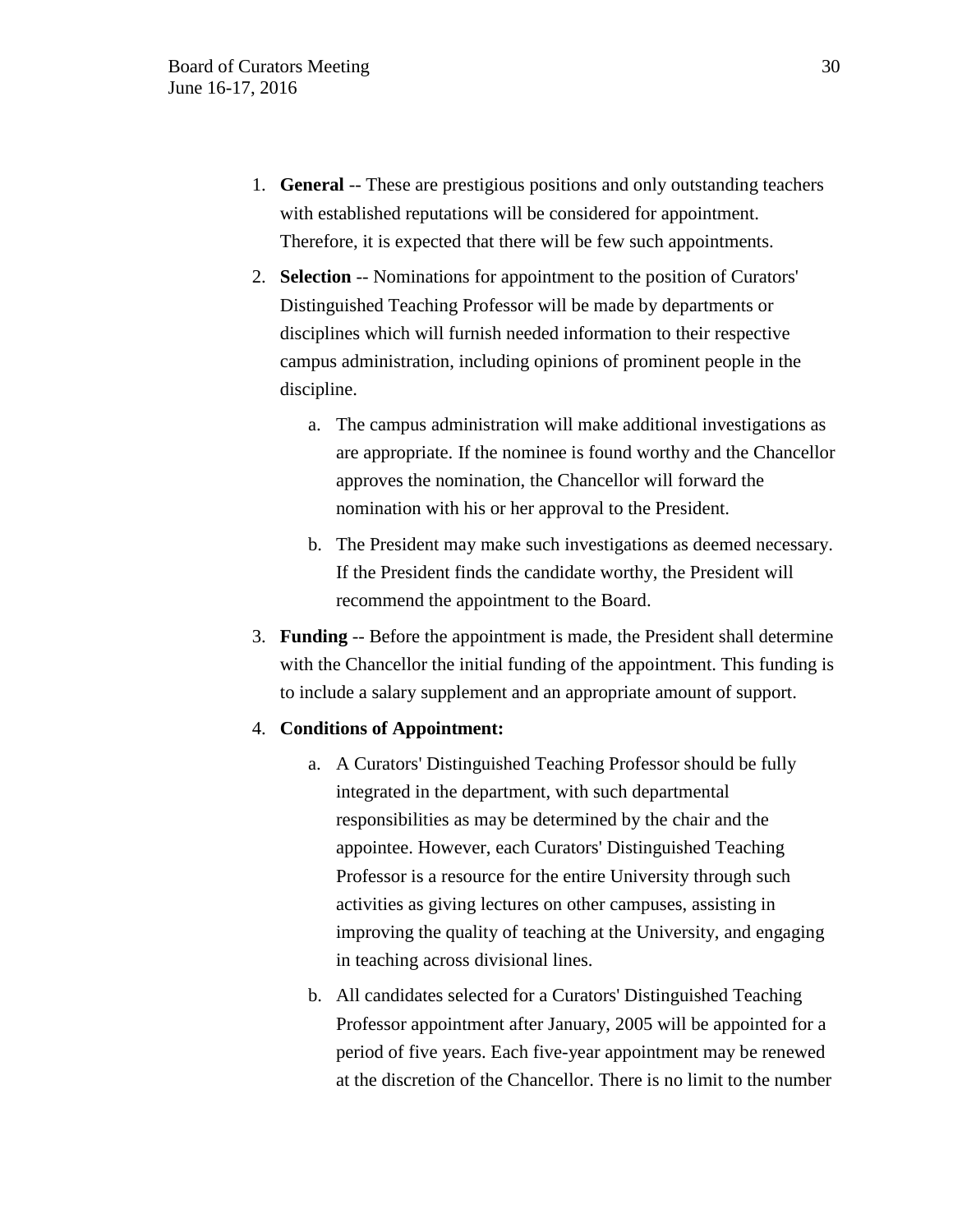of extensions a Curators' Distinguished Teaching Professor may be granted.

- c. The duration of the appointment for Curators' Distinguished Teaching Professors appointed prior to January, 2005 is not term limited.
- d. No person shall hold the title, Curators' Distinguished Teaching Professor, while serving also in a full-time administrative position. A person on a Curators' Distinguished Teaching Professor appointment asked to assume such a position may, with approval of the Board prior to the administrative appointment, reassume the title of Curators' Distinguished Teaching Professor upon expiration of that appointment.
- e. A Curators' Distinguished Teaching Professor may, upon recommendation of the President and approval of the Board, be designated Curators' Distinguished Teaching Professor Emeritus upon retirement from the University.
- 11. Sole Source, RxStation Automated Dispensing Cabinets, MU –

That the University of Missouri Health Care (UMHC) be authorized to purchase RxStation Automated Dispensing Cabinets (ADC) from Cerner Corporation at a total cost of \$6,290,402.50.

Funding is as follows:

University Hospital & Women's & H3459 & H3460-777400 \$5,695,690.70 Children's Hospital Med Dispensing Units Capital Accounts

University Hospital & Women's & H0219 & H0104-789300 \$ 594,711.80 Children's Hospital Pharmacy Operating Accounts

12. Sole Source, Mobile Intra-operative Computed Tomography (CT), MU –

that the University of Missouri Health Care (UMHC) be authorized to purchase Mobile Intra-Operative Computed Tomography (CT) from Brainlab, Inc. at a total cost of \$1,273,590.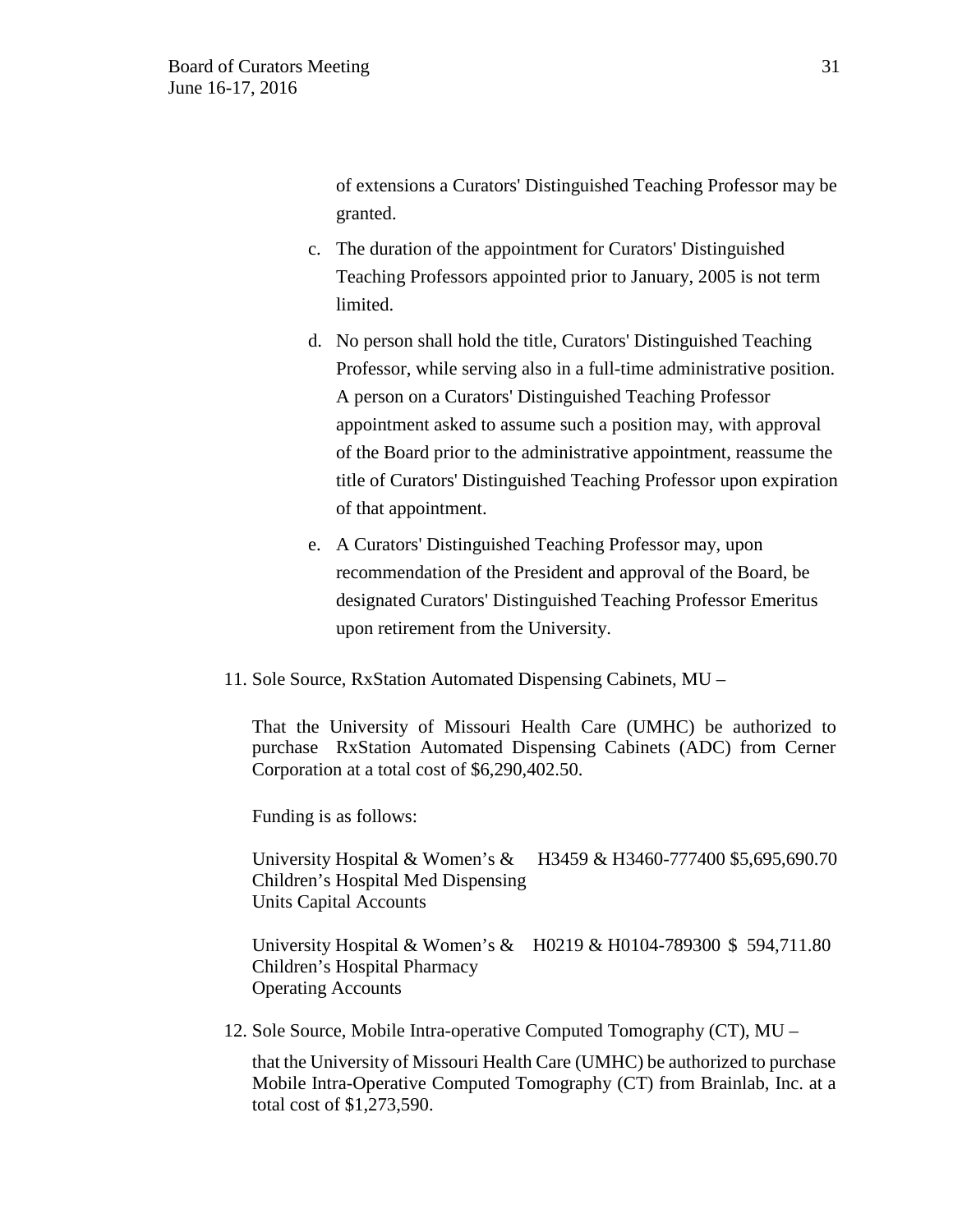Funding is as follows:

| University Hospital Airo Mobile | H3584-777400 | \$1,273,590 |
|---------------------------------|--------------|-------------|
| Interop CT Capital Account      |              |             |

13. Spinal Cord Injuries and Congenital or Acquired Disease Processes Research Program Proposal –

## **Spinal Cord Injuries And Congenital Or Acquired Disease Processes Research Program**

Proposal Recommended For Funding 2016

I. Apparel-Related Barriers to Participation for People Living with Spinal Cord Injury

> Allison Kabel Assistant Professor University of Missouri-Columbia

> > Total funding recommended \$181,945

14. Approval of Investment Custodian, UM –

That the Northern Trust Company is approved as an investment custodian for the General Pool, Endowment Pool, Retirement, Disability and Death Plan, Other Postemployment Benefits Trust Fund, and other University investment pools of a similar nature that may arise from time to time.

15. Appointment of Successor Trustee for The Curators of the University of Missouri Medical Professional Liability Plan Trust Fund, UM –

That the Northern Trust Company is appointed as successor trustee for The Curators of the University of Missouri Medical Professional Liability Plan Trust Fund.

16. Revised Project Approval, Robert W. Plaster Free Enterprise Center, UMKC –

That the revised project – Robert W. Plaster Free Enterprise Center for University of Missouri – Kansas City be approved.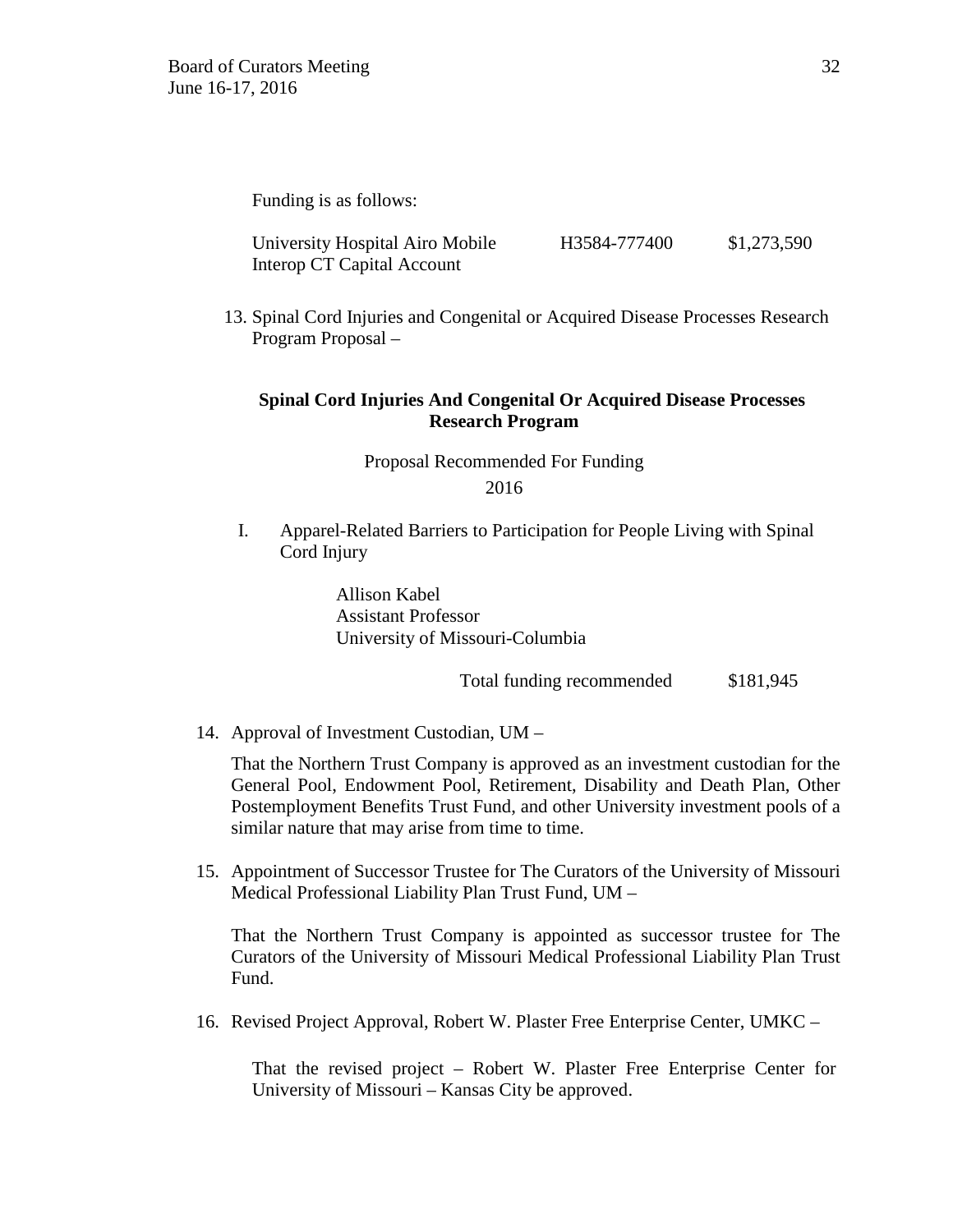| Funding of the project budget is from:           |              |
|--------------------------------------------------|--------------|
| <b>State Appropriation</b>                       | \$7,400,000  |
| <b>Economic Development Administration Grant</b> | 1,165,265    |
| Private Gifts (Confirmed)                        | 8,550,000    |
| Private Gifts (Currently being solicited)        | 1,024,735    |
| <b>Total Funding</b>                             | \$18,140,000 |

17. Amendment, Collected Rules and Regulations 330.015, Conflict of Interest

### **Chapter 330: Employee Conduct 330.015 Policy on Conflict of Interest**

Bd. Min. 1-25-90, Amended 10-05-07, Amended 11-29-07, Amended 3-22-11, Amended 7-27-12; Amended 6-17-16.

#### A. **Conflict of Interest -- General Provisions**

- 1. **Applicability.** This policy is applicable to all Employees of the University asdefined herein. Additionally, for research involving human subjects, researchers and certain University officials must also comply with Collected Rule and Regulations ("CRR") 410.020 pertaining to Institutional Conflicts of Interest in Human Subjects Research. Likewise, investigators on funded or proposed NSF or PHS research or educational activities must also comply with CRR 420.030.
- 2. **Policy.** Employees shall faithfully discharge their duties and shall refrain from knowingly engaging in any outside matters of financial interest or commitment incompatible with the impartial, objective, and effective performance of their University Responsibilities and in the conduct of University affairs. They shall not realize personal gain in any form which would influence improperly the conduct of their University Responsibilities. They shall not improperly use University property, funds, confidential or proprietary information, students, position or power for personal or political gain. They shall inform their chairpersons/supervisors in writing of their Outside Interests. Compliance with this policy promotes objectivity in research by establishing standards that provide a reasonable expectation that the proposal, design, conduct, and reporting of research will be free from bias resulting from Employee conflicts of interest.
- 3. **Sanctions.** Conduct by an Employee that violates the University's policies, regulations or rules pertaining to conflict of interest shall constitute a breach of the employment contract and may lead to disciplinary action. The Conflict of Interest Committee may make a determination of a violation of this policy and will report such violation to the Chancellor. After the finding of a violation, the Chancellor of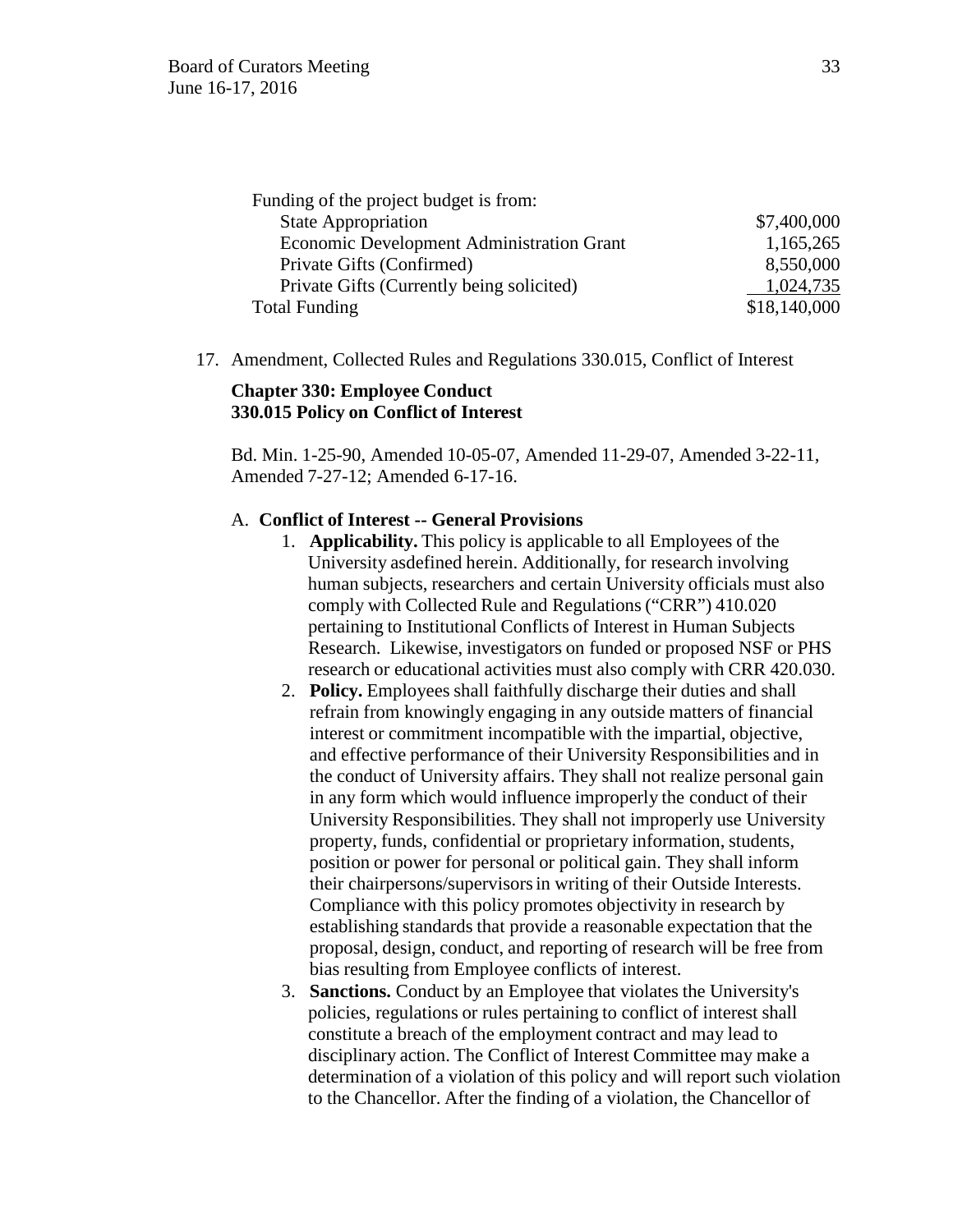each campus, in consultation with the respective Conflict of Interest Committee, may apply sanctions, including but not limited to, one or more of the following:

- a. Letter of warning or admonishment.
- b. Suspension or termination of research compliance committee approvals.
- c. Suspension or termination of the privilege to submit sponsored activity proposals.
- d. Suspension or termination of sponsored research activity spending authority.
- e. Demotion or removal from assigned administrative roles.
- f. Referral to campus Committee on Tenure or other appropriate committee for discipline or dismissal for cause of faculty.
- g. Suspension or termination of employment (pursuant and subject to CRR 310.060, Procedures in Case of Dismissal for Cause, for those faculty covered by that rule).
- B. Definitions
	- 1. "Employee" means:
		- a. Any person receiving compensation from the University for services rendered, regardless of whether the person is benefit eligible or non- benefit eligible (e.g., full-time or part-time), or classified under other sections of the CRR as Academic Staff or Administrative, Service and Support Staff;
		- b. Any person receiving compensation paid through the University from any funds placed in its hands for distribution; or
		- c. Any person that has voluntarily elected to enter into an agreement or an agreement entered into on their behalf with the University to be treated as an "Employee" for purposes of this policy. For purposes of this policy, the receipt of compensation shall not be interpreted to include:
			- i. Receipt of student financial aid, including but not limited to,scholarships, grants, loans, tuition waivers and educational fee reductions, generally available to University students and unrelated to any provision of services by the student to the University; or
		- ii. Payments to independent contractors.
	- 2. "Outside Interest" means:
		- a. A employment, consulting, or other professional activity or service, paid or unpaid, for a third party that is not part of the Employee's University Responsibilities, and such activity or service for the third party nonetheless relates to work within the scope of the Employee's University Responsibilities.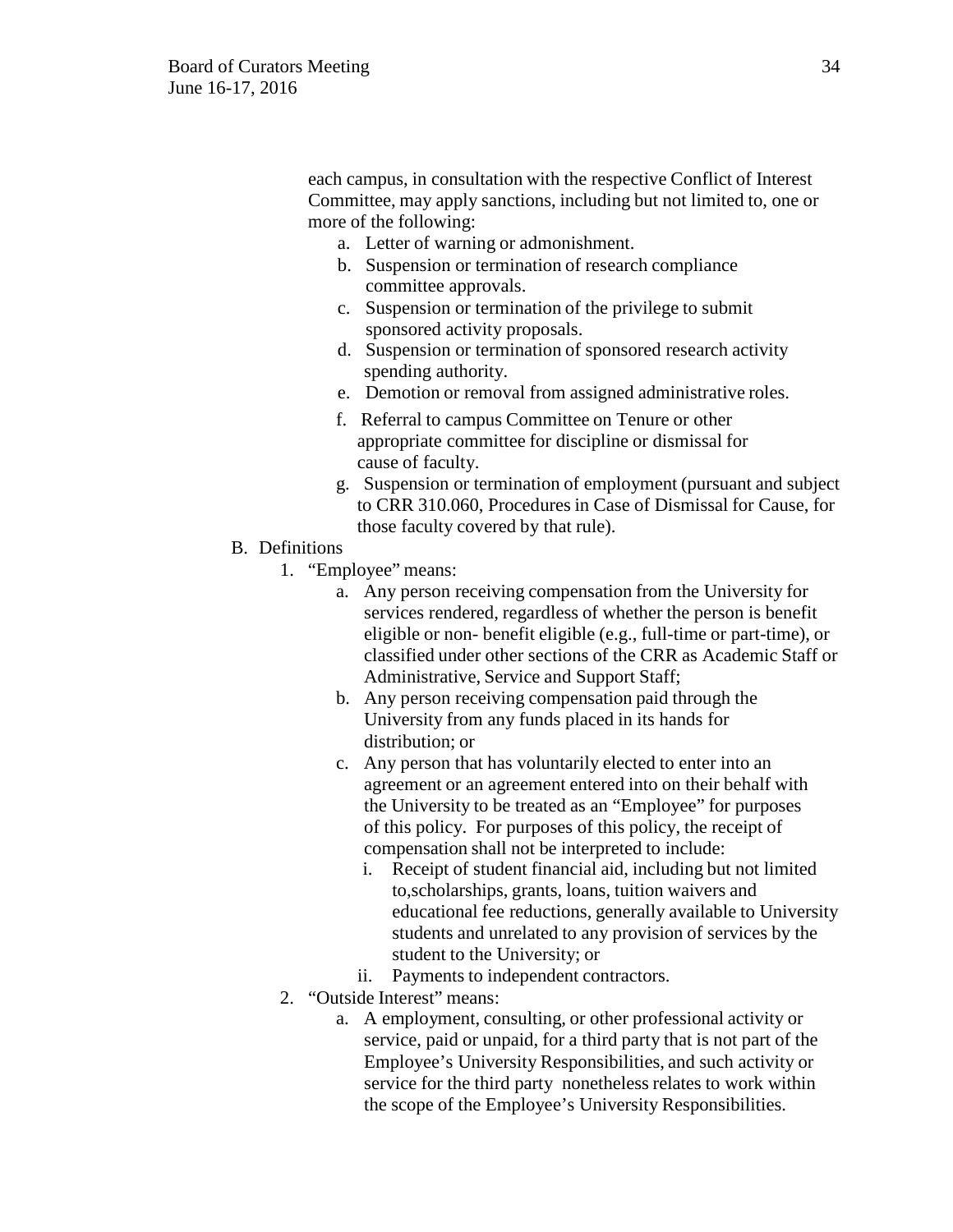This includes, without limitation, any activity or service that involves the use of the Employee's expertise, the practice of his or her profession, or any activity or service that contributes to the Employee's professional competence or development; or

- b. A direct or indirect financial interest in an entity that proposes to do business or is doing business with the University; or
- c. A direct or indirect financial interest in an entity that proposes to acquire or has acquired rights to University owned intellectual property; or d. Whenever an Employee's duties include research or investigation, a direct or indirect financial interest in an entity conducting research or business that is relevant to the scope of the Employee's University Responsibilities; or
- e. Any other activity that could be construed as relating to or overlapping or competing with the core missions of the University.
- 3. "University Responsibilities" means an Employee's responsibilities for which such Employee was hired and conducted at or undertaken on behalf of the University, which may include, but is not limited to, activities such as research, research consultation, teaching, outreach/extension, professional practice, institutional committee memberships and service on University-based panels.

4. "Manage" (or "Managed") means taking action to address an actual or potential conflict of interest, which can include reducing or

eliminating the conflict to ensure to the extent possible that the Employee's University Responsibilities will be free from bias. "Manage" may include, without limitation, a formal written Conflict of Interest Management Plan.

- 5. "Gift" means any tangible or intangible item or items having a monetary value in excess of \$75. This maximum value applies to each gift transaction.
- 6. "Prohibited Source" means any person or entity, public or private, outside the University, with interests, financial or otherwise, that may be substantially affected by the recommendations, decisions, performance or non-performance of the duties of the Employee.
- C. **Use of Confidential Information** -- Employees shall not use University confidential or proprietary information obtained by reason of their University employment with intent to cause financial gain to themselves or unfair advantage for another person.

## D. **Prohibition Against Acceptance of Gifts**

Employees of the University shall avoid accepting Gifts for personal use, directly or indirectly, from Prohibited Sources, except as permitted in Section 330.015D.1 below.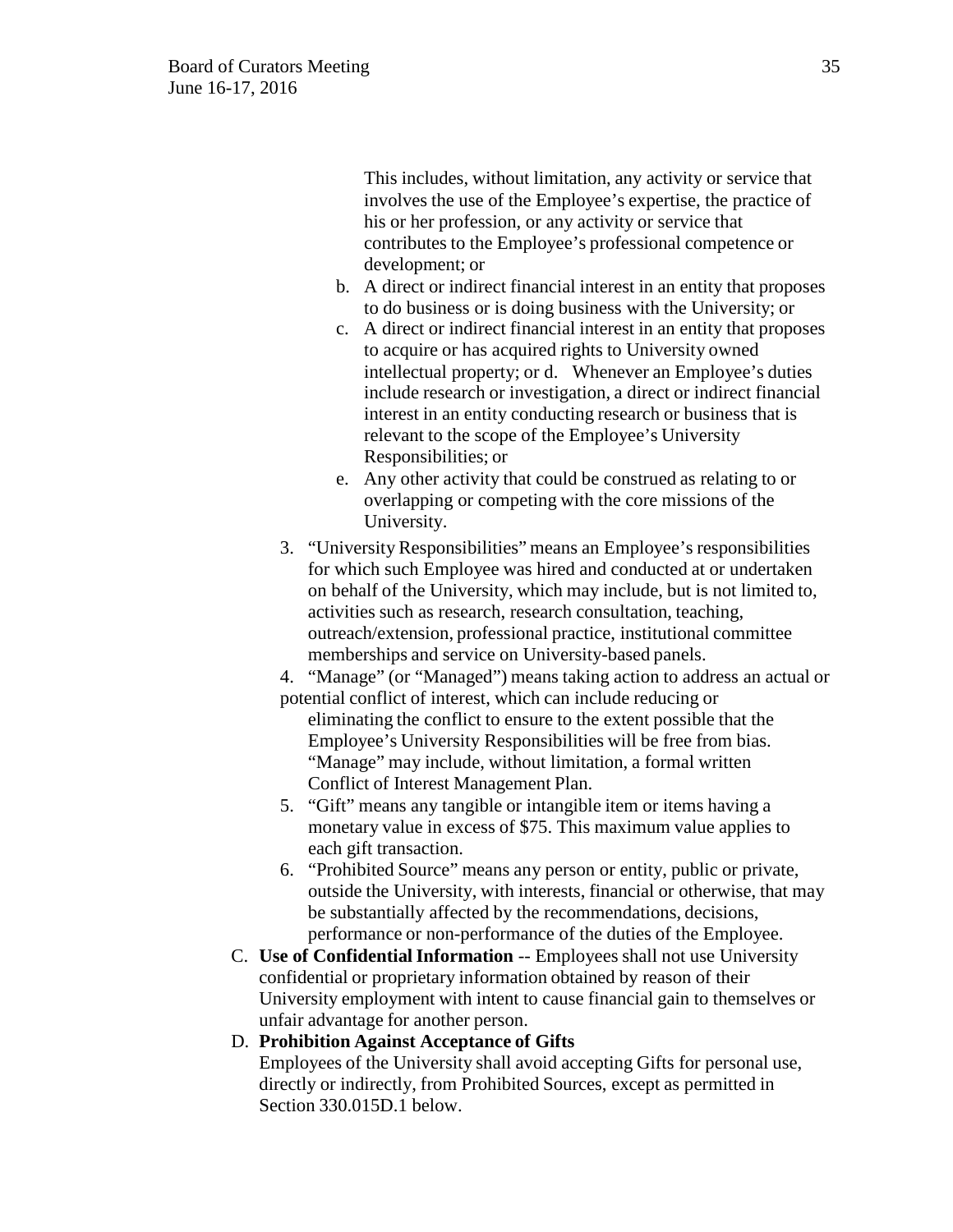- 1. **Exceptions** -- The following shall not be considered a violation of this policy:
	- a. Gifts that are available to the Employee on the same conditions as for the general public;
	- b. Educational materials utilized in the performance of the Employee's University job;
	- c. Awards or honoraria administered by or through the University;
	- d. Gifts from the Employee's relatives, by blood or marriage;
	- e. Any item of food, refreshment, entertainment or other benefit provided to the Employee while attending a meeting, conference or convention provided on the same conditions as for other attendees; provided that if the item could be considered as lavish, then approval must be obtained under subparagraph f below;
	- f. Any Gift if approved in writing in advance by an administrative superior who is a University General Officer, or in the event of the President, then approval of the Chair of the Board of Curators.
- 2. Each General Officer approving acceptance of Gifts under Section 330.015D.1f shall report all such approvals annually to the President.
- E. **Responsibilities of University Employees** -- An Employee's Outside Interests must not interfere with the Employee's University Responsibilities nor represent a conflict of interest that is or not cannot be Managed. Exempt staff and faculty Employees shall disclose all Outside Interests annually, and shall disclose any changes or acquisition of a new Outside Interest, as such interests arise. All other Employees shall disclose Outside Interests as such interests arise (e.g., transactional reporting). The following situations are illustrative of such activities and interests. This list should not be considered exhaustive.
	- 1. **Grants and Contracts Involving an Employee Financial Interest.**  When it is proposed that the University enter into (1) contracts for the sale of goods or services, or (2) research contracts or grants, or (3) other contracts with individuals, private firms or business entities in which an Employee knows he or she has a direct or indirect financial interest, the following procedure shall be followed:
		- a. Before the proposed contract is negotiated by the University, the Employee shall make a disclosure of such financial interest, in writing, which disclosure shall be forwarded to the official having contract approval authority.
		- b. If there is a change in the financial interest of the Employee during the term of the contract, the change shall be disclosed immediately by the Employee, in writing, and forwarded to the official having contract approval authority.
		- c. Except as provided in Paragraph E.1.d, if the financial interest of the Employee in the private firm or business entity is such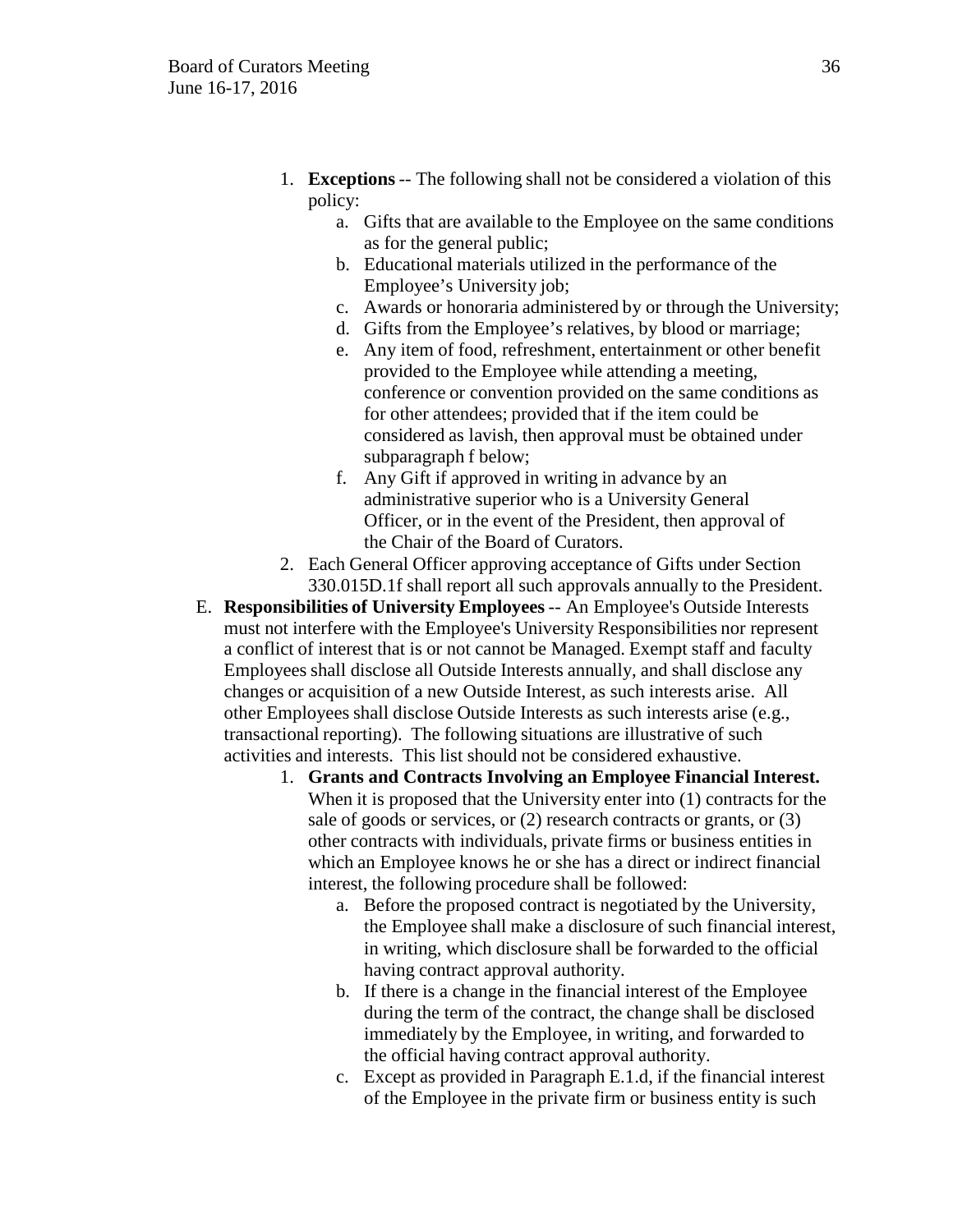that it could influence the decision-making process of the private firm or business entity and the Employee could also influence the decision-making process of the University in entering into or performing the contract:

- i. The University shall not enter into the contract or shall cancel the contract, if the terms of the contract so permit; or
- ii. The University and Employee shall enter into a Conflict of Interest Management Plan which shall, among other things require that:
	- a) The Employee shall take such action as is necessary to remove her or him from a relationship with the private firm or business entity which could influence the decision-making process of the private firm or business entity; and/or
	- b) The University shall establish a procedure to remove any opportunity for the Employee to influence the entering into the contract by the University or the manner in which the contract is performed by the University.
- d. If the financial interest of the Employee is as an owner or employee in a private firm or business entity that is proposing to license or otherwise acquire University-owned intellectual property, then the University may enter into such transaction upon the approval of the applicable campus technology transfer office and Chief Research Officer, and upon the adoption of a Conflict of Interest Management Plan.
- 2. **Overlapping Business Activities.** Before an Employee enters into or has a business activity which relates to, overlaps with, or competes with the University's teaching, research, service, or economic development missions, the Employee shall make a disclosure, in writing. The chairperson/supervisor and dean/director/supervisor must approve or disapprove in writing the proposed activity and such activity must be Managed.
- 3. **Full-time Employment Faculty and Exempt Personnel.** Fulltime faculty and full-time exempt personnel may not be concurrently employed full-time with another employer.
- 4. **Teaching.** An Employee of the University who teaches either credit or non- credit courses not connected with the University may have a conflict of interest. To avoid conflicts of interest an Employee must disclose the proposed teaching activity and secure written approval in advance. The chairperson/supervisor and dean/director/supervisor must approve or disapprove in writing the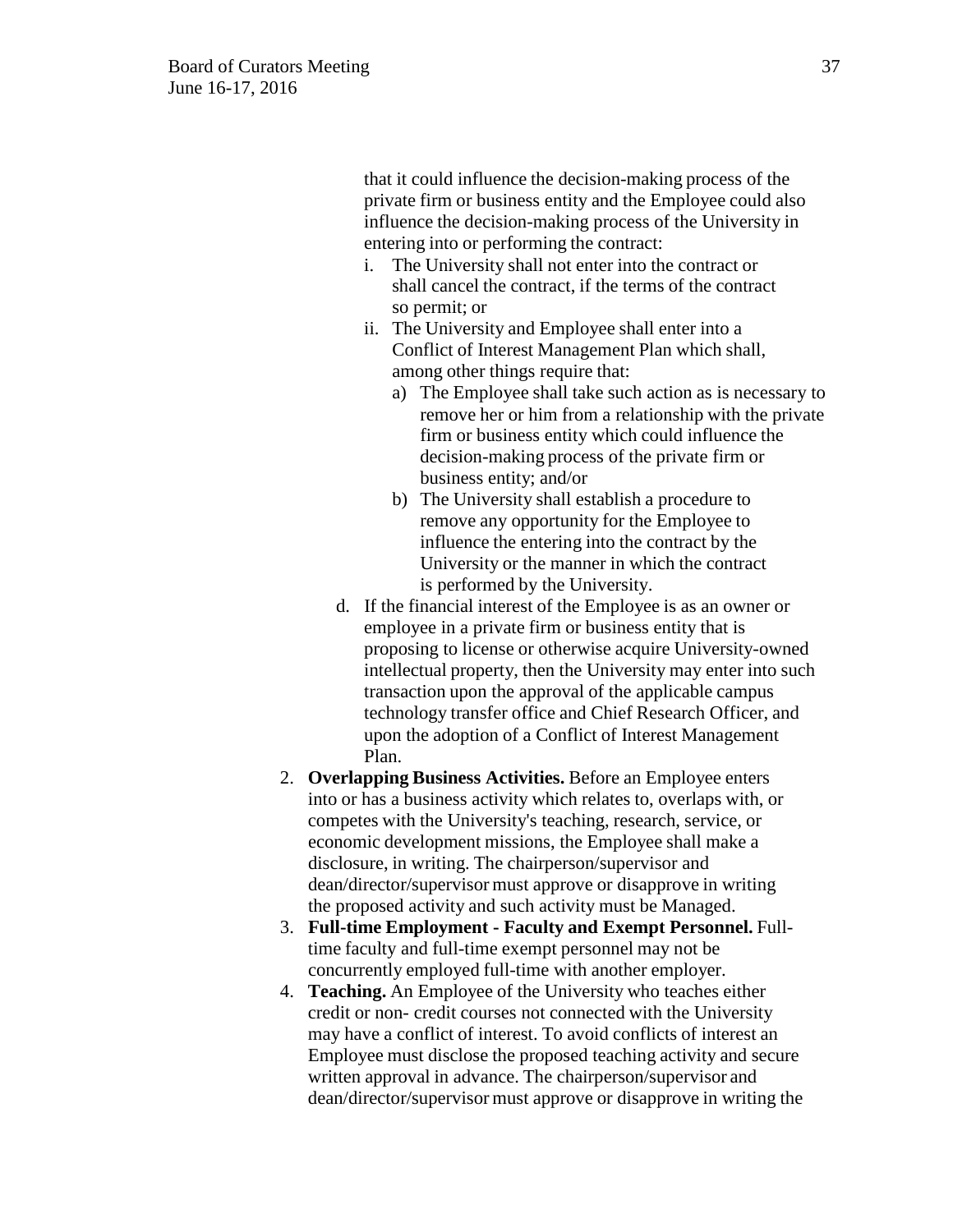proposed activity. Approval for such teaching shall be granted unless the proposed teaching is not in the best interests of the University. In reaching the decision, the chairperson/supervisor and dean/director or Provost on campuses having no schools or colleges should consider all relevant matters including such concerns as duplication of University courses or programs and accreditation standards.

- 5. **Faculty-Authored Textbooks and Other Educational Materials.** Textbooks, tapes, software and other materials authored by the course instructor may be assigned to be purchased by students for a course taught by the author if the royalties arising from the purchase of the assigned materials are returned to the University, another educational institution, a charitable organization, or a not- for-profit foundation. Any proceeds from other University uses of such materials, such as purchase by the library, shall be the property of the author. Course instructors or any other Employee responsible for selecting, ordering, assigning course materials cannot accept Gifts, development grants, or other compensation from any company or organization for the adoption of course textbooks, software or other educational material.
- 6. **Consultation**. Consultation is a significant means of professional improvement as well as a form of community service. However, consultation may in some instances also constitute a business interest requiring disclosure and approval. The chairperson/supervisor and dean/director/supervisor must approve or disapprove in writing the proposed activity. It is the policy of the University generally to permit consulting activities of Employees which:
	- a. are related to the professional interest and development of the Employee,
	- b. do not interfere with regular duties,
	- c. do not utilize University materials, facilities, confidential or proprietary information, intellectual property, or resources except as provided in the University Business Policy and Procedure Manual, or any campus- specific policies,
	- d. are in agreement with the American Association of University Professors/American Council on Education (AAUP/ACE) Statement on Conflict of Interest and with the requirements of accreditation for the particular school or unit in question,
	- e. do not compete with the work of the University,
	- f. are not otherwise contrary to the best interest of the University,
	- g. do not violate federal or state law, and
	- h. any conflicts of interest are managed.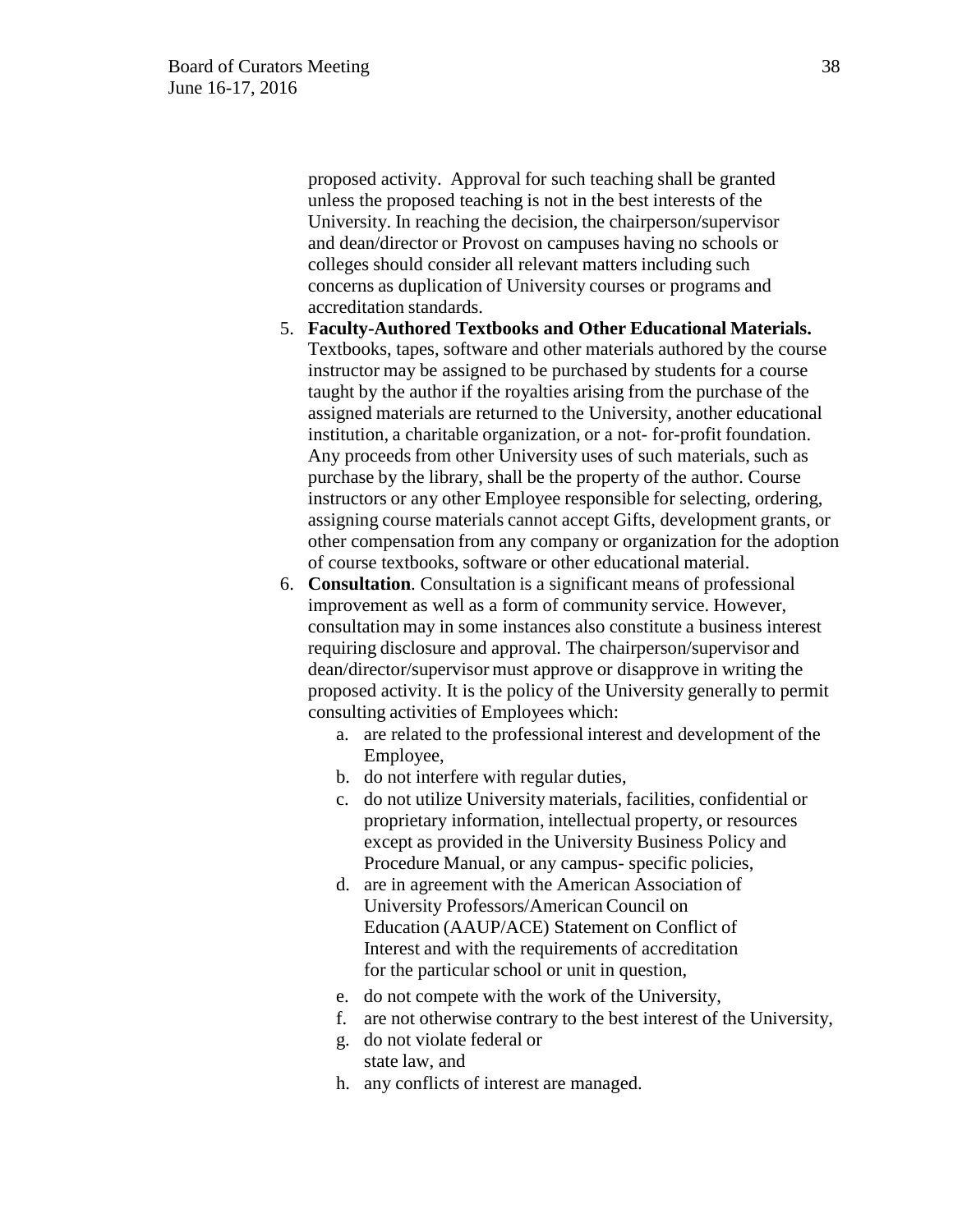# **F. Responsibilities of Each Campus:**

Each campus shall:

- 1. Establish a committee to coordinate the solicitation and review of disclosures of Outside Interests from each Employee, including development of campus specific standards and procedures, determine whether a conflict of interest exists, and determine what conditions or restrictions, if any, should be imposed by the campus to Manage such conflict of interest, resolve problems revealed, and enforce sanctions as appropriate, including adoption of a Conflict of Interest Management Plan.
- 2. Comply with all laws and regulations regarding conflict of interest, including the provision of initial and ongoing financial conflict of interest reports to the Public Health Service (PHS) as required pursuant to 42 C.F.R. Part 50 Subpart F and 45 C.F.R. Part 95.
- 3. Develop and publish corresponding procedures to support implementation of this policy and any other related laws or regulations regarding conflict of interest.
- G. **Use of University Stationery** -- Official University stationery may not be used in outside business, personal, and other private or political activities of Employees. However, for use in such activities, faculty may have printed at their own expense personal business stationery carrying their academic title, University address and telephone number.
- H. **Use of University Logos, Trademarks, and Service Marks** -- It is a violation of University policy to use the University's logo, trademarks or service marks in materials intended to endorse or promote Employee Outside Interests or to otherwise enhance private gain without the written permission of the University President or the President's designee.
- I. **Appeals** -- Appeals of decisions made under these procedures, except for decisions made by the Chancellor in applying a sanction (CRR 330.015, Section A.3), should be brought to resolution informally and at the lowest possible administrative level. Should attempts to resolve appeals informally fail, procedures set forth in CRR 370.010 and CRR 380.010, shall be followed. Appeals of sanctions issued by the Chancellor shall be governed by the procedures set forth in Section 370.010.C.3.b through 370.010.D.

## **General Business**

MU Health Care Vision – presented by Mr. Mitch Wasden (slides on file)

## Good and Welfare

Draft July 22, 2016 Board of Curators meeting agenda – no discussion (on file)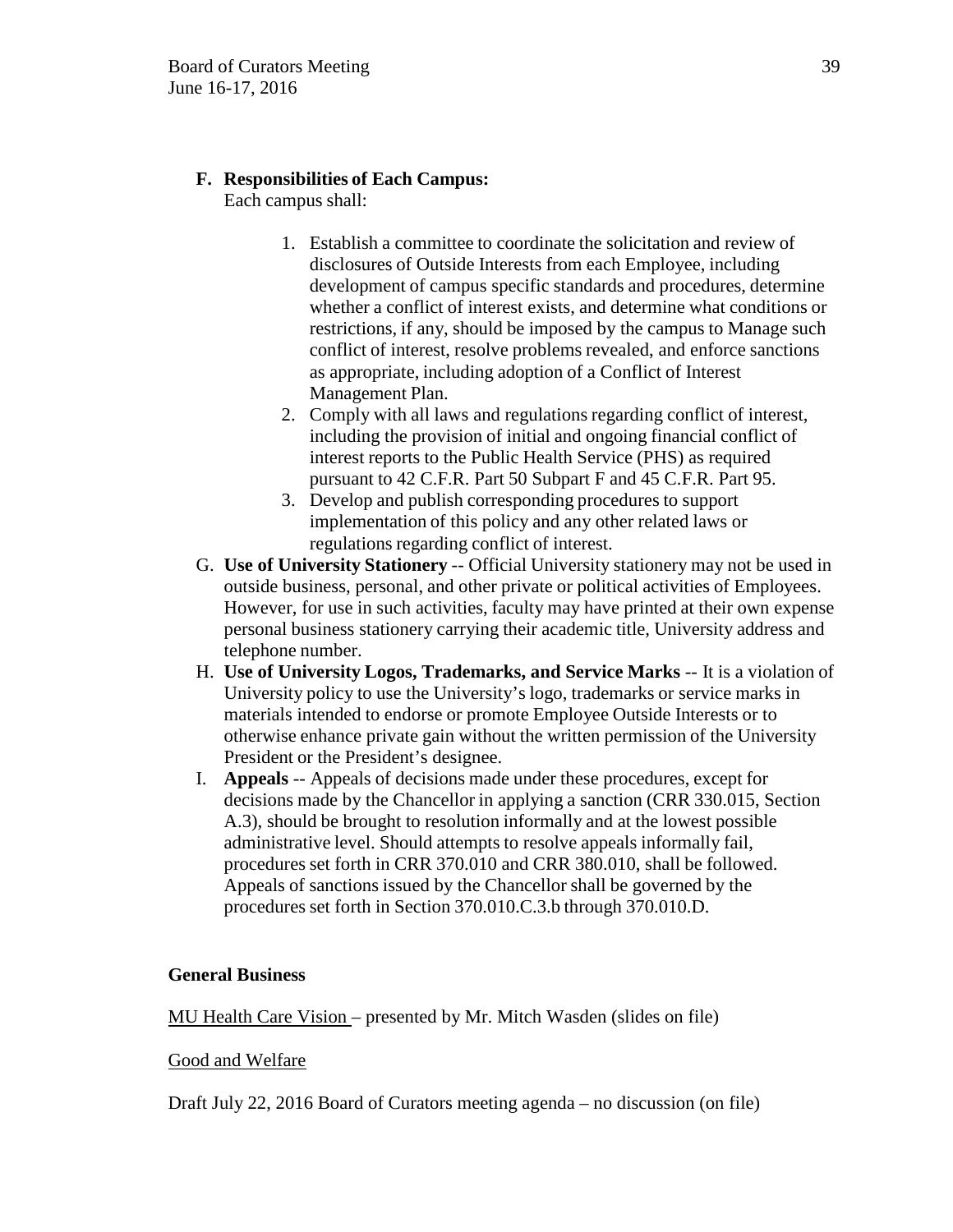### Resolution, Ann K. Covington

It was endorsed by Interim President Middleton, recommended by Chair Henrickson, moved by Curator Cupps and seconded by Curator Graham, that the following resolution recognizing the dedicated service of Ann K. Covington to the Board of Curators be approved:

## RESOLUTION

WHEREAS, Ann K. Covington served the people of Missouri with distinction as a member of the University of Missouri Board of Curators from January 31, 2013 until November 18, 2015; and

WHEREAS, Curator Covington served as a member of the Academic, Student and External Affairs; Compensation and Human Resources; Finance; and Governance, Resources and Planning committees; and also served as Chair of the Finance Committee for two years; and

WHEREAS, during her term as Chair of the Finance Committee, Curator Covington became well-versed in the technical areas of financial management. She asked key questions relating to issues of finance, governance, and the overall fiscal health of the university, including asset allocation principles and effective pension and endowment management; and

WHEREAS, Curator Covington was dedicated to the educational, research and economic development mission of the University of Missouri, and recognized that all fields of study, including science, technology, engineering, medicine, and the humanities, are vital for a world-class university and its students to thrive, in Missouri, the nation and the world; and

WHEREAS, Board Chair Pam Henrickson said of her: "Curator Covington's wisdom and experience were invaluable to the Board as we dealt with many difficult issues during her tenure. Her restrained demeanor and humility set an example that show us that being the most persuasive could also mean speaking softly."; and

WHEREAS, Ann Covington is appreciated and admired by the UM system staff in University Hall. She never failed to be friendly, kind and courteous to staff at any level while conducting Board business; and

WHEREAS, at the 2015 staff appreciation picnic, she gave a thoughtful and inspirational speech to the attendees, gracefully thanking the staff and awardees for their accomplishments; and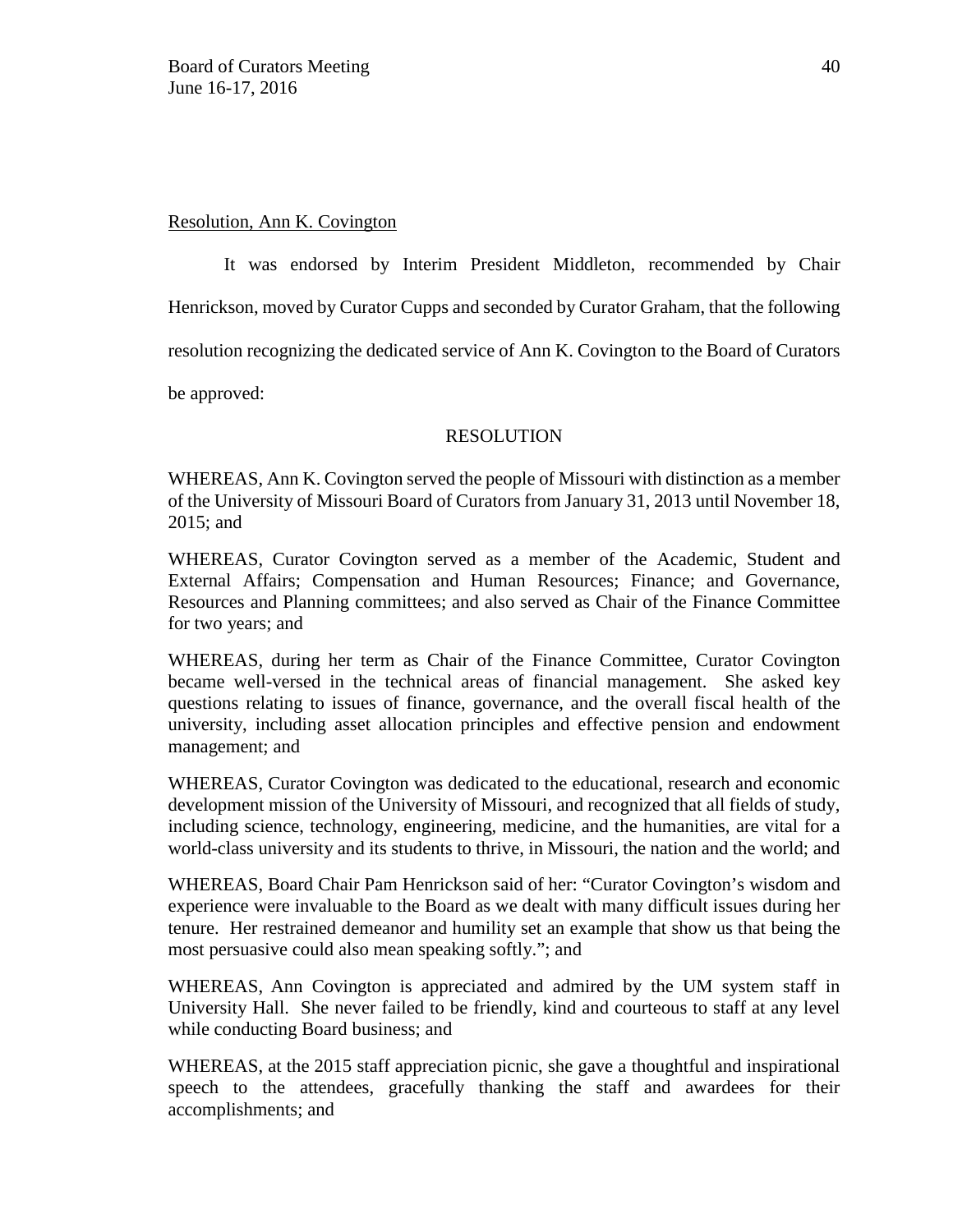WHEREAS, Curator Covington is a very distinguished citizen of Missouri. She was the first woman to not only be appointed to the Missouri Court of Appeals' Western District in 1987, but also, in 1989, to the Supreme Court of Missouri, where, for two years during her term, she served as the Chief Justice; and

WHEREAS, she is a well-respected member of the Columbia and Boone County communities and has been an active volunteer; and

WHEREAS, among her many accolades, in 2013 she was selected as Outstanding Citizen of the Year by the League of Women Voters of Columbia-Boone County, in recognition of her achievements in law, volunteer service to the community, and her commitment to social justice; and

WHEREAS, Curator Covington is a person of high moral standards and a true professional. Her contributions to the Board of Curators will have a lasting influence on the future of the University of Missouri System:

NOW, THEREFORE, BE IT RESOLVED, that the Board of Curators, on behalf of the students, faculty, staff and alumni of the University of Missouri System, and on behalf of the citizens of the State of Missouri, does hereby adopt this resolution in sincere appreciation of the dedicated and devoted leadership of Ann K. Covington;

AND ALSO, that her future relations with the University of Missouri System be formally recognized by bestowing the title of "Curator Emeritus" upon Ann K. Covington; and

BE IT FURTHER RESOLVED, that the Secretary of the Board of Curators cause this resolution to be spread upon the minutes of this meeting and that a duly inscribed copy thereof be furnished to Ann K. Covington.

Roll call vote:

Curator Cupps voted yes. Curator Graham voted yes. Curator Henrickson voted yes. Curator Nelson voted yes. Curator Phillips voted yes. Curator Snowden voted yes. Curator Steelman voted yes. Curator Sundvold voted yes. Curator Voss voted yes.

The motion carried.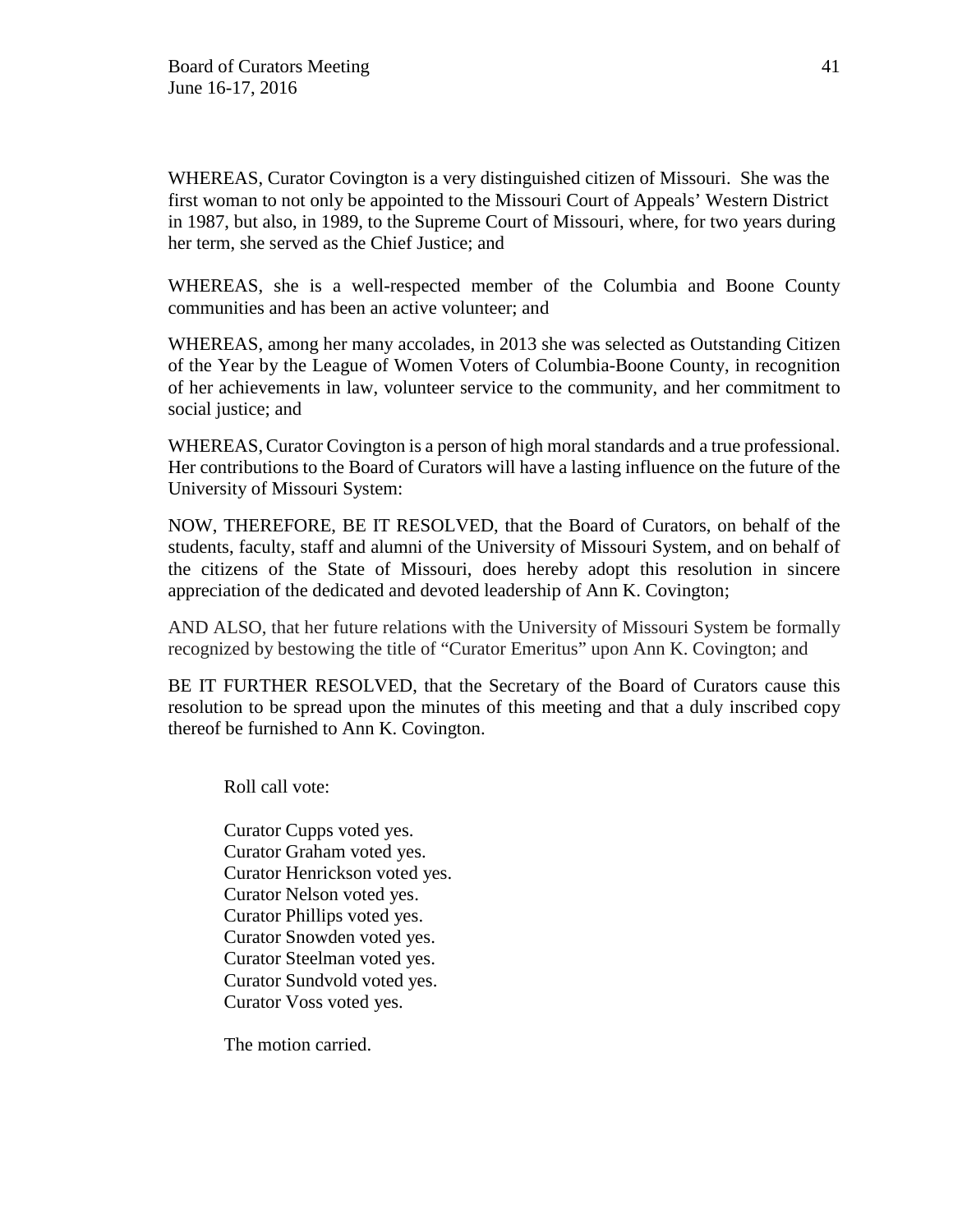# Resolution, 30<sup>th</sup> Anniversary of the Partnership between the University of Missouri and the University of the Western Cape

It was endorsed by Interim President Middleton, moved by Curator Steelman and seconded by Curator Nelson, that the following resolution recognizing the  $30<sup>th</sup>$  anniversary of the partnership between the University of Missouri and the University of the Western Cape be approved:

## RESOLUTION

WHEREAS, in 1985 the Board of Curators authorized a new initiative to aid South Africans disadvantaged by the South African government's apartheid policies; and

WHEREAS, the University of Missouri South African Education Program (UMSAEP) was created with the task of identifying an appropriate South African partner; and

WHEREAS, a team led by Ron Turner visited the University of the Western Cape (UWC) in April 1986 to discuss an academic exchange partnership; and

WHEREAS, in June 1986, UWC's rector designee, Jakes Gerwel, visited Columbia and signed a formal Memorandum of Cooperation with UM President Peter McGrath; and

WHEREAS, the cooperative agreement between UM and UWC represented the first such agreement between an American university and a non-white South African university; and

WHEREAS, there have been over 650 faculty exchanges and hundreds of student exchanges since 1986 to the enormous benefit of faculty and students at each institution; and

WHEREAS, all four UM campuses and UWC have benefitted substantially from this partnership; and

WHEREAS, UWC has grown from a badly under resourced institution to one of the strongest academic institutions on the African continent, rated the  $7<sup>th</sup>$  best university in all of Africa and the 5<sup>th</sup> ranked in South Africa in terms of rated researchers.

NOW, THEREFORE, BE IT RESOLVED, that the Board of Curators, on behalf of the students, faculty, staff and alumni of the University of Missouri, and on behalf of the citizens of the state of Missouri, hereby adopt this resolution to honor the University of Missouri and the University of the Western Cape for working together for 30 years to advance the teaching, research and service missions of each institution.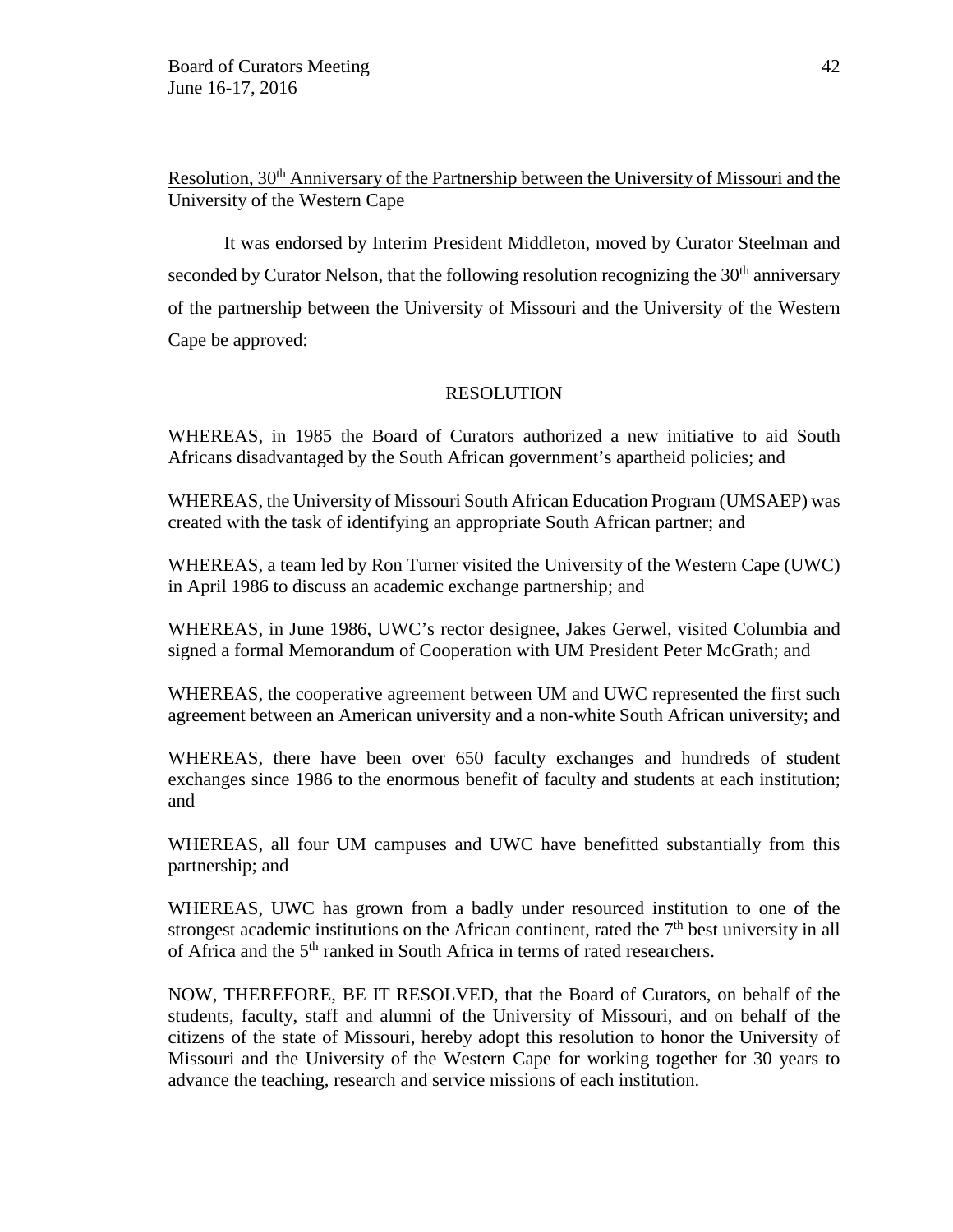BE IT FURETHER RESOLVED, that the Secretary of the Board of Curators cause this resolution to be spread upon the minutes of this meeting and that a duly inscribed copy thereof be furnished to Tyrone Pretorius, Rector, University of the Western Cape.

Roll call vote of the Board:

Curator Cupps voted yes. Curator Graham voted yes. Curator Henrickson voted yes. Curator Nelson voted yes. Curator Phillips voted yes. Curator Snowden voted yes. Curator Steelman voted yes. Curator Sundvold voted yes. Curator Voss voted yes.

The motion carried.

The public session of the Board meeting recessed at 10:10 A.M. on Friday, June 17, 2016.

### **Executive Session**

A meeting of the University of Missouri Board of Curators was reconvened in executive session at 10:37 A.M., on Friday, June 17, 2016, in the Donrey Media Room 211 of the Reynolds Alumni Center on the University of Missouri campus, Columbia, Missouri, pursuant to public notice given of said meeting. Curator Pamela Q. Henrickson, Chair of the Board of Curators, presided over the meeting.

Present

The Honorable Donald L. Cupps The Honorable Maurice B. Graham The Honorable Pamela Q. Henrickson The Honorable Mary E. Nelson The Honorable John R. Phillips The Honorable Phillip H. Snowden The Honorable David L. Steelman The Honorable Jon T. Sundvold The Honorable Thomas R. Voss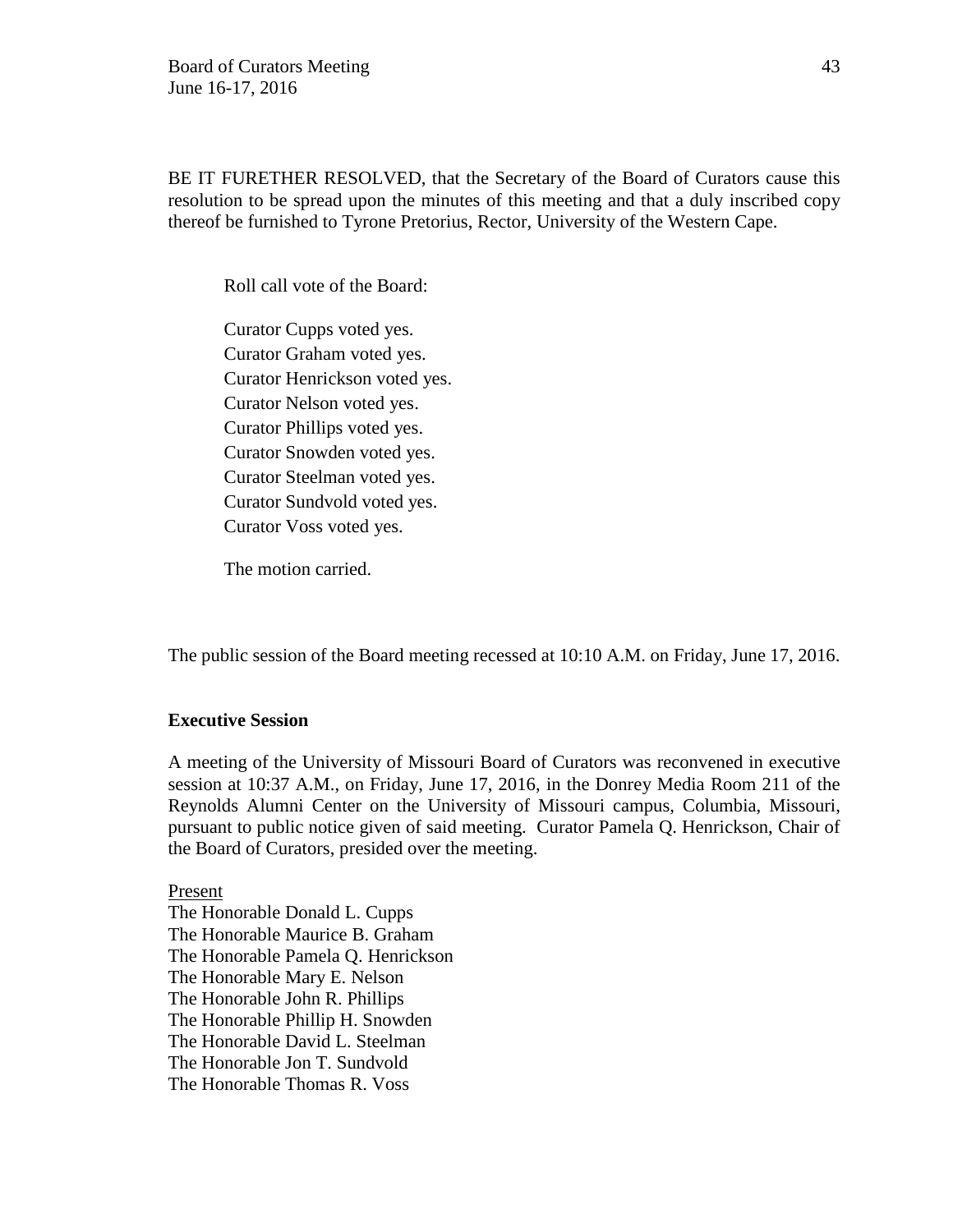Also Present Mr. Michael A. Middleton, Interim President Mr. Stephen J. Owens, General Counsel Ms. Cindy S. Harmon, Secretary of the Board of Curators Mr. G. Patrick Graham, Student Representative to the Board of Curators

### **Consent Agenda**

It was endorsed by Interim President Middleton, moved by Curator Cupps and seconded by Curator Snowden, that the following items be approved by consent agenda with the exception of item number three.

Roll call vote of the full Board:

Curator Cupps voted yes. Curator Graham voted yes. Curator Henrickson voted yes. Curator Nelson voted yes. Curator Phillips voted yes. Curator Snowden voted yes. Curator Steelman voted yes. Curator Sundvold voted yes. Curator Voss voted yes.

The motion carried.

1. Curators' Professor Emeritus Lynda Bonewald, UMKC (full application materials are on file with the Office of Academic Affairs)

That upon the recommendation of Chancellor Leo Morton it is recommended that Professor Lynda Bonewald be named to the position University of Missouri Curators' Professor Emeritus, effective July 1, 2016.

2. Curators' Teaching Professor Thomas E. Phillips, MU (full application materials are on file with the Office of Academic Affairs)

That upon the recommendation of Interim Chancellor Foley, the Provost, and the Interim Vice President of Academic Affairs, it is recommended that Professor Thomas E. Phillips be named to the position University of Missouri Curators' Teaching Professor, effective September 1, 2016. Professor Phillips will receive a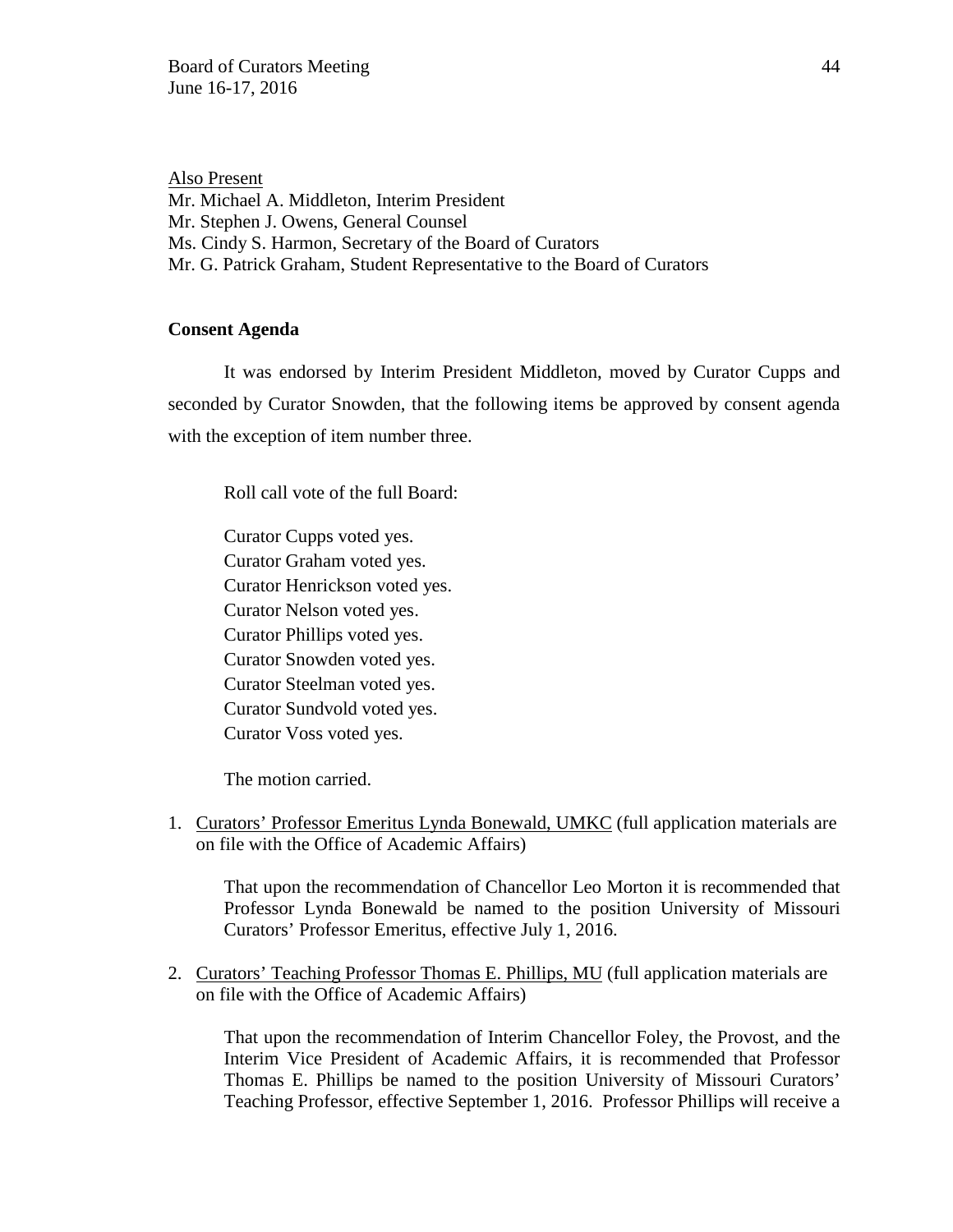\$10,000 annual stipend as long as he holds this position. \$5,000 will go to increased compensation (salary and benefits less applicable taxes) with the remaining \$5,000 available for professional expenses associated with his teaching, research, or creative activities. In accordance with Collected Rules and Regulations, 320.070, this appointment is for a period of five years which may be renewed at the discretion of the Chancellor.

- 3. <sup>279</sup>Property Leases, Missouri S&T this item was moved to general business.
- 4. <sup>278</sup>Property Leases, Missouri S&T this item is excluded from the minutes and may be given public notice upon completion.

## **General Business**

<sup>279</sup>Property Lease, Missouri S&T – this item is excluded from the minutes and may be given public notice upon completion.

## **Compensation and Human Resources – Executive Session**

Annual Performance Review, Chief Audit Executive Ryan Rapp – presented by Curator Phillips

It was recommended by the Compensation and Human Resources Committee,

moved by Curator Phillips and seconded by Curator Graham, that based on the review of

the performance of Chief Audit Executive, Ryan Rapp for the period July 1, 2015 through

June 30, 2016, his performance was excellent. In light of financial constraints, there will

be no increase to his base salary effective September 1, 2016.

Roll call vote of Board of Curators:

Curator Cupps voted yes. Curator Graham voted yes. Curator Henrickson voted yes. Curator Nelson voted yes. Curator Phillips voted yes. Curator Snowden voted yes. Curator Steelman voted yes.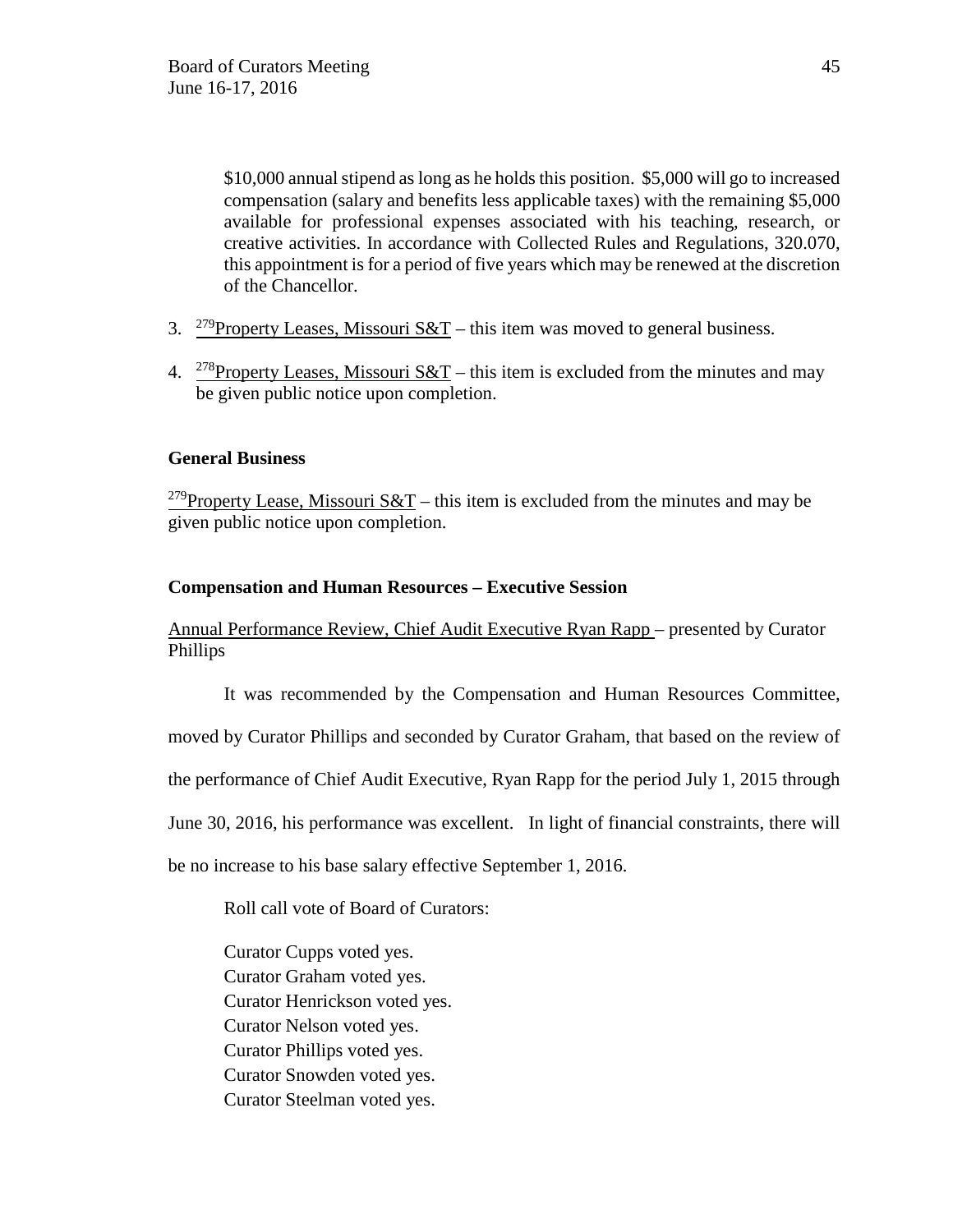Curator Sundvold voted yes. Curator Voss voted yes.

The motion carried.

## Fiscal Year 2017 Performance Goals, Chief Audit Executive Ryan Rapp – presented by Curator Phillips

It was recommended by the Compensation and Human Resources Committee, moved by Curator Phillips and seconded by Curator Graham, that the performance goals for Chief Audit Executive Rapp for the period July 1, 2016 – June 30, 2017 be approved as attached (on file with the minutes of this meeting).

Roll call vote of Board of Curators:

Curator Cupps voted yes. Curator Graham voted yes. Curator Henrickson voted yes. Curator Nelson voted yes. Curator Phillips voted yes. Curator Snowden voted yes. Curator Steelman voted yes. Curator Sundvold voted yes. Curator Voss voted yes.

The motion carried.

## Annual Performance Review, Board Secretary Cindy Harmon – presented by Curator Phillips

It was recommended by the Compensation and Human Resources Committee, moved by Curator Graham and seconded by Curator Phillips, that based on the review of the job duties and her performance as Secretary of the Board of Curators, Cindy S. Harmon for the period July 1, 2015 through June 30, 2016, she receive an adjustment to global grade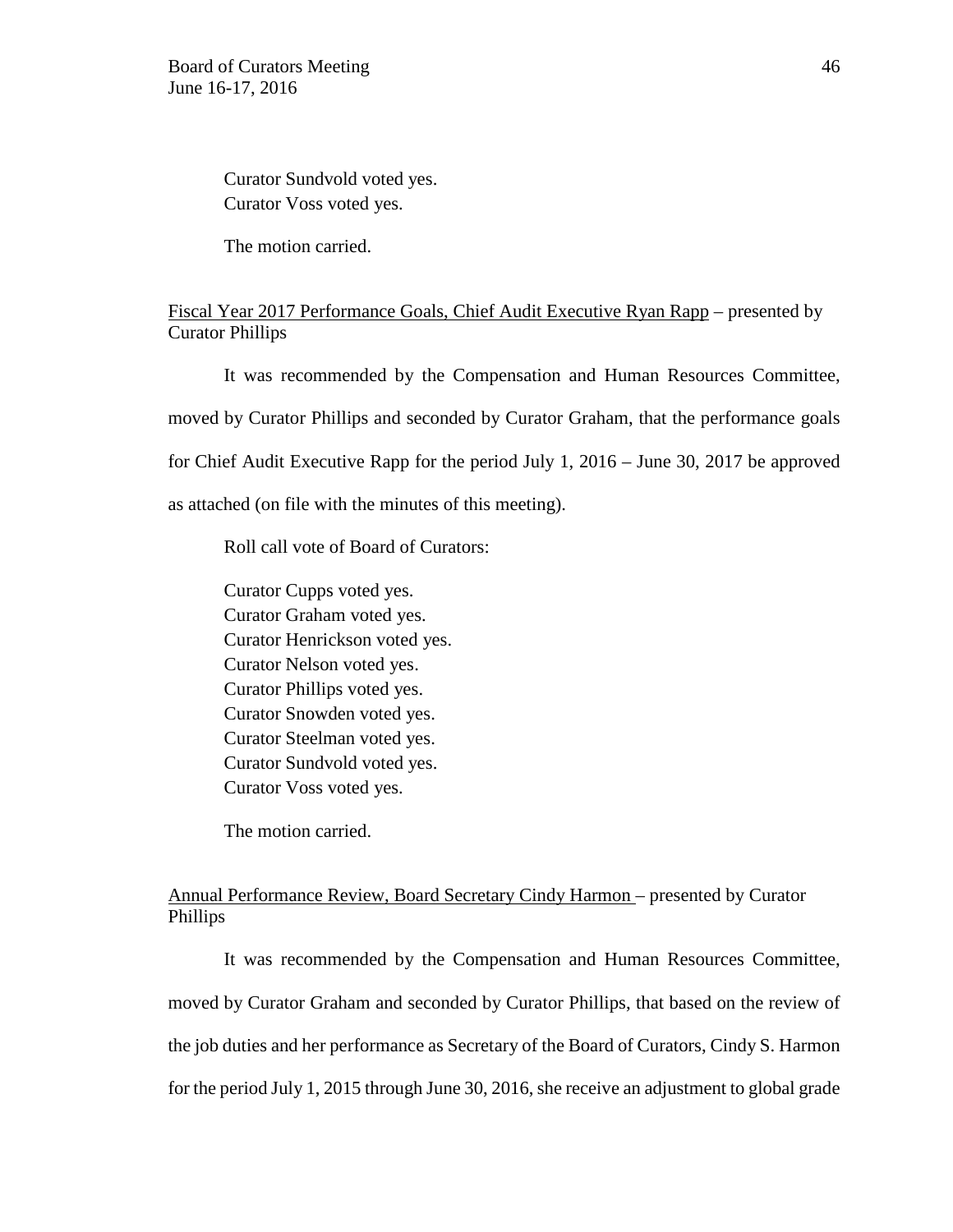level 13 and an increase to her base salary of \$3,284 based on market analysis effective

July 1, 2016.

Roll call vote of Board of Curators:

Curator Cupps voted yes. Curator Graham voted yes. Curator Henrickson voted yes. Curator Nelson voted no. Curator Phillips voted yes. Curator Snowden voted yes. Curator Steelman voted yes. Curator Sundvold voted yes. Curator Voss voted yes.

The motion carried.

Performance Goals for Fiscal Year 2017, Board Secretary Cindy Harmon – presented by Curator Phillips

It was recommended by the Compensation and Human Resources Committee, moved by Curator Phillips and seconded by Curator Cupps, that the performance goals for Secretary Harmon for the period July 1, 2016 – June 30, 2017 be approved as amended (on file with the minutes of this meeting).

Roll call vote of Board of Curators:

Curator Cupps voted yes. Curator Graham voted yes. Curator Henrickson voted yes. Curator Nelson voted yes. Curator Phillips voted yes. Curator Snowden voted yes. Curator Steelman voted yes. Curator Sundvold voted yes. Curator Voss voted yes.